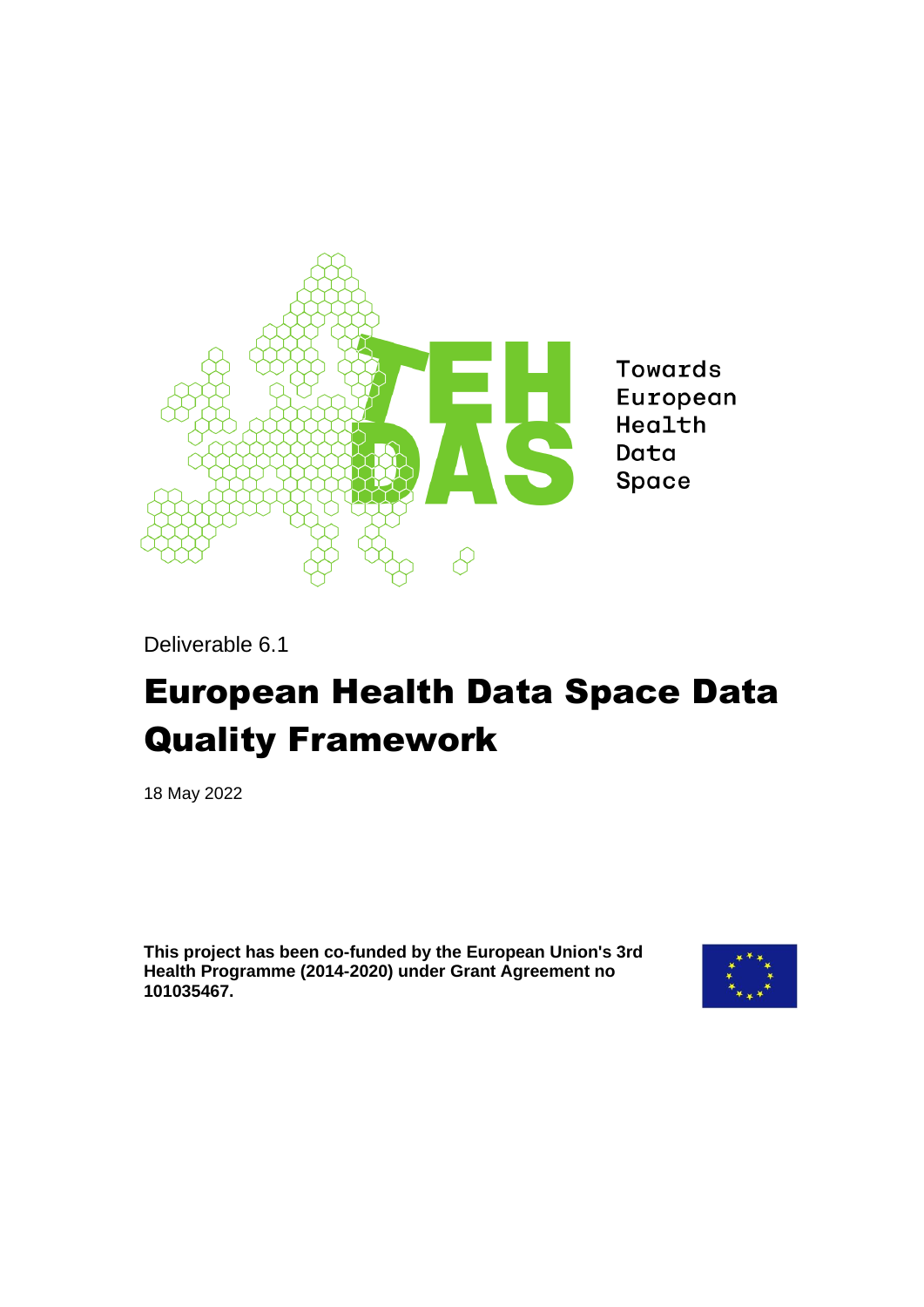

# **0 Document info**

#### **0.1 Authors**

| <b>Author</b>              | <b>Partner</b>                             |
|----------------------------|--------------------------------------------|
| Enrique Bernal-Delgado     | Aragon Institute of Health Sciences (IACS) |
| Sarah Craig                | Health Research Board (HRB)                |
| Thomas Engsig-Karup        | Central Denmark Region (RM)                |
| Francisco Estupiñán-Romero | Aragon Institute of Health Sciences (IACS) |
| Nina Sahlertz Kristiansen  | Central Denmark Region (RM)                |
| Jesper Bredmose Simonsen   | Central Denmark Region (RM)                |

#### **0.2 Keywords**

| <b>Keywords</b> | TEHDAS, Joint Action, Health Data, Health Data Space, Data |  |  |  |  |
|-----------------|------------------------------------------------------------|--|--|--|--|
|                 | Space, HP-JA-2020-1, Data Quality                          |  |  |  |  |

Accepted in Project Steering Group on 26 April 2022. The European Commission gives final approval to all joint action's deliverables.

#### **Disclaimer**

The content of this deliverable represents the views of the author(s) only and is his/her/their sole responsibility; it cannot be considered to reflect the views of the European Commission and/or the Consumers, Health, Agriculture and Food Executive Agency or any other body of the European Union. The European Commission and the Agency do not accept any responsibility for use of its contents.

#### **Copyright Notice**

Copyright © 2021 TEHDAS Consortium Partners. All rights reserved. For more information on the project, please see [www.tehdas.eu.](http://www.tehdas.eu/)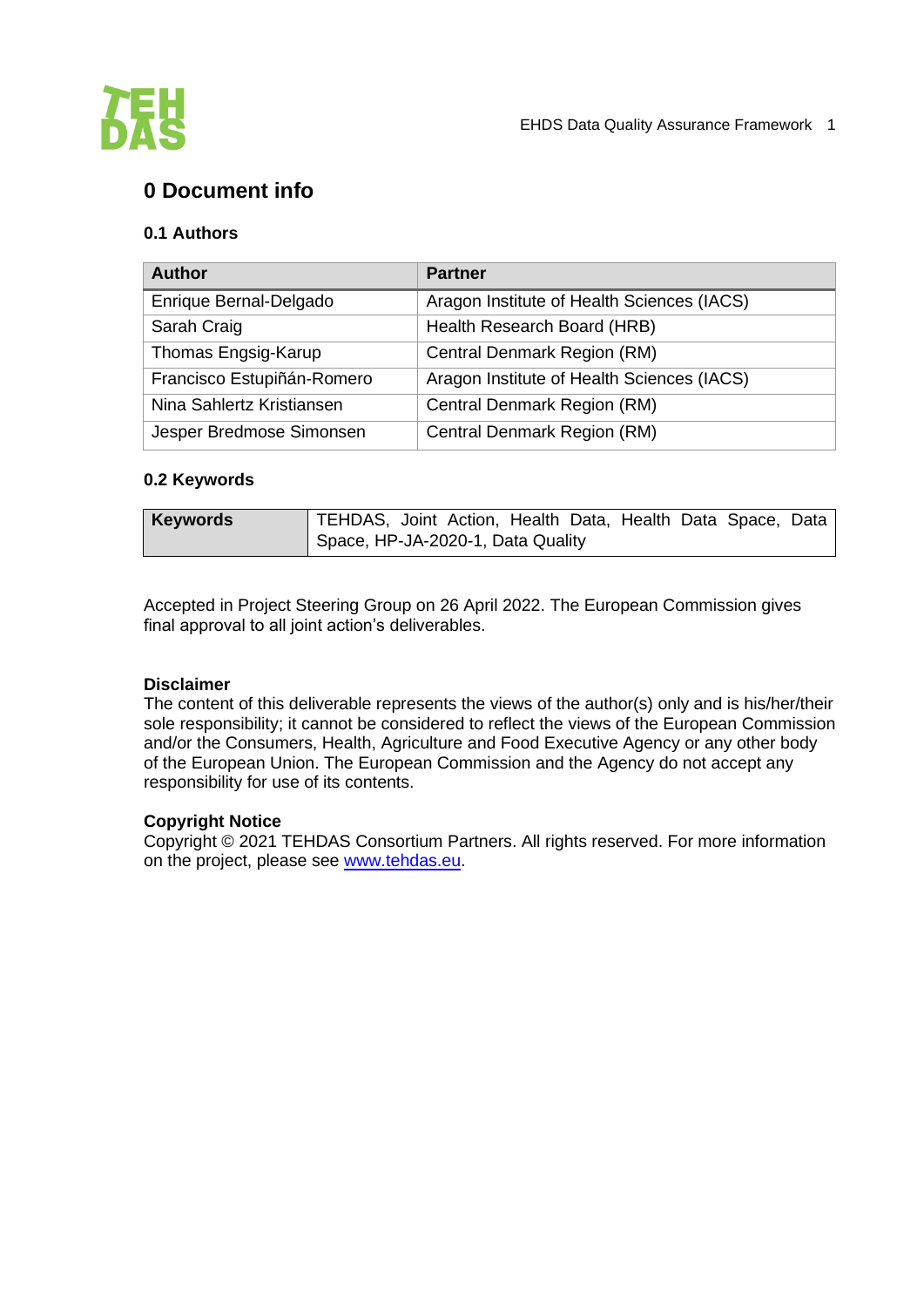

# **Contents**

| 2.2 TEHDAS Task 6.1: Develop the EHDS Data Quality Assurance Framework (DQAF) 5 |  |
|---------------------------------------------------------------------------------|--|
|                                                                                 |  |
|                                                                                 |  |
|                                                                                 |  |
|                                                                                 |  |
|                                                                                 |  |
|                                                                                 |  |
|                                                                                 |  |
|                                                                                 |  |
|                                                                                 |  |
|                                                                                 |  |
|                                                                                 |  |
|                                                                                 |  |
|                                                                                 |  |
|                                                                                 |  |
|                                                                                 |  |
|                                                                                 |  |
|                                                                                 |  |
|                                                                                 |  |
|                                                                                 |  |
|                                                                                 |  |
|                                                                                 |  |
|                                                                                 |  |
|                                                                                 |  |
|                                                                                 |  |
|                                                                                 |  |
|                                                                                 |  |
|                                                                                 |  |
|                                                                                 |  |
|                                                                                 |  |
|                                                                                 |  |
|                                                                                 |  |
|                                                                                 |  |
|                                                                                 |  |
|                                                                                 |  |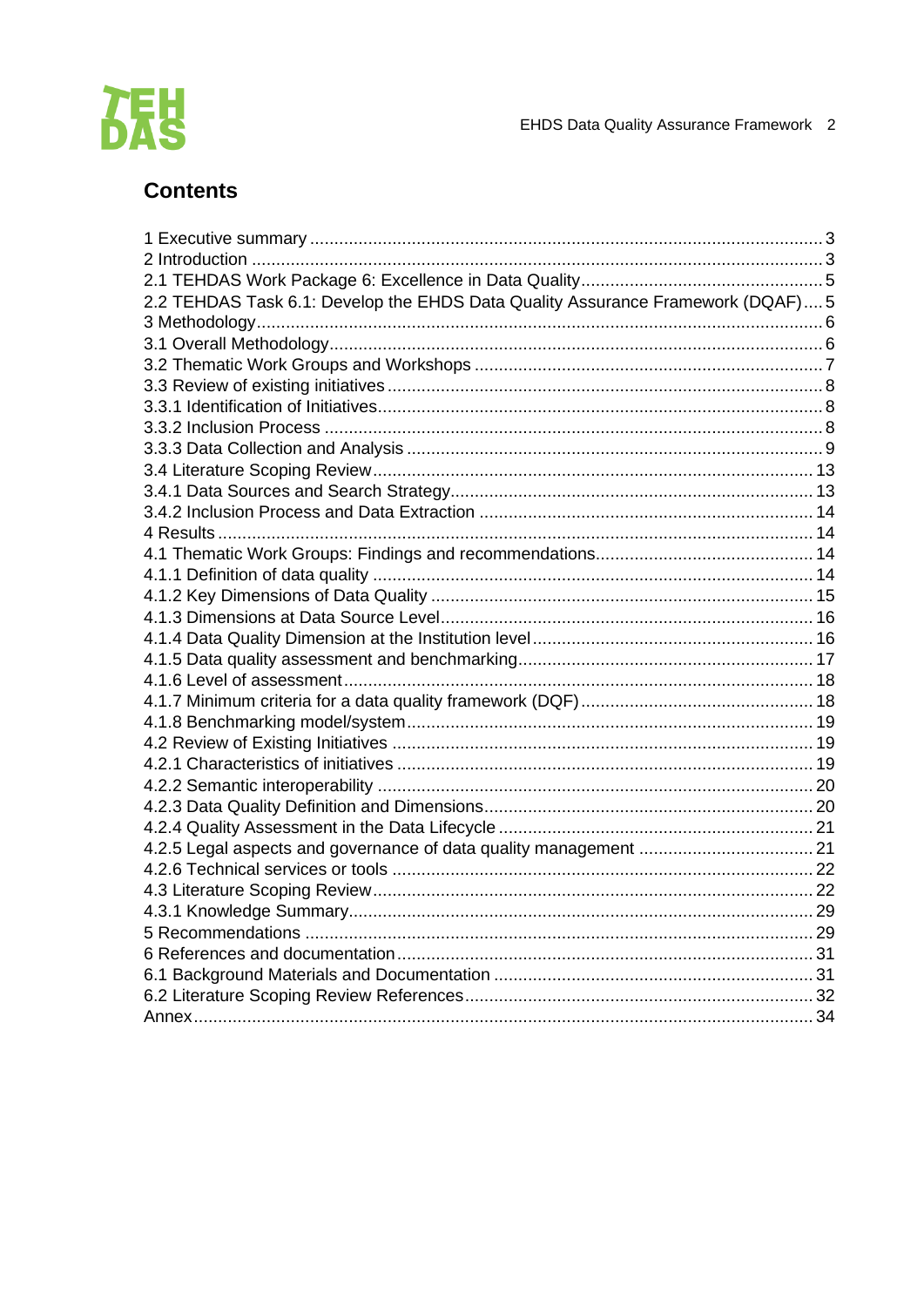

# <span id="page-3-0"></span>**1 Executive summary**

This report explores and synthesizes the existing knowledge and experiences on data quality frameworks (DQFs) in the context of cross-border sharing of federated secondary use health data with the aim to identify good practice within this area and make recommendations. The report builds on the work regarding data quality already undertaken the TEHDAS Joint Action and will be further updated with chapters on interoperability standards. This first part of the final report contains recommendations on the European Health Data Space (EHDS) data quality framework.

The recommendations are synthesized from the results of three parallel lines of work, based on three different methodologies. These three approaches are 1) thematic workshops and partner meetings, 2) analysis of existing data sharing initiatives and 3) a literature scoping review.

The main recommendations are:

- The adoption of a working definition of data quality that focuses on data "fitness for purpose" and how well data reflects the reality it represents.
- Reliability, relevance, timeliness, coherence, coverage and completeness should be adopted as measurable dimensions of data quality and incorporated in a DQF.
- Promote a focus on transparency at the level of institutions across Member States in relation to regular audits, a well-developed DQF and clear procedures in relation to processing the data.
- National competent institutions should audit data holder institutions on procedures of quality assurance and their data sets in accordance with the EHDS DQF.
- Data holders should be obligated to publish their data preparation procedures, as well as metadata about their collections including information on data provenance, relevance and coverage of the data collection.
- Initiatives should focus on continuous improvement, encouraging good practice, design, development and implementation of toolkits for quality assessment and allocate resources to support data quality-focused work.
- In the medium to longer-term promote the development of a benchmarking process which will assist data managers and institutions with alignment against a Europe-wide approach to measuring data quality.

## <span id="page-3-1"></span>**2 Introduction**

This TEHDAS Deliverable 6.1 contains recommendations on the EHDS Data Quality Framework (DQF) and is the first part of the report, which will be updated with chapters on the more technical and architectural aspects of data quality, including interoperability standards, in month 24 of the TEHDAS project. This final update will also draw on the outputs of WP5 and WP7.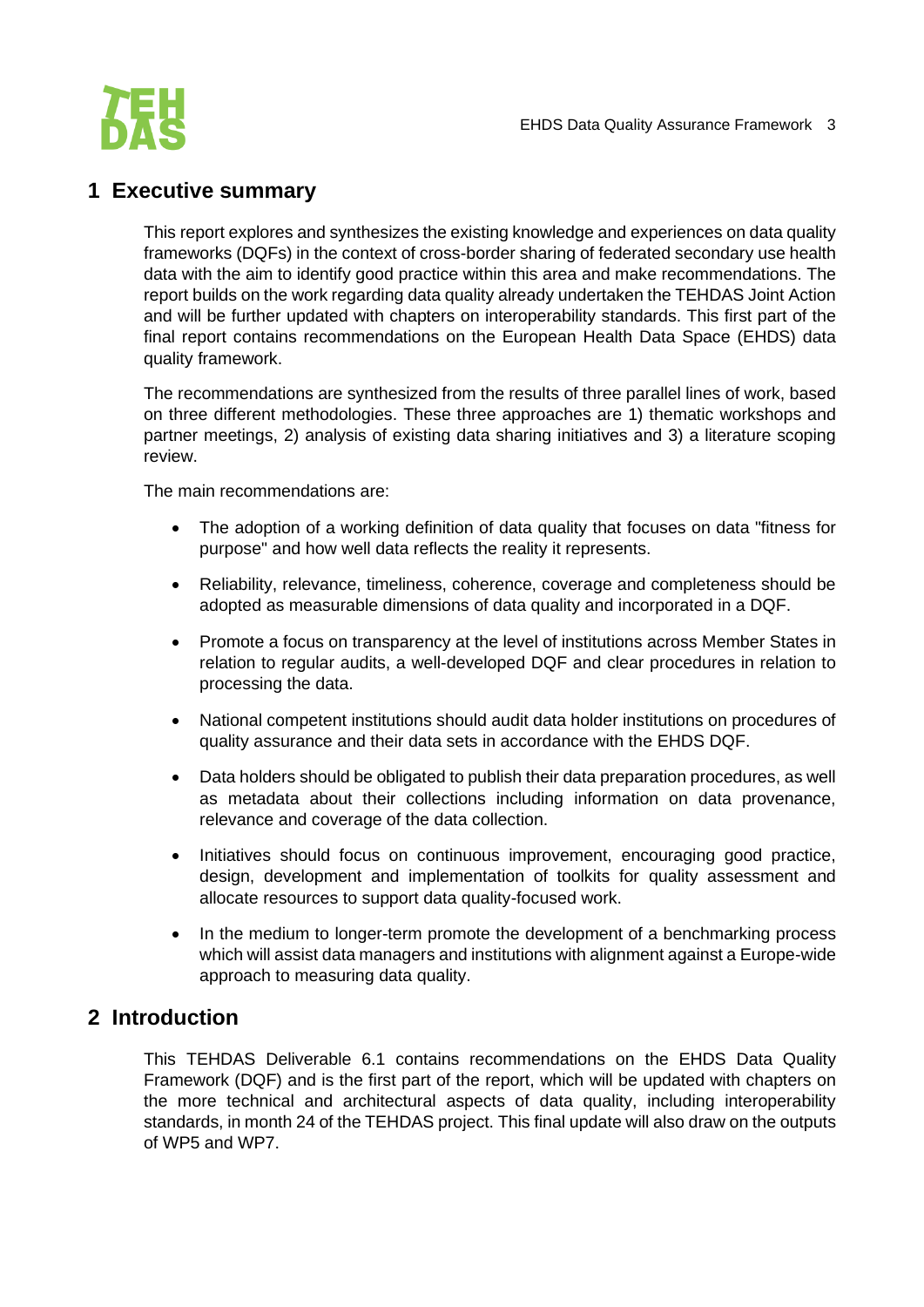

The purpose of TEHDAS Task 6.1, as summarized in this report, was to explore and synthesize the existing knowledge and experiences on data quality frameworks (DQFs) in the context of cross-border sharing of federated secondary use health data, and thereby identify good practice within this area and make recommendations.

As explained below, this deliverable is the main output of subtask 6.1.1 "Assessment of DQAF good practices", whereas the milestone document M6.1 deals with subtask 6.1.2 "Assessment of existing European legislation" and of course the features of an EHDS DQF that could be legally bound.

It should be noted that this report refers to a Data Quality Framework (DQF) instead of Data Quality *Assurance* Framework (DQAF), which is the term used in the TEHDAS Project Plan. The change is made to shift focus to continuous improvement and promotion of data quality.

As such, this Deliverable is a representation of the overall work done in TEHDAS WP6 during the first 14 months of the project. The content of the current deliverable builds on the framing and narrowing of the scope of TEHDAS Task 6.1 done through partner meetings and thematic working groups from May 2021 to the present. The first stage of this work has been summed up in the TEHDAS Milestone 6.1 document "Identifying those data quality features that could be legally bound and providing advice to the European Commission" from October 2021. The main conclusions of the Milestone 6.1 document are seen as key parts of the work in Task 6.1 and are presented here along with other key findings and conclusions of this Deliverable.

The thematic working groups and the partner meetings early in the process of Task 6.1 have been crucial for developing a common understanding of the task, assessing the current status of data sharing and scoping the work and deliverables. To briefly sum up, there was agreement on four main points, which all play a part in scoping the framework for Task 6.1 overall. These four points, taken from the Milestone 6.1 document, are:

- Collection, use and storage of healthcare data is organised differently across Member States. This makes it difficult to compare data between data sharing initiatives and between the Member States.
- Data quality is multidimensional. Quality is relative to the need of the user and hence a particular data set may meet the quality requirements of one user, but not of another. Generic metrics for quality measurements cannot be directly applied to all data sets.
- The task given to Work Package 6, when looking at data quality in an EHDS setup, has been to recommend a DQF which can accommodate all relevant institutions in all Member States. This premise of inclusiveness means that every Member State should be able to take part in the EHDS and that the levels of data quality and auditing should balance this premise.
- All the references and recommendations on governance and legal matters in the Milestone 6.1 document must be seen as relating to data quality and the introduction of a DQF, which should be differentiated from the work on legislation and governance done in TEHDAS Work Package 5 "Sharing data for health".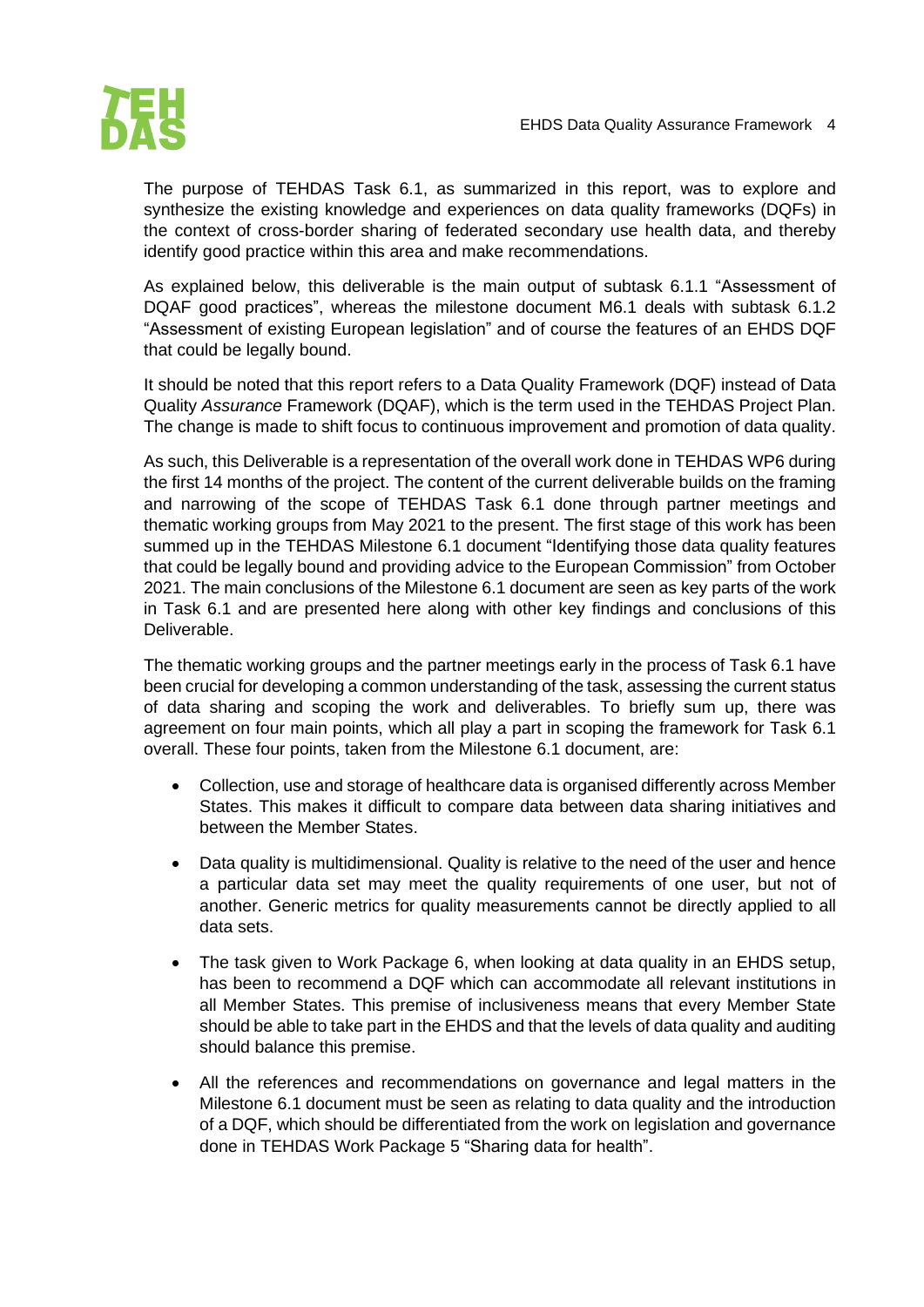

Based on these points, as confirmed by the Task 6.1 partners, the scope of the task has been focused on the DQF at any stage of the data life cycle, and in particular, from data collection to the point where research finalizes. Data collection, in this context, refers to the processes implemented by data processors for its use in secondary purposes – policy making, regulation and research. A DQF aimed at the recording of patient data at the point of care is deemed out of scope for this work.

The Deliverable 6.1 builds on a three-strand approach to the task. The first are the workshops of the Thematic Working Groups, the second is the Analysis of existing initiatives, and the third is the Literature Scoping Review. This approach ensures input and consensus from Work Package 6 and other TEHDAS partners in the process towards the recommendations, while at the same time the scientific approach of the literature scoping review ensures that all identified relevant initiatives and publications are considered in the recommendations. Each of the three strands makes up a chapter in the deliverable, whereas the recommendations are made based on synthesizing the knowledge from the three strands, as well as the M6.1 report. The approach is explained in detail in the Methodology section.

#### <span id="page-5-0"></span>**2.1 TEHDAS Work Package 6: Excellence in Data Quality**

The TEHDAS Project Plan defines the overall scope and objectives of Work Package 6 as follows:

Work Package 6 of the TEHDAS Joint Action will be providing solutions for the trustworthy secondary use of health and health care data with a view to fostering the digital transformation of the European health systems.

This overarching objective will be developed throughout two operational objectives:

- Developing the EHDS data quality assurance framework for a secondary use of realworld health data
- Developing the EHDS Semantic Interoperability framework

#### <span id="page-5-1"></span>**2.2 TEHDAS Task 6.1: Develop the EHDS Data Quality Assurance Framework (DQAF)**

Task 6.1 will deliver on the first operational objective: "Developing the EHDS data quality assurance framework for a secondary use of real-world health data", based on the work done in the two subtasks:

*Subtask 6.1.1: Assessment of DQAF good practice*

#### *Subtask 6.1.2 Assessment of existing European legislation*

The Milestone 6.1 dealt with the assessment of existing European legislation, and specifically the identification of those features that could be legally bound. Thus, this deliverable, D6.1, will be focusing on the Subtask 6.1.1: "Assessment of DQAF good practice" with the aim of offering recommendations on the quality definitions and dimensions important for the inclusion in the EHDS and data quality governance. It is important to notice that the actual legal and governance aspects of the EHDS in a TEHDAS context is covered in WP5. Issues that require liaison with WP5 are for example, what institutions should supervise the data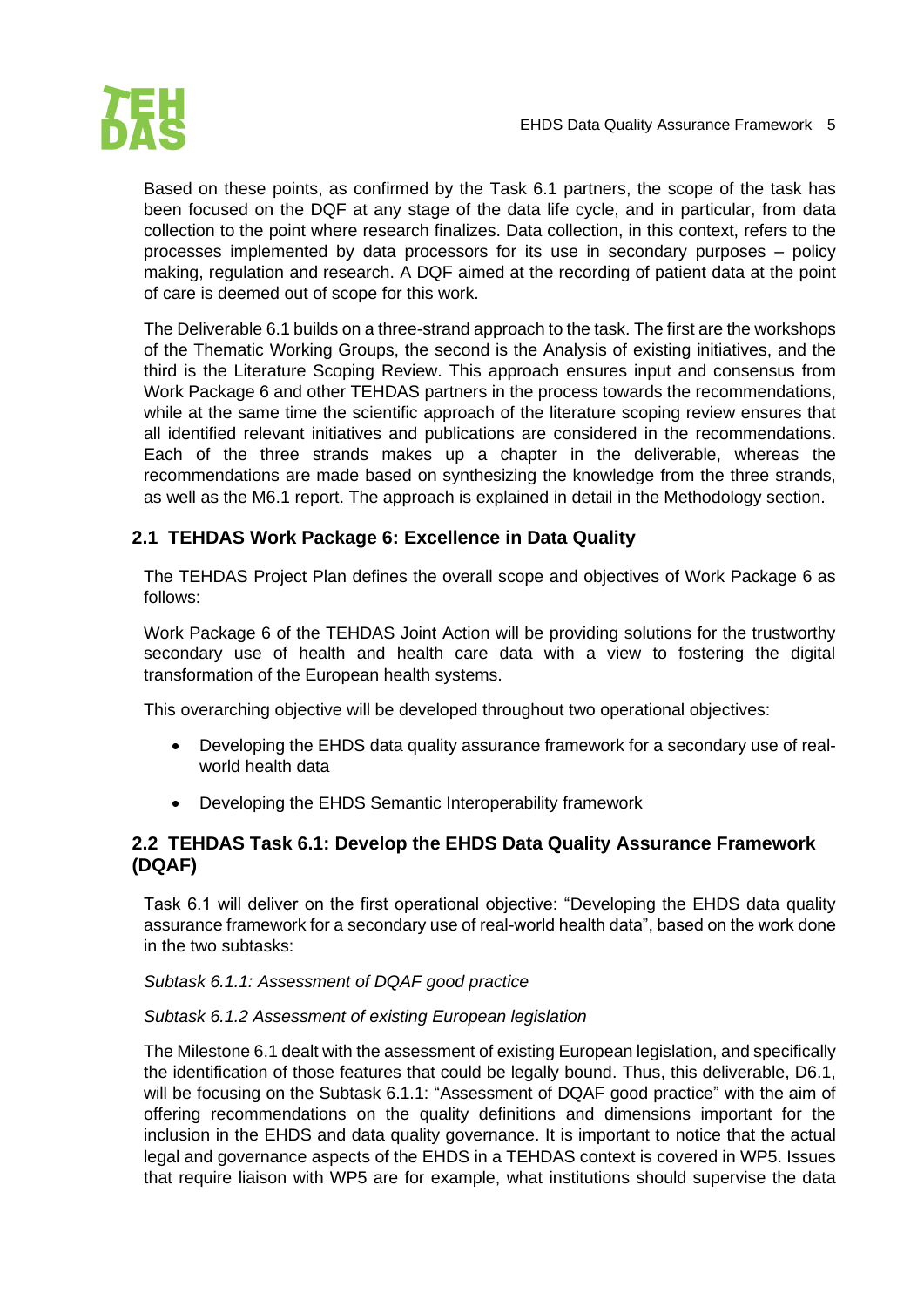

quality framework implementation at national and EU level, if a labelling system were to be implemented, what institution should be in charge of the system, etc..

# <span id="page-6-0"></span>**3 Methodology**

As presented in the Introduction, Deliverable 6.1 incorporates the work in Milestone 6.1, as the milestone broadly covers subtask 6.1.2 "Assessment of existing European legislation" in dealing with the legal aspects of data quality within the EHDS and the identification of those features relating to data quality that could be legally bound.

This deliverable covers TEHDAS Task 6.1 in its entirety, dealing with both subtask 6.1.1 "Assessment of DQAF good practice" and subtask 6.1.2 "Assessment of existing European legislation".

In order to be able to conclude on Task 6.1 as a whole, including both subtasks, this chapter will briefly sum up on the overall methodologies used during the entirety of the Task 6.1 work. The four points outlined in the introduction show the scoping procedure of Task 6.1, which has a direct impact on the outline of this Deliverable, this subchapter explains the framework and scope in the light of which Deliverable 6.1 should be understood.

#### <span id="page-6-1"></span>**3.1 Overall Methodology**

The methodologies used throughout the work in Task 6.1 have been a combination of workshops and knowledge collection through study of existing initiatives and literature reviews. The aim has been to ensure the scientific quality and objectivity through the review of the existing initiatives and the literature, whereas the thematic working groups and partner meetings have functioned as arenas for discussions, partner input from the allocated experts, and as consensus building exercises.

In practical terms, this has led to a three-strand approach, as illustrated in Figure 1. The first strand is the ongoing discussions in the thematic working groups. These are tasked with framing the discussion on specific themes, such as governance, data definition etc., and these outputs serve to both scope and focus the work as well as delivering a direct output in terms of recommendations. The second strand is the identification and analysis of relevant existing initiatives, from which knowledge on existing DQFs can be extracted and serve as an example. The third strand is the literature scoping review, which has been an ongoing process alongside the thematic working groups.

All three strands pass through an analysis phase, from which the final recommendations can be drawn.

Figure 1: Overview of methodology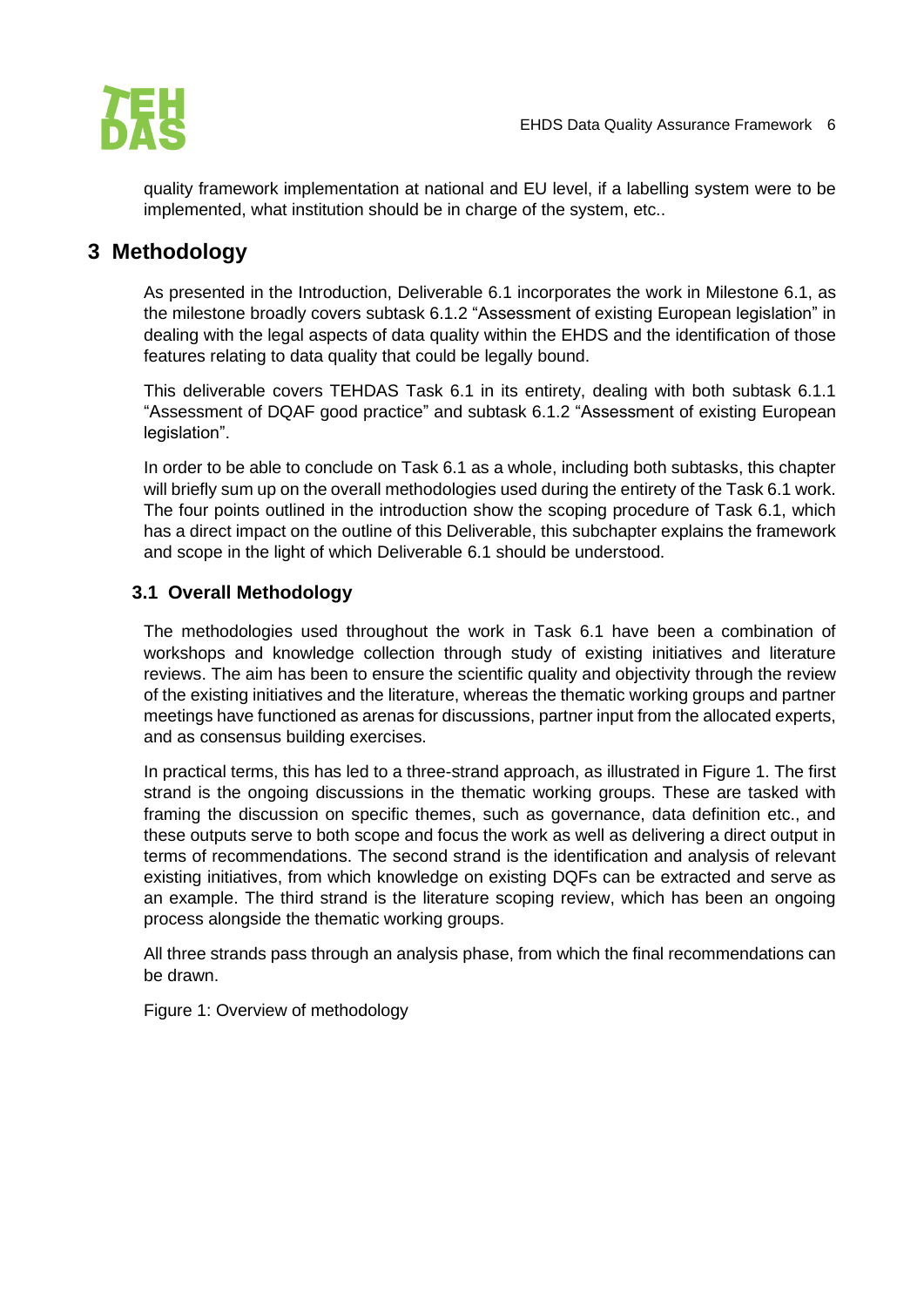

## <span id="page-7-0"></span>**3.2 Thematic Work Groups and Workshops**

In order to best utilize the expertise of Work Package 6 partners as well as ensuring manageable discussions, a number of thematic work groups were established, which allowed for longer discussions on very specific subject matters. Two thematic working groups on "Data Quality Legislation" and "Data Quality Governance", respectively, convened from June 2021 and through the process towards finalising Milestone 6.1 in September 2021. The input from these meetings and subsequent presentation and feedback from the wider group of partners in Work Package 6 provided the main content of the milestone document. Furthermore, the thematic working groups and partner meetings played a large part in the scoping of the work in Task 6.1 as explained in the introduction.

The next steps in the process were another framing of the scope and the initiation of the Scoping Review explained below. A partner meeting was held on 16 December 2021 where the process towards finalising this deliverable was presented and discussed. This included the setting up of two additional thematic working groups, to continue dividing the work into manageable tasks. One thematic group was established to look at definitions and dimensions of data quality and assessment and benchmarking mechanisms. Its work focused on a series of workshops which were set up to invite Member States (MS) to discuss experiences in relation to data quality and mechanisms for assessment and benchmarking. Three workshops were held on 8 February 2022, 22 February 2022 and 14 March 2022. The input from these workshops helped to inform the thinking of the wider group about these key issues of data quality. The workshops provided input on international practice in relation to health data quality issues and inputs and suggestions from work already under way in different countries were sought. At each workshop there was a recap of issues raised at previous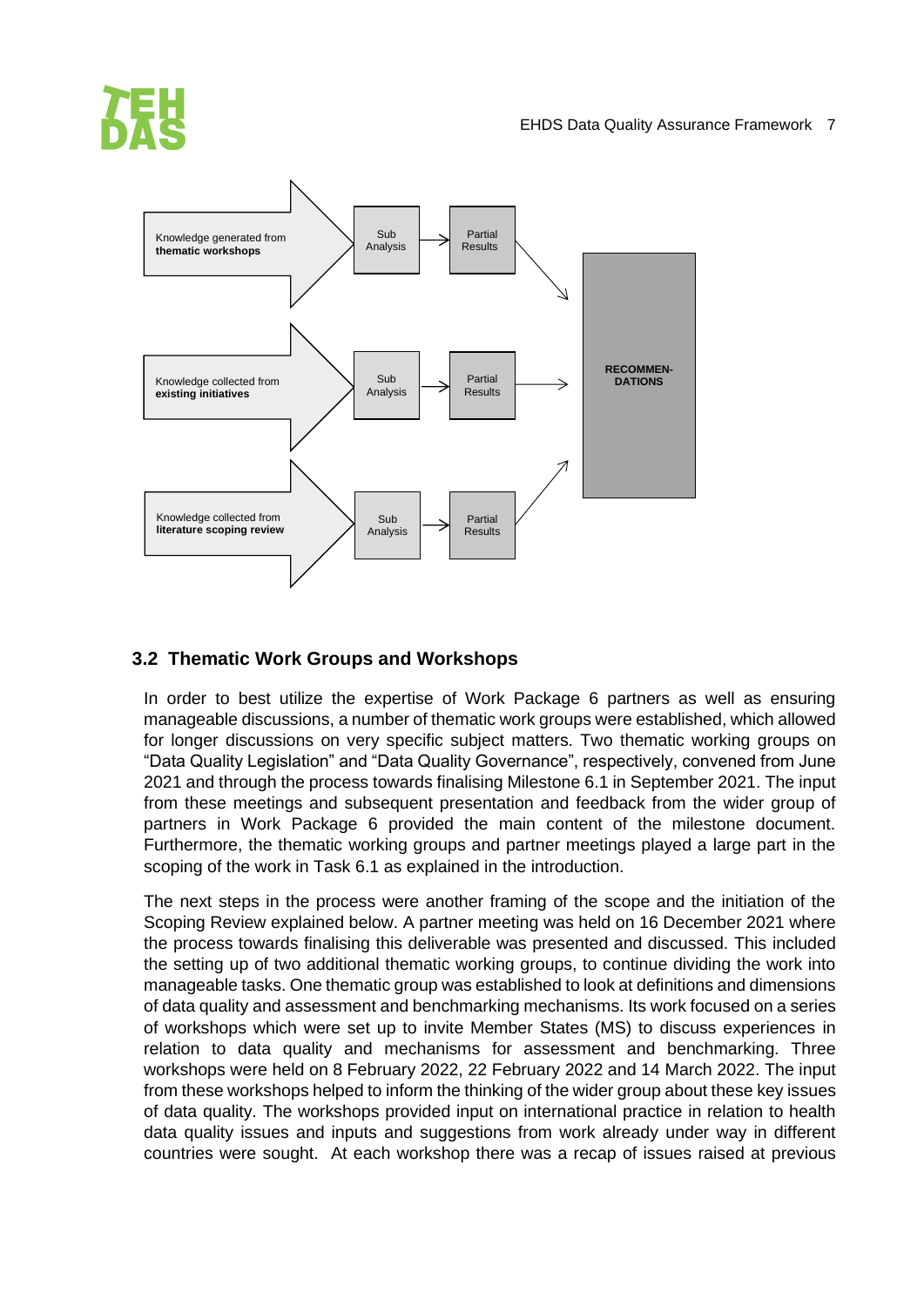

workshops to ensure that the process reflected a consensus among the participating MS. In addition, notes from the meetings were circulated for further comment or clarification.

#### <span id="page-8-0"></span>**3.3 Review of existing initiatives**

The scope of this review was to identify already existing initiatives (collaborations on datainfrastructures) that apply DQFs in their programs and extract knowledge based on their experiences.

As presented in Figure 2 the strategy was to maintain a systematic and objective approach throughout the review process.

Figure 2: Overview of the methodology for collecting knowledge from initiatives



#### <span id="page-8-1"></span>**3.3.1 Identification of Initiatives**

The first step in the identification process was to devise an initial crude list of initiatives (See Annex Table 6) possible for inclusion as a convenience sample. This crude list consisted of initiatives known from general insight into the topic, initiatives found through basic internet searches for international health data collaborations, and initiatives that were mentioned, or used as references, at the sites of already identified initiatives (recursive search). In order to ensure a comprehensive crude list of all initiatives that should be considered for further inclusion the second step was to invite the partners to review the list and note if any possible relevant initiatives were missing.

#### <span id="page-8-2"></span>**3.3.2 Inclusion Process**

In order to maintain a systematic and objective selection process we conducted a pre-defined inclusion questionnaire presented in the table below. The questionnaire was designed to reflect the questions embedded in the purpose of the TEHDAS Task 6.1 (to explore and synthesize the existing knowledge and experiences on data quality frameworks (DQFs) in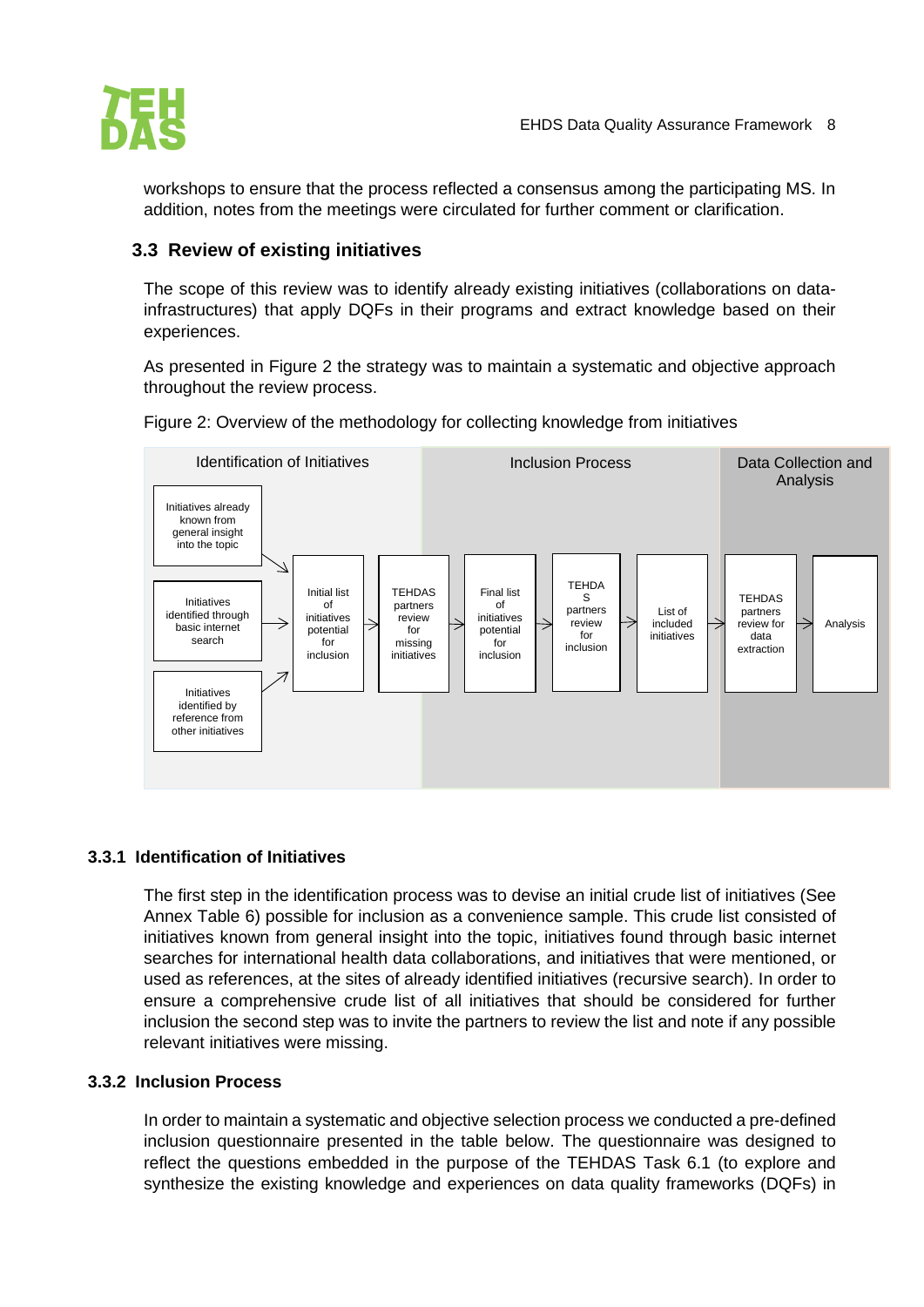

the context of cross-border sharing of federated secondary use health data, and thereby identify good practice within this area and make recommendations).

Each partner was assigned a number of initiatives from the crude list for which they were asked to fill out the inclusion questionnaire. The assignment of initiatives was completely random. This first round of vetting was done to identify and select the initiatives most eligible for further analysis. It was a quick fact check and not a detailed examination.

As the final question in the inclusion questionnaire, the partners were asked to make a recommendation on whether or not to include the initiative for further analysis based on initial impressions and the partners' experience.

Based on the answers of the inclusion questionnaire, and particularly taking into account the partners' opinions regarding further inclusion, a final list of included initiatives was conducted.

Table 1: Initiatives Inclusion Questionnaire

| Is exchange of healthcare data the main focus of the initiative? (Yes/No)                                                                                                                                                        |
|----------------------------------------------------------------------------------------------------------------------------------------------------------------------------------------------------------------------------------|
| If so, what type of healthcare data (e.g., specific diseases, population<br>health)?                                                                                                                                             |
| Is data collected for secondary or primary use or both?                                                                                                                                                                          |
| What is the source of data (e.g., clinical studies, medical records, national<br>registries)?                                                                                                                                    |
| Funding: Is the initiative operated under a public or private funding scheme?<br>(State the source of funding)                                                                                                                   |
| Does the initiative share data across borders? (Yes/No)                                                                                                                                                                          |
| If so, is data only shared within the EU? (Yes/No)                                                                                                                                                                               |
| Is a Data Quality Assurance Framework (DQAF) implemented/operational?<br>(Yes/No)                                                                                                                                                |
| If so, is the DQAF documented and publicly available? (yes/no)                                                                                                                                                                   |
| Is a Metadata Catalogue available? (yes/no)                                                                                                                                                                                      |
| Is the initiative described/analysed in publication? (peer reviewed paper,<br>report, protocol, white paper etc.)                                                                                                                |
| Please briefly state reasons why this initiative should be included or excluded<br>from further analysis? (Main inclusion criteria should be whether or not the<br>initiative demonstrates excellence in data quality assurance) |

#### <span id="page-9-0"></span>**3.3.3 Data Collection and Analysis**

Data from the included initiatives was extracted by selected partners, using a pre-defined data extraction questionnaire presented in Table 2 below.

The extracted data was summarized and the experiences were analysed using a qualitative approach and with relevance to the wording of the TEHDAS Task 6.1 purpose.

Table 2: Initiatives Data Extraction Questionnaire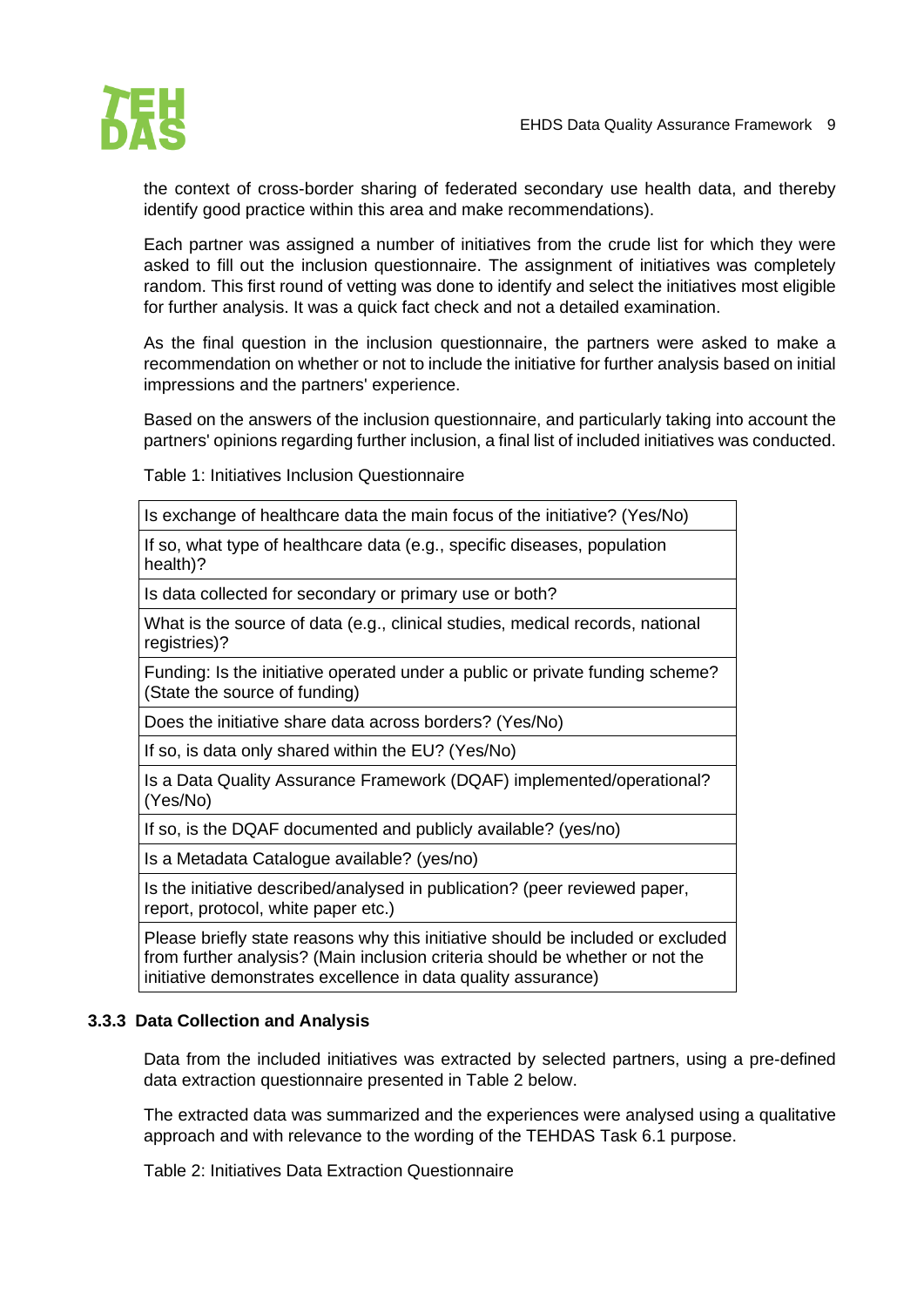

#### **Name**

*What is the name of the initiative?*

# [Name]

#### **Domain**

*In which domain does the initiative operate?*

[Specific diseases, population health, general data sharing, genomics etc.]

#### **Overall Framework**

*What is the overall framework of the initiative?*

[Project, joint action, research network, national health data authority, association, private company, foundation etc.]

#### **Organisation**

*How is the initiative organised? Explain the governance model.*

[Steering committee, expert groups, independent members, national authorities etc.]

#### **Semantic Framework**

*Has the initiative implemented a semantic interoperability framework?*

[Is the framework documented? Which standards are used?]

#### **Data use**

*Secondary or primary use of data?*

[For which purpose was data initially collected and for which purpose is data now shared?]

#### **Data sharing**

*Which entities are sharing data through this initiative?*

#### **Data Quality Definition**

*Does the initiative operate with a specific Data Quality Definition? If yes, which? If no, are there any considerations as to why not?*

#### **Data Quality Dimensions**

*Does the initiative operate with a specific set of Data Quality Dimensions (ex. accuracy, missingness, timeliness etc.)? If yes, which? If no, are there any considerations as to why not?*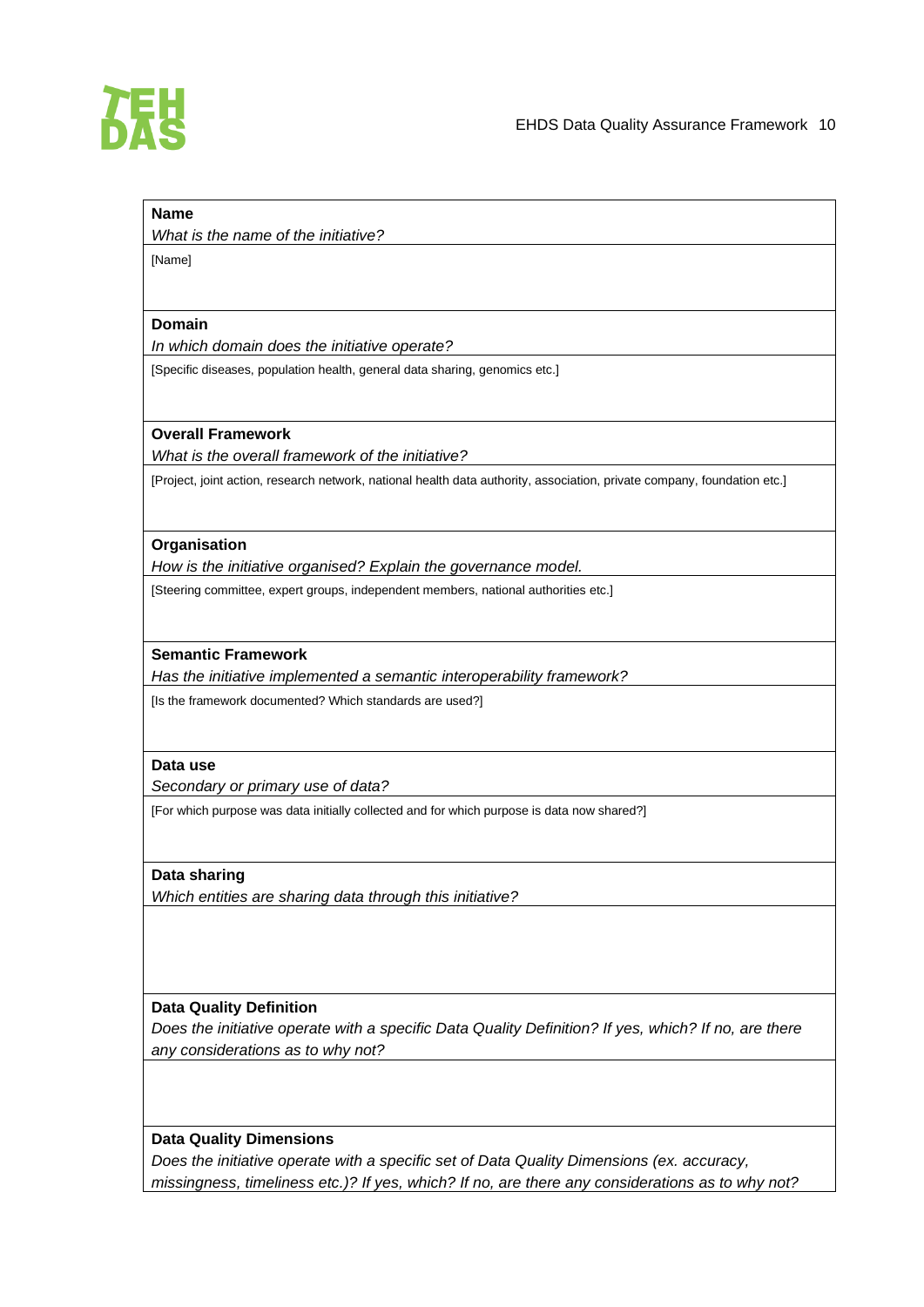

#### **Implementation of Data Quality Dimensions**

*If dimensions are used, how are the dimensions operationalised/implemented?*

#### **Please explain data quality assessment at the following steps in the data lifecycle (corresponding with the EHDS users journey)**

**1. Data collection** *Are audits or validation rules implemented?*

**2. Data publication** *Is a metadata catalogue available?*

**3. Data discovery** *Is a data dictionary or code book available?*

#### **4. Data access**

*(This step may not be relevant for data quality assessment)*

**5. Data delivery**

*Are processing procedures published?*

#### **6. Data analysis**

*Does the initiative use auditable software?*

#### **7. Finalisation**

*(This step may not be relevant for data quality assessment)*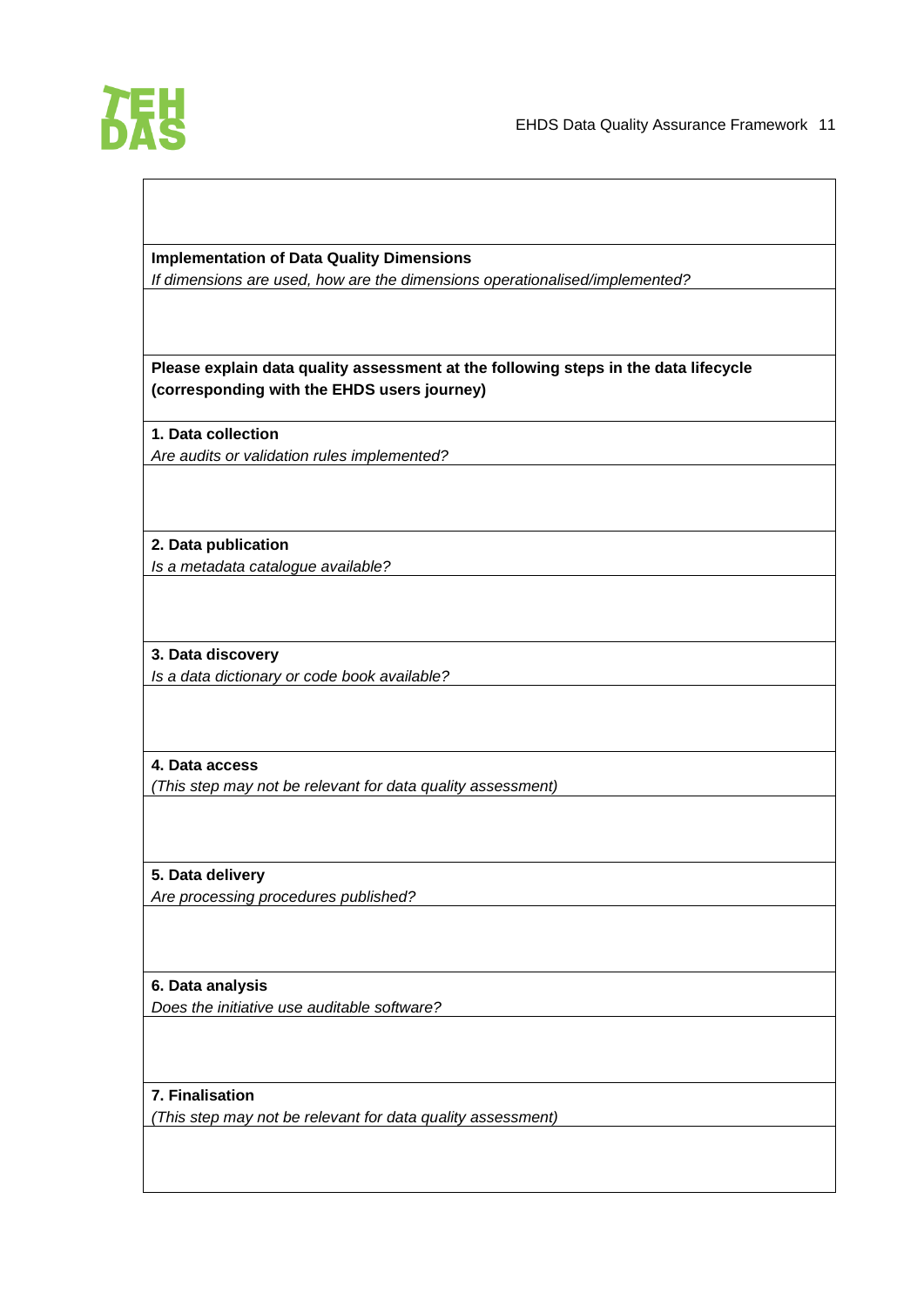

# **Rationale for the overall Data Quality Assessment** *Please distinguish between institutional level, data source and variable level* Institutional level: Data source level: Variable level: **Legal aspects** *What could be legal barriers to ensuring data quality?* **Governance aspects** *Who is responsible for managing or enforcing data quality in the initiative?* **Auditing and/or rating system** *Is an auditing or rating system implemented? If yes, please elaborate* **Semantic and syntactic interoperability** *Is a data model specification available?* **Technological services and tools** *Please refer to services and tools used by the initiative specifically aimed at data quality* **Anonymisation/pseudonymisation** *Are there tools used for anonymisation/pseudonymisation?* **Commonalities and differences across experiences** *What sets this initiative apart from other comparable initiatives?*

**Please add any other relevant information below**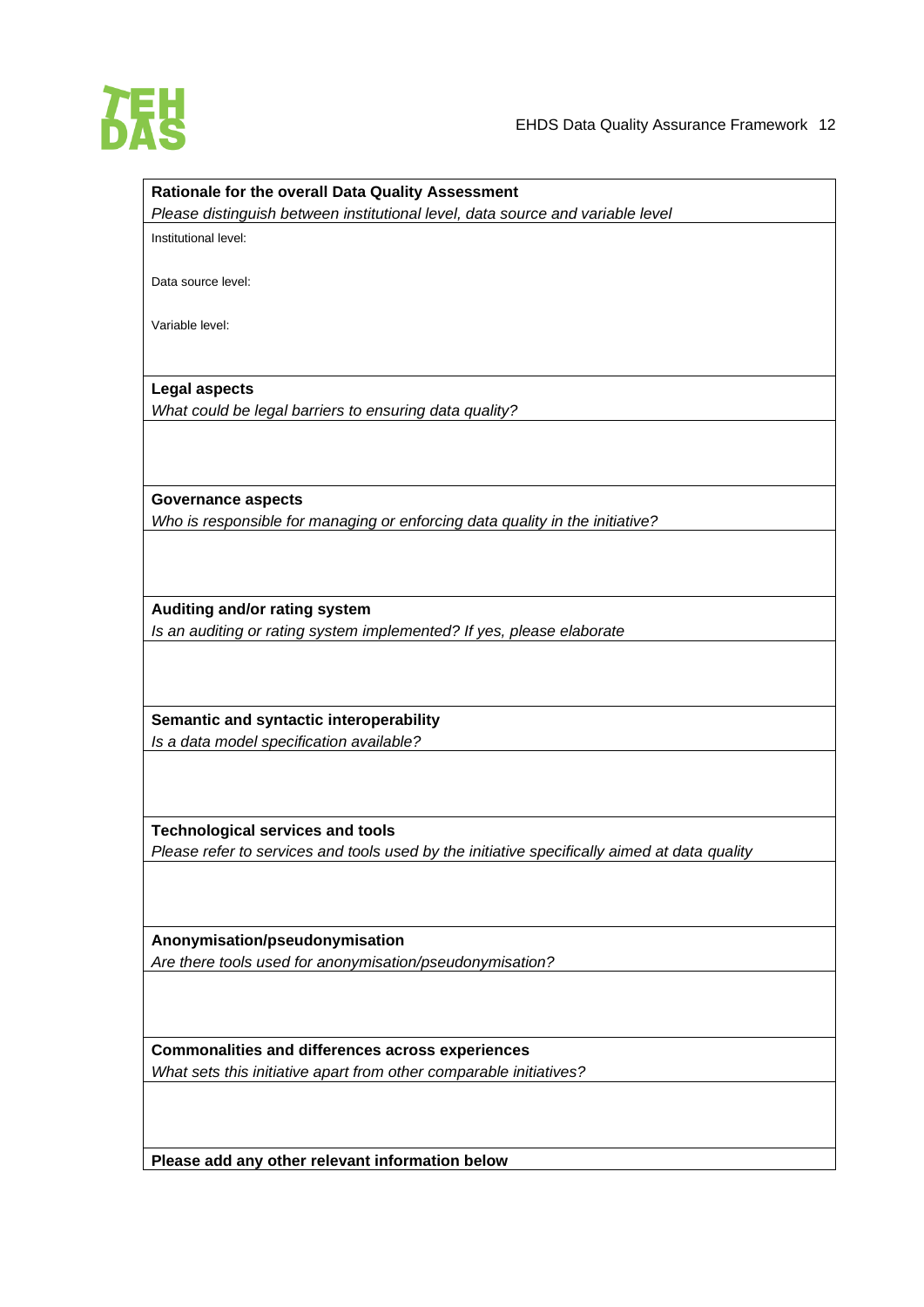

#### <span id="page-13-0"></span>**3.4 Literature Scoping Review**

Figure 3. Overview of the Methodology for Collecting Knowledge from Literature Scoping Review



#### <span id="page-13-1"></span>**3.4.1 Data Sources and Search Strategy**

To ensure a systematic and objective collection of knowledge from the literature the Preferred Reporting Items for Systematic Reviews and Meta-Analyses (PRISMA) – Extension for Scoping Reviews (1) served as the methodologic guide for this scoping review.

The starting point for the literature search was the purpose of TEHDAS Task 6.1: "to explore and synthesize the existing knowledge and experiences on data quality assurance frameworks (DQAFs) in the context of cross-border sharing of federated secondary use health data, and thereby identify good practice within this area and make recommendations".

From the defined purpose a comprehensive list of search words, phrases, and related MeSHterms was conducted. This list is presented as Table 1 in the Annex (the MeSH terms included in the presented list are derived from the PubMed/MEDLINE database).

The strategy included searches for both peer reviewed scientific publications and for grey literature. Thus, comprehensive non-restricted searches on the Google Scholar Database, the PubMed/ MEDLINE Database, the Scopus Database, and the Web of Science were performed. The full search strategies are presented in Table 2 and 3 in the Annex (the search strategy for the scientific databases is exemplified by the PubMed/MEDLINE search).

The methodology for the searches on the scientific databases was to first build up blocks for "Data", "Data purpose", "Quality", and "Dimensions/Quality measures". Including both search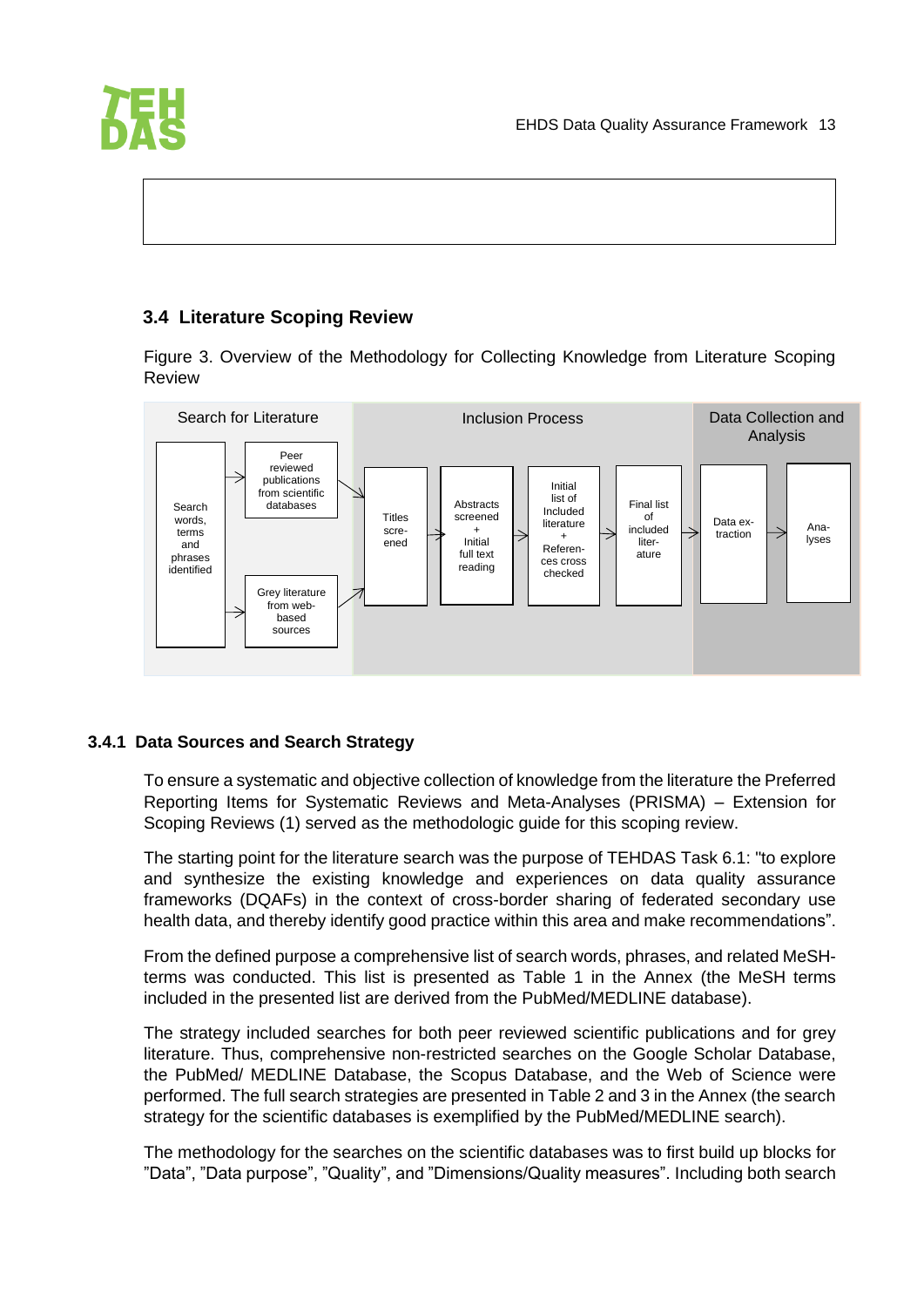

words, phrases (enclosed in double quotes) and MeSH-terms, advanced search builders were used to create the individual search blocks which were afterwards combined by Boolean operators (AND, OR and NOT) as relevant. All search results were lastly restricted to English language, pertaining to humans, and the last 10 years prior to the date of search.

#### <span id="page-14-0"></span>**3.4.2 Inclusion Process and Data Extraction**

All studies of an acceptable quality that covered the purpose of the TEHDAS Task 6.1 were eligible for inclusion. All citations were exported to a citation manager (EndNote 20, Thomson Reuters) and checked for duplicate publications. Titles and abstracts were screened for relevance to the TEHDAS Task 6.1 purpose and publications clearly not relevant were excluded without further attention. The abstracts of the remaining publications were further reviewed and also an initial full text read was performed. Publications excluded hereafter were recorded with a short explanation for the exclusion. As a final step, the references of the included studies were crosschecked for any relevant publications not captured by the search.

Data from the included publications were extracted, following a pre-defined data extraction template covering study characteristics, study findings, and quality assessment of the publication. The data extraction template is presented in table 4 in the Annex, exemplified with the earliest (by year) of the included publications. Quality assessment followed a pragmatic qualitative reasoning, because no formal quality checklists for the main study type (conceptual research) were found.

# <span id="page-14-2"></span><span id="page-14-1"></span>**4 Results**

#### **4.1 Thematic Work Groups: Findings and recommendations**

This section will provide recommendations for the European Commission and Member States (MS) with regard to the inclusion of a Data Quality Framework (DQF) in the EHDS. The section presents views of WP6 experts from several MS and recommendations on:

- A definition of data quality
- Key dimensions of data quality as they apply at the level of data sources and at institutional level
- Mechanisms and models for benchmarking and assessment of data quality.

#### <span id="page-14-3"></span>**4.1.1 Definition of data quality**

There are varying definitions of data quality and within the workshops a number of these were considered. For example, definitions used by the OECD and by the ISO refer to the 'fit for purpose' aspects of the data. The definition included in the TEHDAS glossary was also reviewed for its relevance. Most definitions focus on how data fits the purpose for which they are intended. In addition, the W3C Data Quality Vocabulary (DQV), which is linked to DCAT [\(https://www.w3.org/TR/vocab-dqv/\)](https://www.w3.org/TR/vocab-dqv/) provides valuable background material on data quality and quality measures. The DCAT provides a framework in which the quality of a dataset can be described, whether by the dataset publisher or by a broader community of users. It does not provide a formal, complete definition of quality, rather, it sets out a consistent means by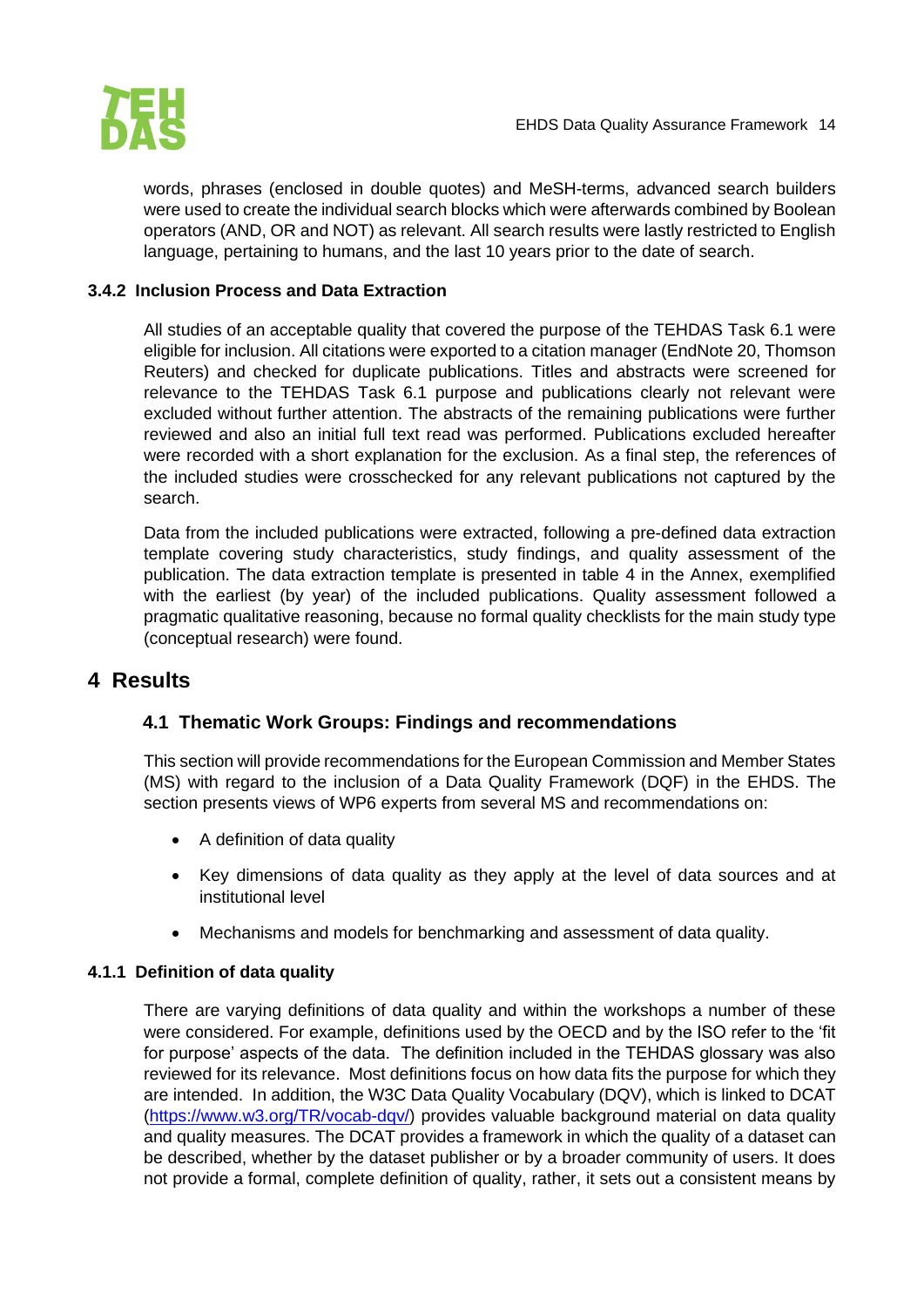

which information can be provided such that a potential user of a dataset can make his/her own judgment about its fitness for purpose.

In the context of TEHDAS, the emphasis of data quality is ensuring that the data are fit for purpose for making decisions, supporting health research and population health. There are three main usages highlighted in the EHDS: Health research, policy making and regulation. It was agreed that the definition should incorporate the secondary use of data for research purposes.

Interoperability is seen as a requisite for the high-quality reuse of data but not as a feature consubstantial to quality. Interoperability for data discovery, for the developments of common data models, and for communication of digital objects across nodes will be developed in a dedicated section, in a future version of this DQF.

The definition of data quality proposed for the purposes of the EHDS then is as follows:

*Data quality is defined as fitness for purpose for users' needs in relation to health research, policy making and regulation and that data reflect the reality, which they aim to represent.*

The difficulty with this definition is that it does not address the question of what level the quality is measured on, e.g., variable, data source or institutional level. This is addressed below, in the dimensions of data quality.

#### <span id="page-15-0"></span>**4.1.2 Key Dimensions of Data Quality**

In this section, our considerations are set out on how to identify the core dimensions of data quality at:

- Institutional level
- Data source level

We also consider here whether data quality dimensions should be legally bound or encouraged based on guidance, education and by using standards.

A definition of data quality has little value without a definition of the dimensions of data quality that are measured and the level at which they are measured. For example, timeliness is important at data source level but the need to be transparent is important at institutional level. Through the examination of a number of data quality frameworks it is possible to extract a list of the dimensions that feature most often, and which have been subject to international comparison. For this report, the dimensions used by the Canadian Institute for Health Information (CIHI, https://www.cihi.ca/), the European Social Survey (ESS, [https://www.europeansocialsurvey.org/\)](https://www.europeansocialsurvey.org/), the United Nations Statistics Division (UNSTATS, [https://unstats.un.org/\)](https://unstats.un.org/), the Organisation for Economic Co-operation and Development (OECD, [https://unstats.un.org/\)](https://unstats.un.org/), and Health Data Research UK (HDR UK, https://www.hdruk.ac.uk/) were examined. From this examination, the dimensions that featured most were reliability, relevance, timeliness, coherence, coverage and completeness. Other dimensions considered included accessibility but it was agreed to omit accessibility as a dimension as it falls more appropriately under the remit of work package 5.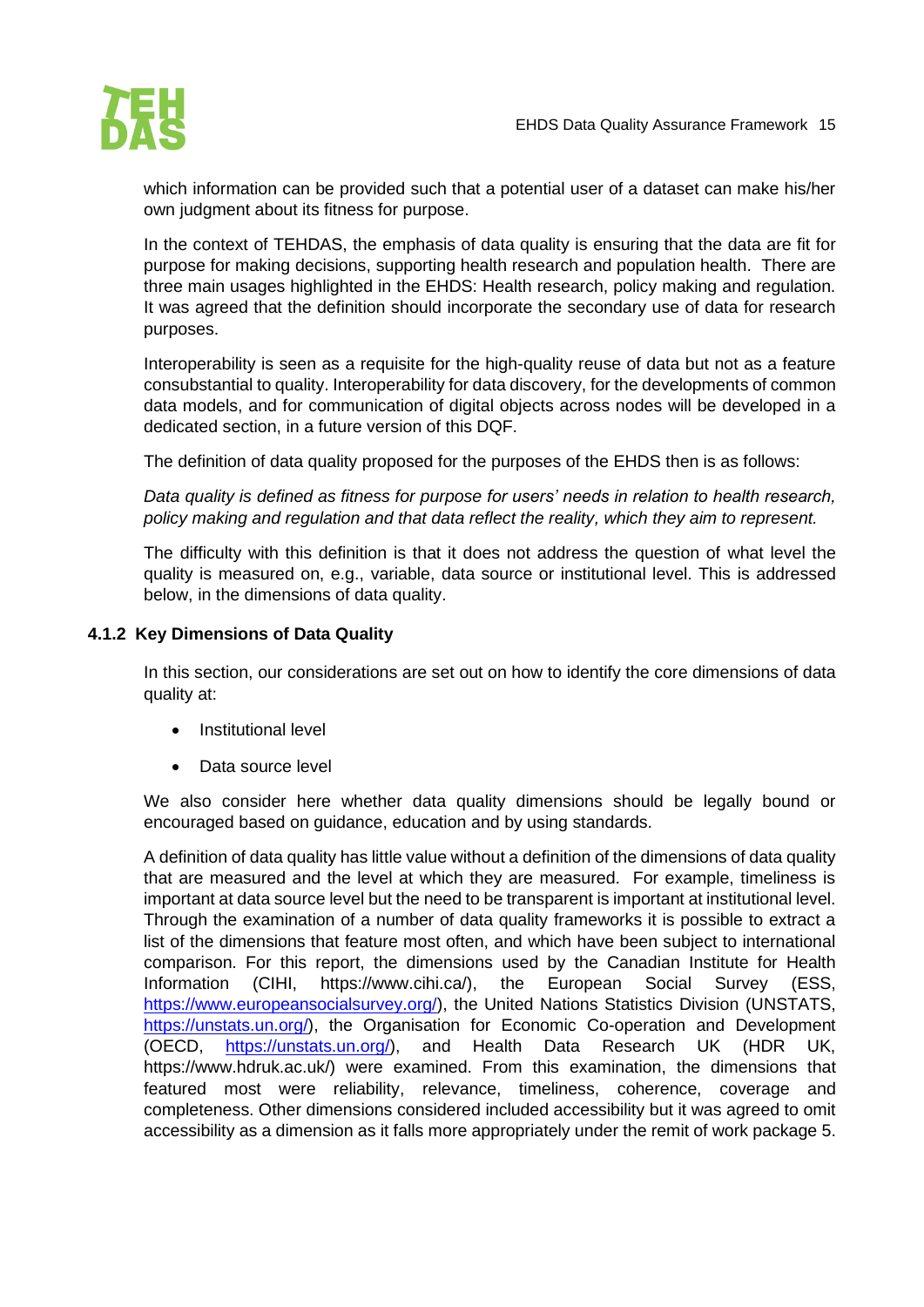

#### <span id="page-16-0"></span>**4.1.3 Dimensions at Data Source Level**

Workshop participants were asked to consider which of the dimensions are key dimensions of data quality in the context of TEHDAS and to share any experiences of working with specific dimensions in their own countries or organisations.

In some countries, like Norway, completeness or coverage is measured while in Denmark quality assessment is often done at the level of data variables. It was also noted that data quality is often related to incentives, e.g., procedures or diagnosis recorded for reimbursement may have better coverage/completeness because of the financial incentive. The example of the Data Quality Framework developed by Health Data Research UK was considered for its identification of a broad range of categories and dimensions with definitions and a rating system going from bronze to platinum.

The table below sets out the dimensions that were deemed to be most important at the data source level and how they might be defined, as agreed by the Work Package 6 partners.

| <b>Dimension</b>   | <b>Definition</b>                                                                                                                            |
|--------------------|----------------------------------------------------------------------------------------------------------------------------------------------|
| <b>Reliability</b> | How closely it reflects what it was designed to measure and<br>whether this is consistent over time.                                         |
| Relevance          | Meets the needs of users of the EHDS.                                                                                                        |
| <b>Timeliness</b>  | Collected within a reasonable period of time and<br>collected/reported on dates agreed, e.g., close to decision<br>makers' time of decision. |
| Coherence          | Consistent over time and across data holders and can be<br>combined and compared with other data sources.                                    |
| Coverage           | The degree to which the data adequately covers the<br>population/event (i.e. representativeness)                                             |
| Completeness       | How complete are the variables?                                                                                                              |

Table 3: Data Quality Dimensions at the Data Source Level

It was noted that the list closely resembles how quality is measured at cancer registries and other health information systems internationally.

#### <span id="page-16-1"></span>**4.1.4 Data Quality Dimension at the Institution level**

For the purposes of TEHDAS it was agreed that a broad range of health data is within scope. Transparency is key. At the level of the institution, it was considered appropriate to revisit the matters of regulation that were set out in the Milestone 6.1 report. From the items set out in that report, those relevant to data quality are listed below.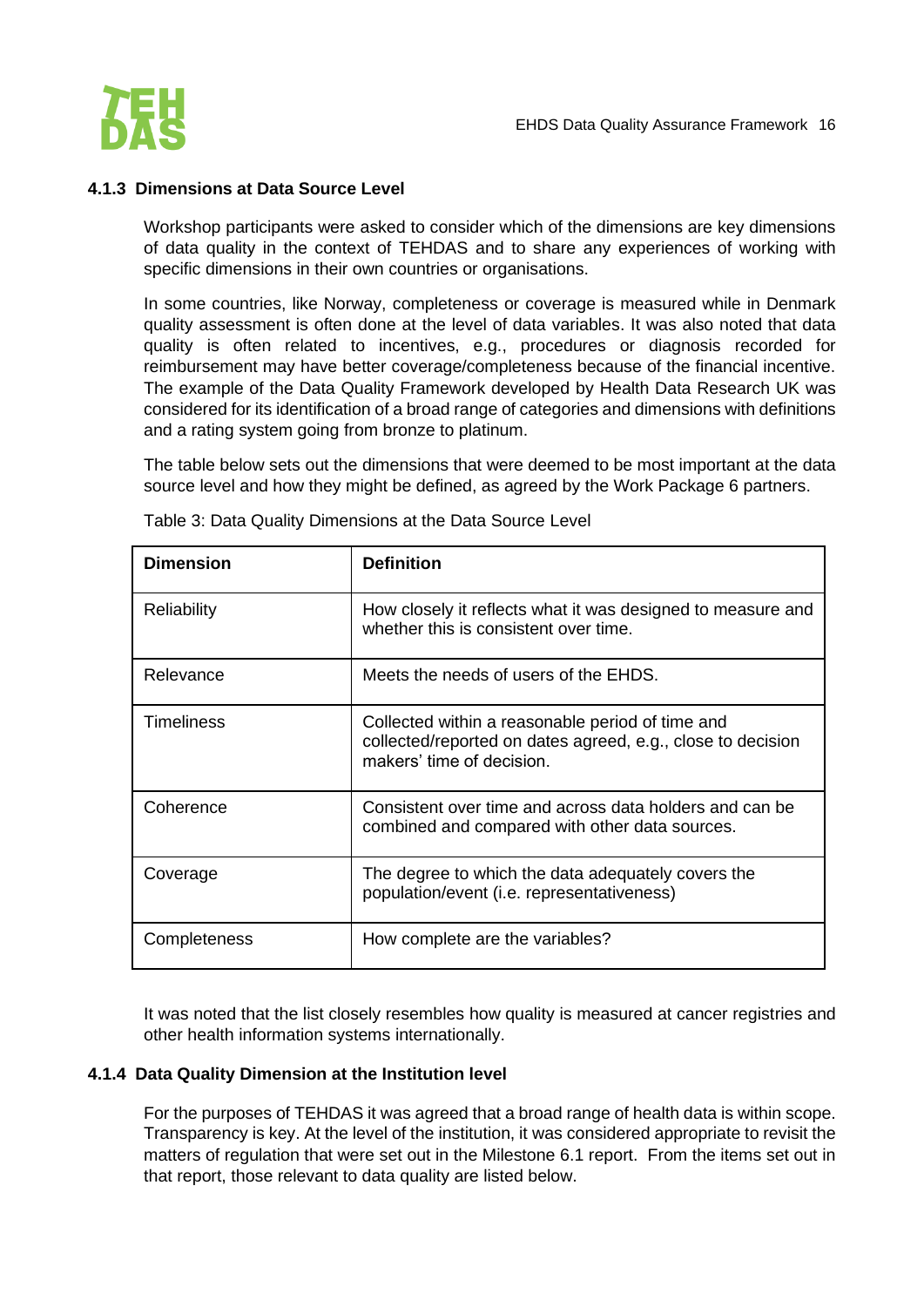

|                        |                                                         | Legal       |   |
|------------------------|---------------------------------------------------------|-------------|---|
|                        |                                                         | enforcement |   |
| <b>Item</b>            | <b>Matters of regulation</b>                            | R           | М |
| <b>Data collection</b> | Regular audits                                          |             |   |
|                        | Rating system and promotion                             |             |   |
| Data publication       | Meta-data catalogues                                    |             |   |
|                        | Building synthetic data sets mirroring data collections |             |   |
|                        | publishing visual analyses of quality at variable level |             |   |
| Data delivery          | Clear processing procedures (guidelines published)      |             |   |
|                        | Not hampering meaningful reuse - pseudonyms as          |             |   |
|                        | preferred system                                        |             |   |
|                        | Auditable software                                      |             |   |

#### Table 4: Data Quality Dimensions at the Institutional Level

R=Recommended, M=Mandatory

This explains the elements of data quality at institutional level and it requires clarity on the dimensions that data holders are to be audited on. Therefore, dimensions are critical. From the perspective of a data quality assessment framework the dimensions were synopsised as key questions that need to be asked when assessing data quality.

- 1. Does a Data Quality Assessment Framework exist?
- 2. Are there regular audits on procedures of quality assurance?
- 3. Are clear data processing procedures operational and guidelines published?
- 4. Is a meta-data catalogue published?

A further suggestion was to incorporate data user feedback into the dimensions of data quality, especially as a tool to correct errors in the data. Users need to know about the different dimensions of quality in the data collections. This may apply to linked data sources or individual data sources.

The inclusion of anonymisation/pseudonymisation as a dimension was considered, but it was agreed that even if this affects the fitness for purpose, anonymisation is not a dimension as such and should rather be specified as an element of data quality.

#### <span id="page-17-0"></span>**4.1.5 Data quality assessment and benchmarking**

The third workshop on assessment and benchmarking heard the experiences of both Norway and Ireland in relation to the collection and assessment of health data for secondary purposes and for standardisation. In Norway a national health metadata specification has been developed and in use since 2019. Metadata is stored in a repository that can be accessed through a search portal. At present, only two properties at data source level are directly linked to data quality: "Coverage" and a "Quality note". The Data Quality Vocabulary (DQV) of W3C (World Wide Web Consortium) referred to earlier has been used as a reference standard in the work.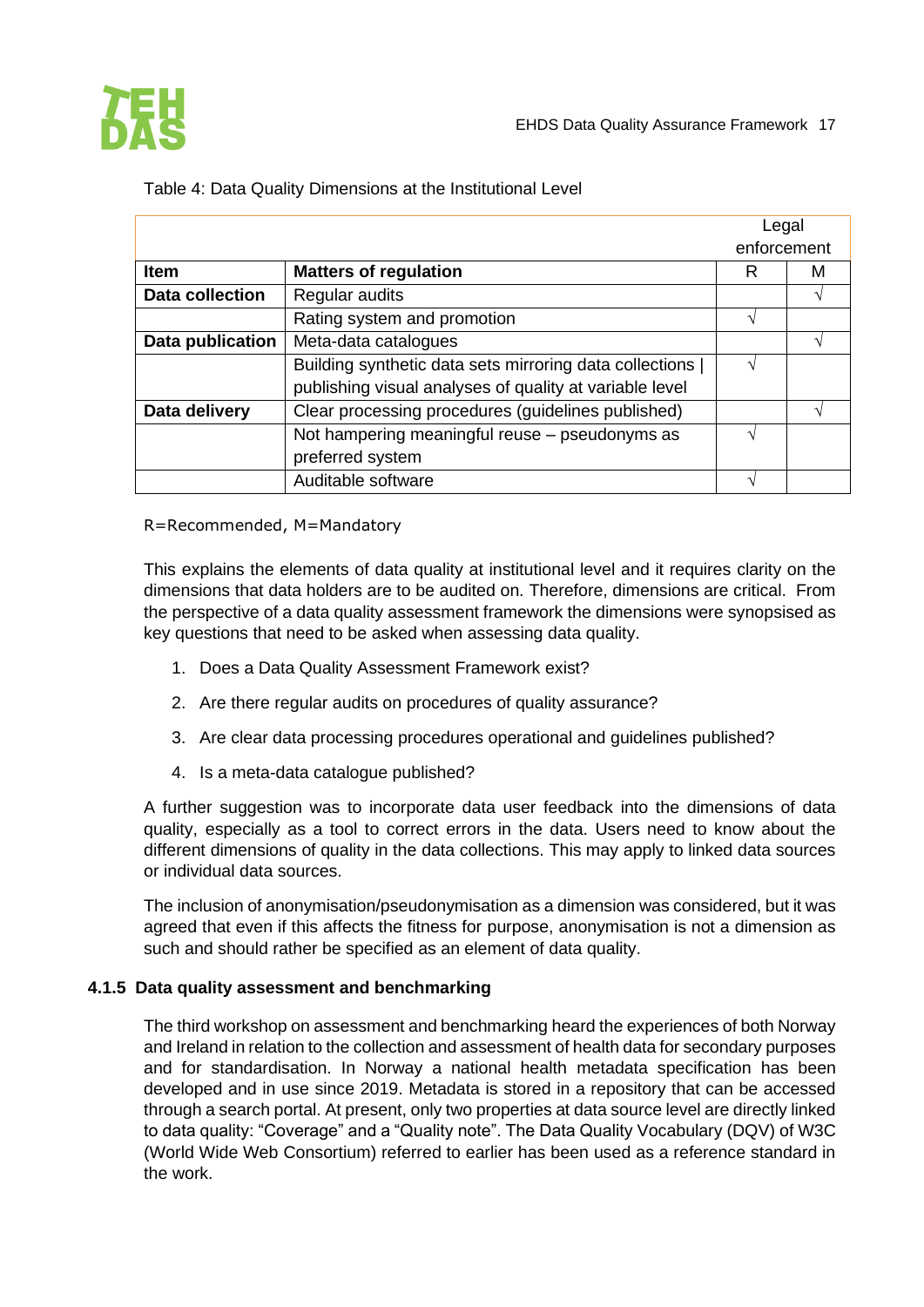

In Ireland, the data quality dimensions implemented by the Health Information and Quality Authority (HIQA, [http://www.hiqa.ie\)](http://www.hiqa.ie/), the national regulatory body for health information, closely align with those identified above. HIQA has developed guidance on a data quality framework and is looking at the full data quality cycle from e-learning modules to a programme of review focussed at the level of the institution.

In both Ireland and Norway, there has been considerable focus on self-assessment as the mechanism for raising awareness of data quality. It was acknowledged that any assessment of data quality requires resources and investment at a national level. In Ireland, information management standards are in place, which cover national health and social care data collections. These cover national registries, administrative data sources, national census national surveys. One of the standards focuses on data quality and asks of data holders: Do you have a data quality framework? Are you undertaking audits? Are policies and procedures in place in relation to data quality? These are the types of things assessed during reviews/audits.

Some of the learnings from the programme to date around data quality are clarity around roles and responsibilities, having a data quality strategy and the need for ongoing audit and assessment.

The Health Data Hub in France is also working on a metadata catalogue with descriptions of data at the database, tables and variables levels [\(https://catalogue-metadonnees.health](https://catalogue-metadonnees.health-data-hub.fr/)[data-hub.fr/\)](https://catalogue-metadonnees.health-data-hub.fr/)

#### <span id="page-18-0"></span>**4.1.6 Level of assessment**

The question as to at **which level** (data sources, institutions, nodes or other) should **data quality be assessed** was also considered. There was general agreement that data quality should be assessed at the institutional level and that the EHDS nodes should be responsible for ensuring transparency and implementation of data quality assessment procedures. There was also agreement that data quality assessment procedures should be closely linked to national data quality improvement efforts.

#### <span id="page-18-1"></span>**4.1.7 Minimum criteria for a data quality framework (DQF)**

The question was also posed with regard to the minimum criteria for a data quality framework (DQF) that can be implementable; both at EU and national level. It is important to acknowledge the role that institutions play in making improvements, so institutions need feedback. It was acknowledged that regardless of the minimum criteria, the focus on implementing data quality initiatives has to be on a soft law approach. Much of the work to date in relation to data quality focuses on good practice guidelines and draft standards. This is largely in recognition that it would be too difficult to make data quality management mandatory.

It was agreed that there should be focus on driving quality at the front-line, at the point where information is first gathered from the patient or service user. Regulation should - at the national level - be directed towards education and information and promoting best practice through self-assessment and audit.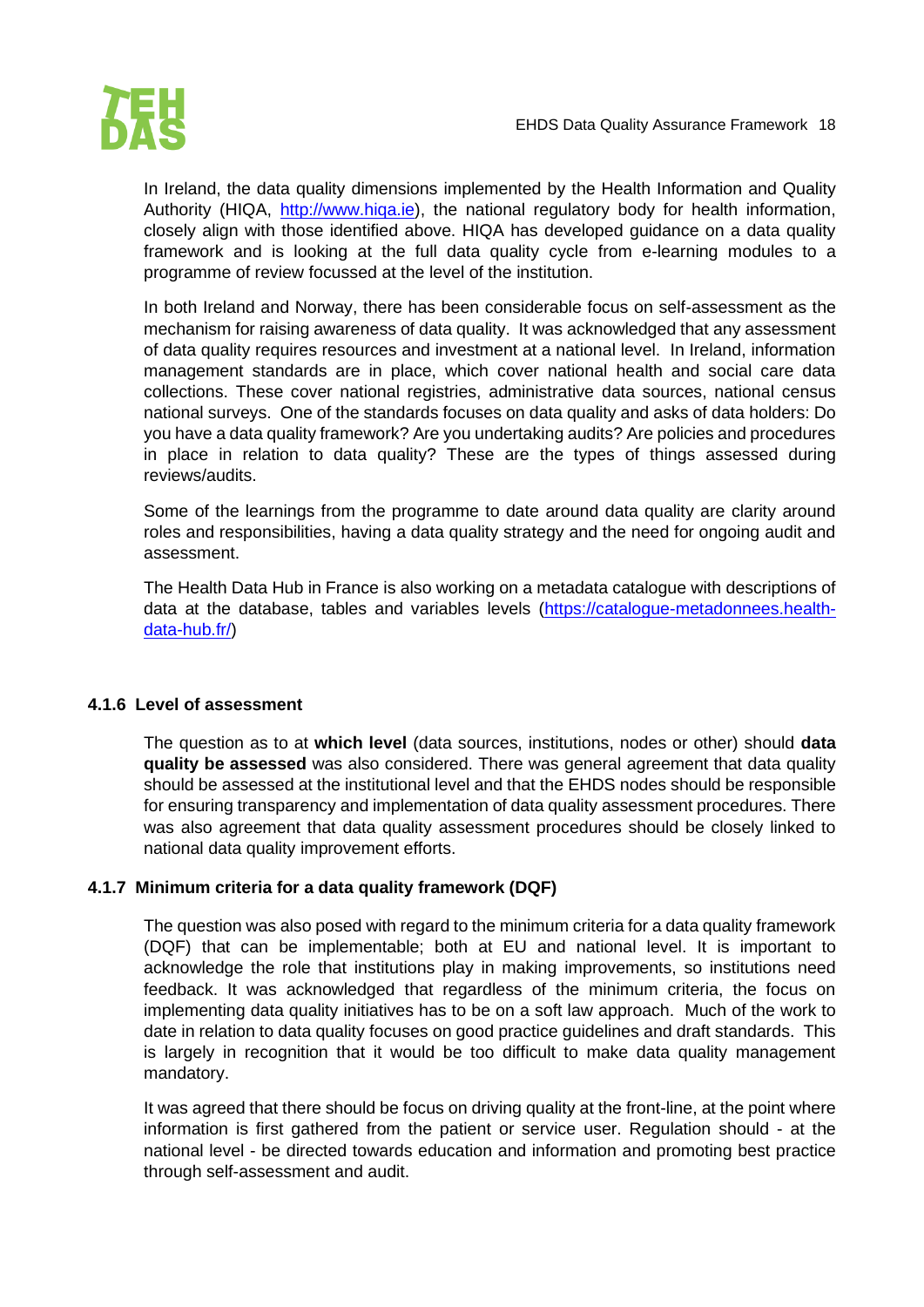

#### <span id="page-19-0"></span>**4.1.8 Benchmarking model/system**

There was general agreement that data quality assessment comes first and then benchmarking can come later. Benchmarking could be a medium to long term goal, but the initial focus must be on getting the assessment up and running and then maybe the benchmarking will come as other work is done around standardisation. It was agreed that benchmarking would be challenging to include in the first phase. The need to focus on operationalising the dimensions for use in self-assessment was seen to be a crucial first step.

#### <span id="page-19-1"></span>**4.2 Review of Existing Initiatives**

The review of initiatives described in section 3.3 resulted in a crude list of 47 initiatives. Each partner was assigned 1-3 initiatives from the crude list and was asked to fill out a brief questionnaire for each (see section 3.3).

As the final question in the inclusion questionnaire, the partners were asked to make a recommendation on whether or not to include the initiative for further analysis based on initial impressions and the partners' experience.

Answers were received regarding 31 of the 47 initiatives and the following 8 (out of 31) were selected for more detailed analysis/data extraction (see section 3.3.3.):

- OHDSI (Observational Health Data Sciences and Informatics)
- ECHO ECHOAtlas (European Collaboration for Health Optimization)
- HRIC (Health Research and Innovation Cloud)
- Orphanet
- PHIRI (European Health Information Portal)
- Research Data Alliance
- EHDEN (European Health Data and Evidence Network)
- HIQA (Health Information and Quality Authority)

#### <span id="page-19-2"></span>**4.2.1 Characteristics of initiatives**

One third of the 31 analysed initiatives operate in specific health care domains with the majority focusing on cancer, infectious diseases (incl. Covid-19), rare diseases, genomics and population health. The rest are not focusing on specific types of health data.

There are three main data sources out of 23 (out of 31) initiatives that collect data. Note that some initiatives use more than one data source:

- Medical records (5)
- Research data (10)
- National Registries (12)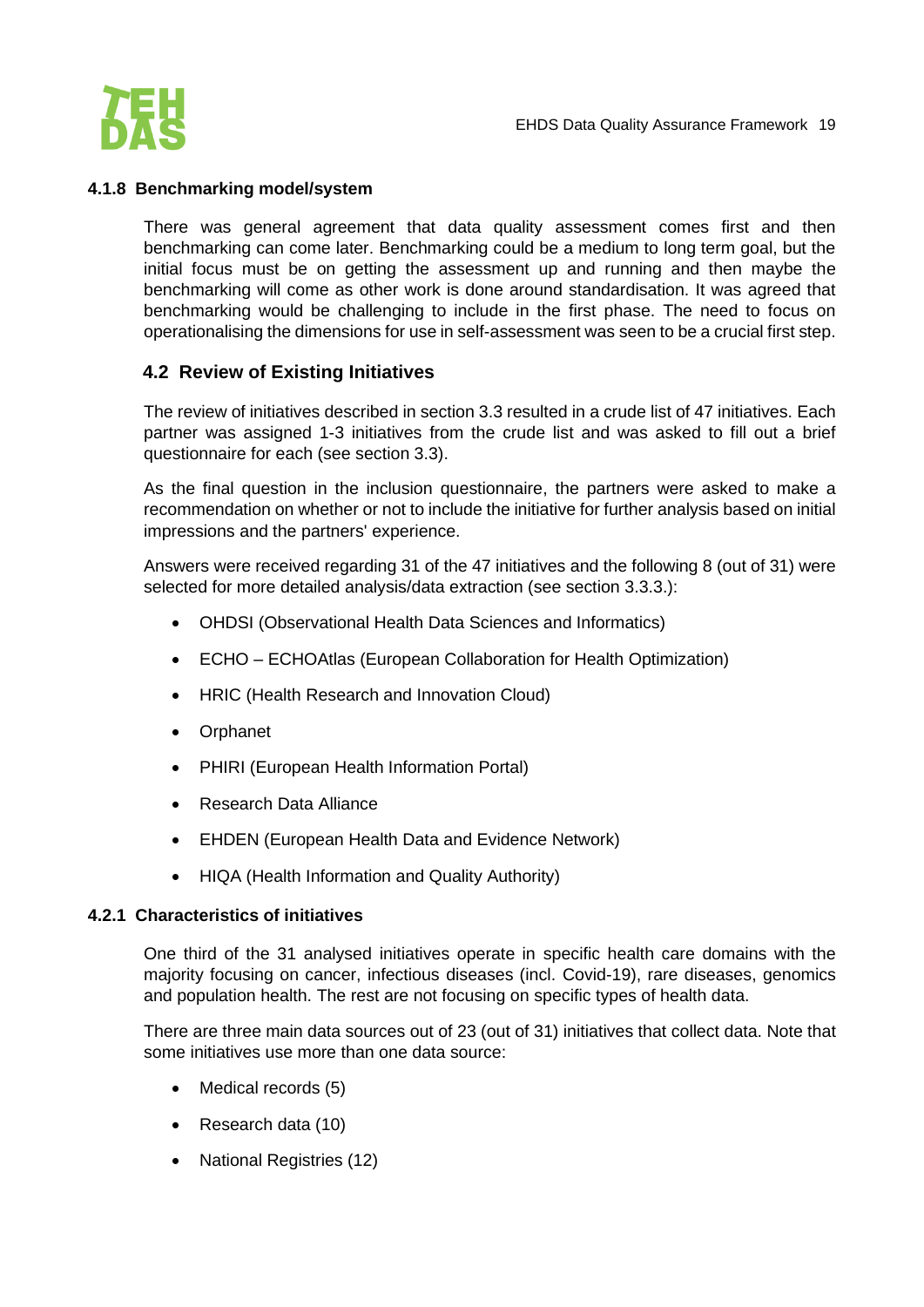

In terms of funding, only three initiatives are operated under a private funding scheme and two in public/private partnership. The vast majority of initiatives are funded by the EU or Member States.

Data are shared across borders in 14 initiatives (45%), but only within the EU with the exception of two global initiatives.

Only five out of thirty-one initiatives have a Data Quality Framework implemented and operational and four of those had the DQF documented and publicly available. However, metadata catalogues were available at a third of the initiatives (10/31) and all initiatives except four has been described/analysed in a publication.

#### <span id="page-20-0"></span>**4.2.2 Semantic interoperability**

Semantic interoperability frameworks are not explicitly mentioned on the websites or publications on the initiatives selected for detailed analysis, but references to OMOP, HL7 FHIR, SNOMED-CT and CDISC are frequently mentioned in the returned questionnaires and compliance with international health information standards is encouraged. Semantic interoperability frameworks are implemented through the adoption of a Common Data Model, e.g. OMOP or ECHO CDM.

#### <span id="page-20-1"></span>**4.2.3 Data Quality Definition and Dimensions**

Data quality is defined by the Research Data Alliance as "a dataset's fitness to serve its purpose in a given context."

The Irish Health Information & Quality Authority (HIQA) defines quality data as data that is "fit-for-purpose" and uses the following five Data Quality Dimensions:

- 1. relevance;
- 2. accuracy and reliability;
- 3. timeliness and punctuality;
- 4. coherence and comparability;
- 5. accessibility and clarity.

HIQA has developed guidelines with a quality assessment tool that can be used to assess the quality of data against the dimensions, including a template for a *data quality improvement plan*.

Observational Health Data Sciences and Informatics (OHDSI, [https://ohdsi.org/\)](https://ohdsi.org/) work off the dimensions defined by Kahn et al. (2016). The categories are conformance, completeness, plausibility and two data quality assessment contexts: Verification and validation. These dimensions/categories are implemented in the OHDSI Data Quality Dashboard (DQD). The tool applies and evaluates 3,000+ checks and *reports the results to the user.*

ECHO (European Collaboration for Healthcare Optimization) operates with the Data Quality Assessment Framework established by Eurostat, which defines data quality as *data fit-forpurpose that yield high-relevant high-value statistical products as a result of their analysis,*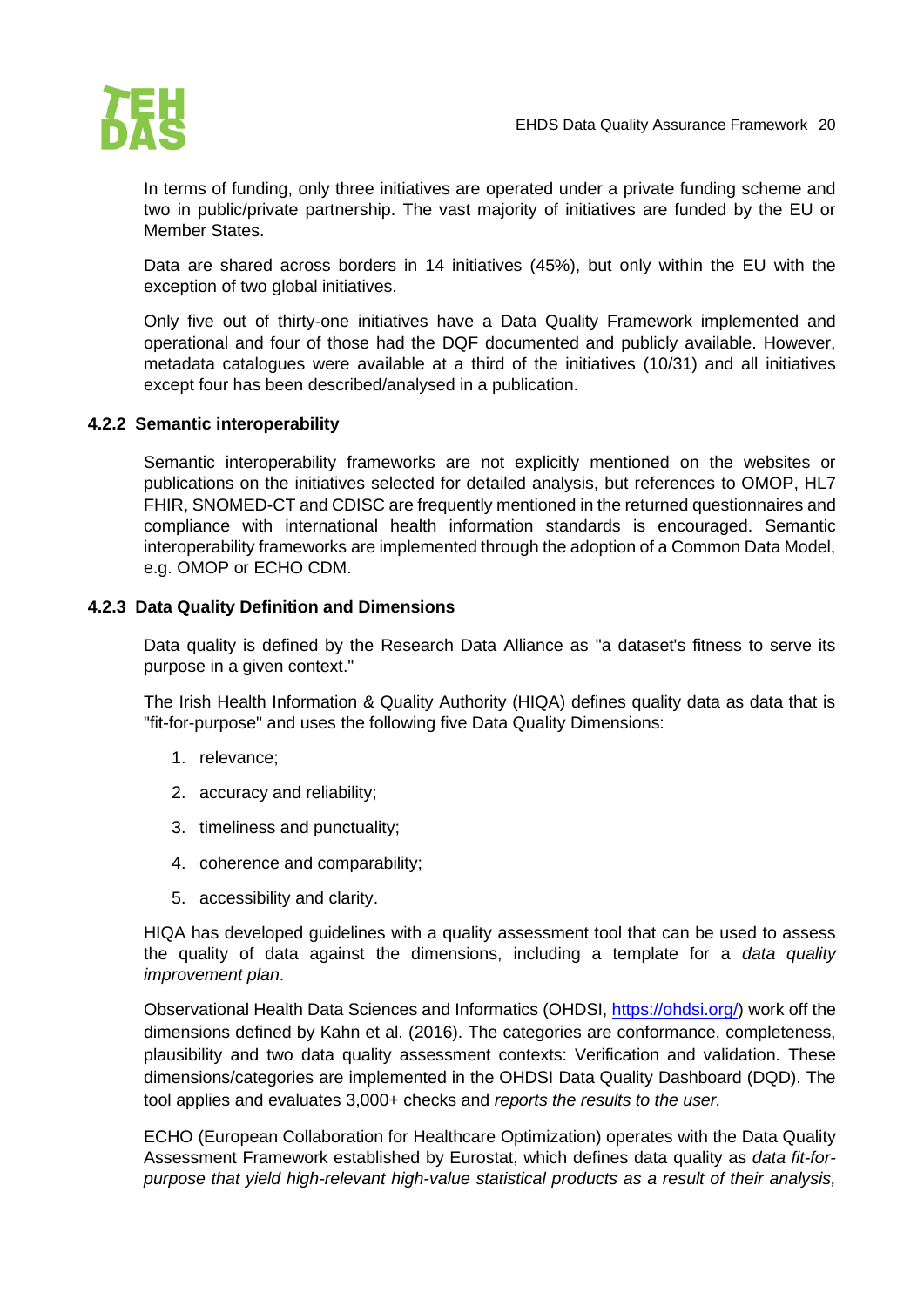

*achieved through reliable and reproducible statistical production process*. The following dimensions are used: Coherence, coverage, relevance, internal reliability and accuracy.

#### <span id="page-21-0"></span>**4.2.4 Quality Assessment in the Data Lifecycle**

#### **1. Data collection**

With the exception of HIQA, the national authority in Ireland, all the initiatives that were analysed in-depth were federated infrastructures where data quality assessment is done at the point of collection by data holders. It is a common feature that the initiative provides guidelines and tools, but the assessment is decentralised, either at individual data holders or by a national/regional coordinator.

#### **2. Data publication**

Metadata catalogues are generally available, but in different formats. The entities/partners associated with an initiative can locate relevant assets, but a researcher working across communities will find it more difficult. There seems to be a need for generic metadata standards.

#### **3. Data discovery**

Data dictionaries or code books are not widely available, but an example can be found in the ECHO Data Model Specification

#### **4. Data access**

This step in the EHDS data lifecycle is not relevant in terms of data quality assessment.

#### **5. Data use**

Processing procedures are not publicly available for any of the initiatives analysed, except ECHO, where procedures are published on the echo-health.eu website.

#### **6. Data analysis**

None of the initiatives use auditable software, except OHDSI, that offer a number of publicly available open-source software packages for quality assurance and assessment. ECHO performed original data analysis using Stata12© statistical software. Scripts have not been published, but are available for auditing upon request to ECHO-Health project coordination.

#### **7. Finalisation**

ECHO and OHDSI archive digital objects using software solutions.

#### <span id="page-21-1"></span>**4.2.5 Legal aspects and governance of data quality management**

The analysis has not uncovered any legal barriers to ensuring data quality.

Governance models are similar in all EU projects with a Project Coordinator, supported by a Steering Committee or Executive Board for the project/initiative. Advisory Boards or working groups are often set up to focus on specific activities or areas, e.g. data quality.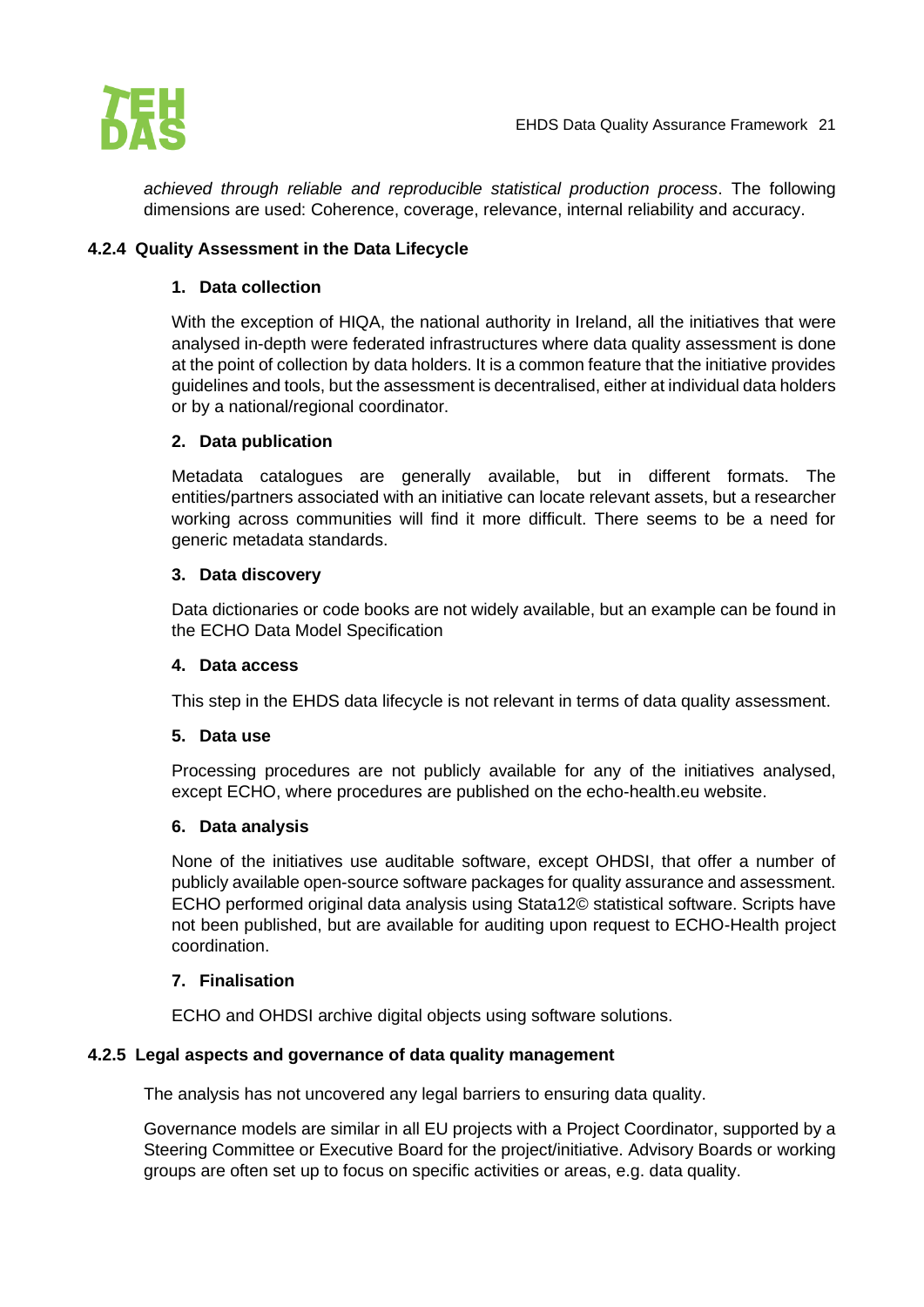

#### <span id="page-22-0"></span>**4.2.6 Technical services or tools**

OHDSI has developed a suite of technical tool and services aimed at quality assurance, but the analysis has not identified any "industry standard" solutions that are used to assess the quality of health data.

The Irish Health Information and Quality Authority offer e-learning modules on how to improve data quality for health and social care services.

None of the initiatives analysed has implemented methods for anonymisation or pseudonymisation.

#### **4.3 Literature Scoping Review**

<span id="page-22-1"></span>The search for grey literature (Google Scholar) resulted in a total of 739 publications. Titles and abstracts (the latter when available) were screened and 10 publications were selected for further review. Of these, five publications were also found through the scientific databases search and the remaining five were excluded because they were not based on health data. Thus, the results presented in the following relates only to the search for peer reviewed scientific publications.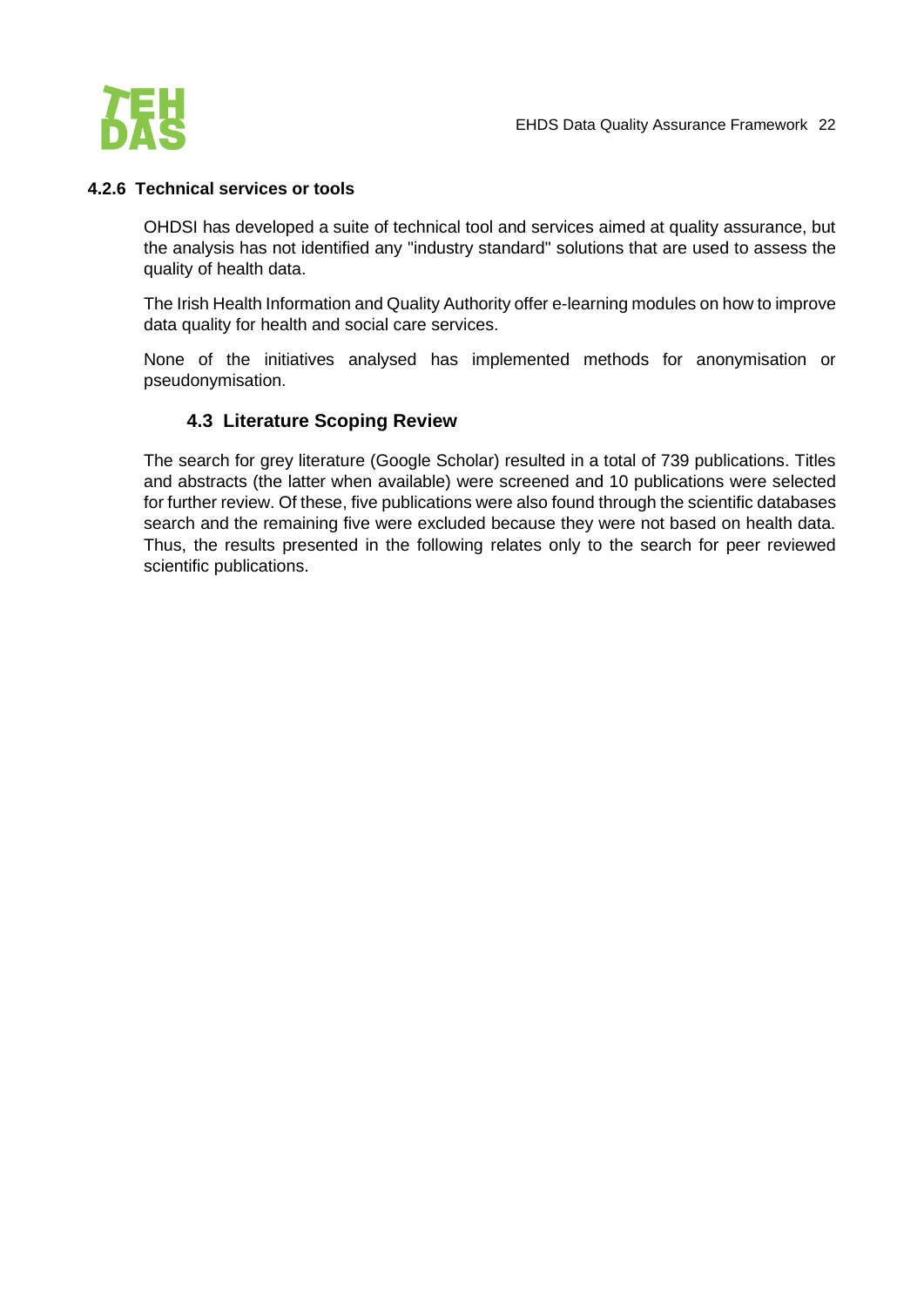



Figure 4: Flow Chart of the Literature Inclusion Process

The characteristics and finding of the included publications are summarized in table 5 below.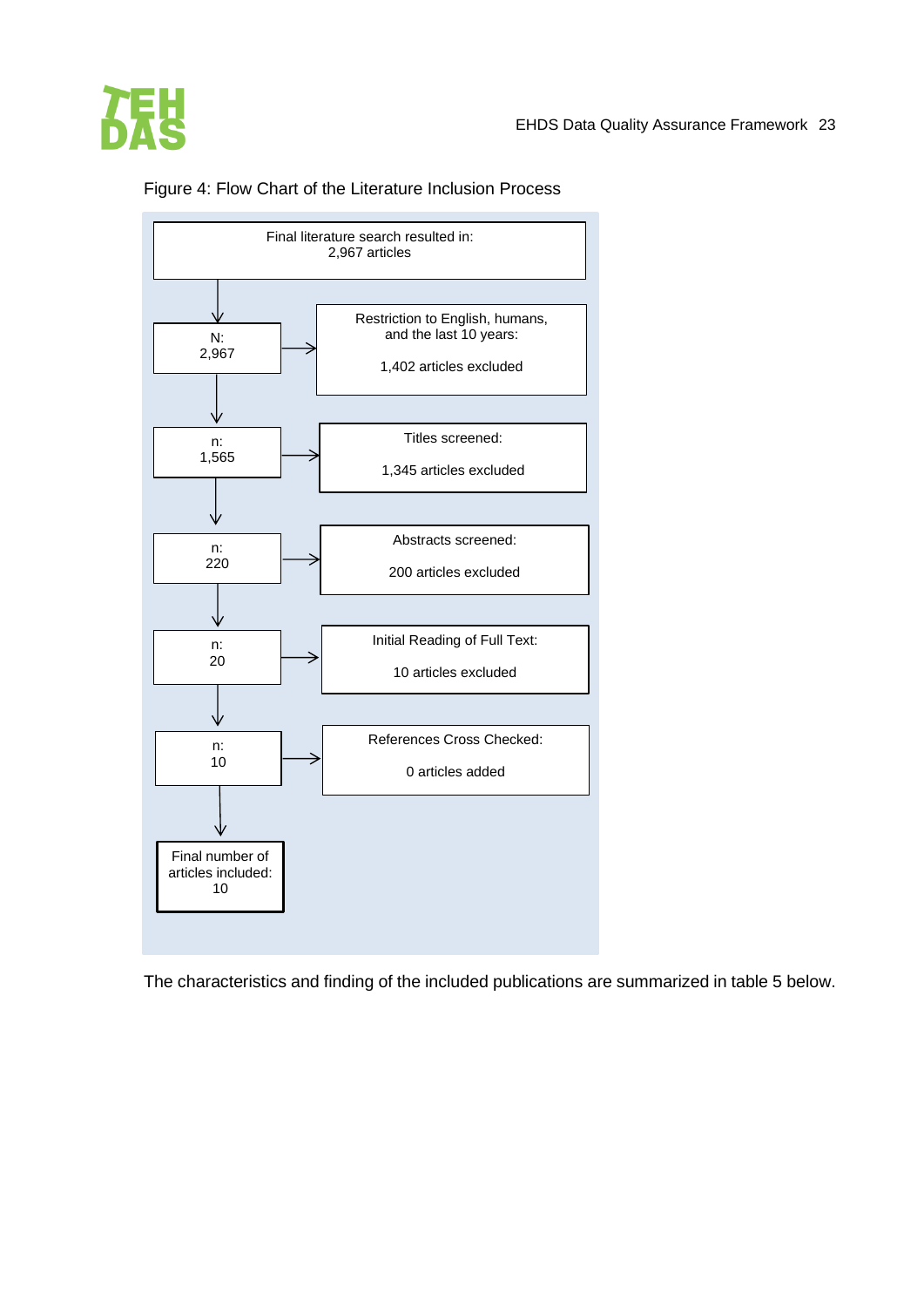

# Table 5: Characteristics and Summary Findings of the Included Publications

| <b>First</b>                                 | <b>Domain</b> | <b>Study</b>           | Secondary | Federated | Data                                     | <b>DQF</b>                                                                                                                         | <b>DQA</b> methods                                                                                                                                                                                                                                                           | <b>Recommendations /</b>                                                                                                                                                                                                                                      | <b>Publication</b> |
|----------------------------------------------|---------------|------------------------|-----------|-----------|------------------------------------------|------------------------------------------------------------------------------------------------------------------------------------|------------------------------------------------------------------------------------------------------------------------------------------------------------------------------------------------------------------------------------------------------------------------------|---------------------------------------------------------------------------------------------------------------------------------------------------------------------------------------------------------------------------------------------------------------|--------------------|
| author,                                      | (health area) | design                 | use data  | data      | sharing                                  | dimensions                                                                                                                         |                                                                                                                                                                                                                                                                              | comments on DQF /                                                                                                                                                                                                                                             | quality            |
| year,                                        |               |                        |           |           |                                          |                                                                                                                                    |                                                                                                                                                                                                                                                                              | DQA methodologies                                                                                                                                                                                                                                             |                    |
| country                                      |               |                        |           |           |                                          |                                                                                                                                    |                                                                                                                                                                                                                                                                              |                                                                                                                                                                                                                                                               |                    |
| Weiskopf et<br>al.(2)<br>June 2012<br>US     | Generic       | Literature<br>review   | Yes       | <b>No</b> | <b>No</b>                                | Completeness<br>Correctness<br>٠.<br>• Concordance<br>• Plausibility<br>• Currency                                                 | Gold standard<br>Data element<br>agreement<br>$\blacksquare$<br>Element presence<br>Data source<br>agreement<br>Distribution<br>comparison<br>• Validity checks<br>Log review<br>$\blacksquare$                                                                              | Consistency in<br>discussion of<br>dimensions.<br>Development of<br>validated<br>systematic DQA<br>methods.                                                                                                                                                   | Acceptable         |
| Kahn et<br>al.(3)<br><b>July 2012</b><br>US. | Generic       | Conceptual<br>research | Yes       | <b>No</b> | Yes<br>(multi-sites<br>within the<br>US) | <b>Intrinsic</b><br>• Accuracy<br>• Objectivity<br>• Believability<br><b>Conceptual</b><br>• Timeliness<br>• Appropriate<br>amount | Attribute domain<br>constraints<br><b>Relational integrity</b><br>٠<br>rules<br>Historical data rules<br>$\blacksquare$<br>State-dependent<br>objects rules<br>Attributes<br>dependency rules<br>(Specific methods to<br>support the rules are<br>not listed in this table). | • Conduct DQA<br>within and across<br>sites<br>• Consider the<br>dimensions<br>• Use the suggested<br>methods to assess<br>the variability in<br>multi-site datasets<br>• Do not jump<br>straight to "stage 2"<br>DQA if "stage 1"<br>DQA is not<br>performed | Acceptable         |
| Brown et<br>al.(4)<br>Aug. 2013<br>US        | Generic       | Conceptual<br>research | Yes       | <b>No</b> | Yes<br>(distributed<br>data<br>networks) | Builds on Kahn et al.<br>2012                                                                                                      | Review adherence<br>$\blacksquare$<br>to common data<br>model<br>- Syntactic<br>consistency<br>- Table structure                                                                                                                                                             | <b>Report DQA</b><br>metrics and results                                                                                                                                                                                                                      | Acceptable         |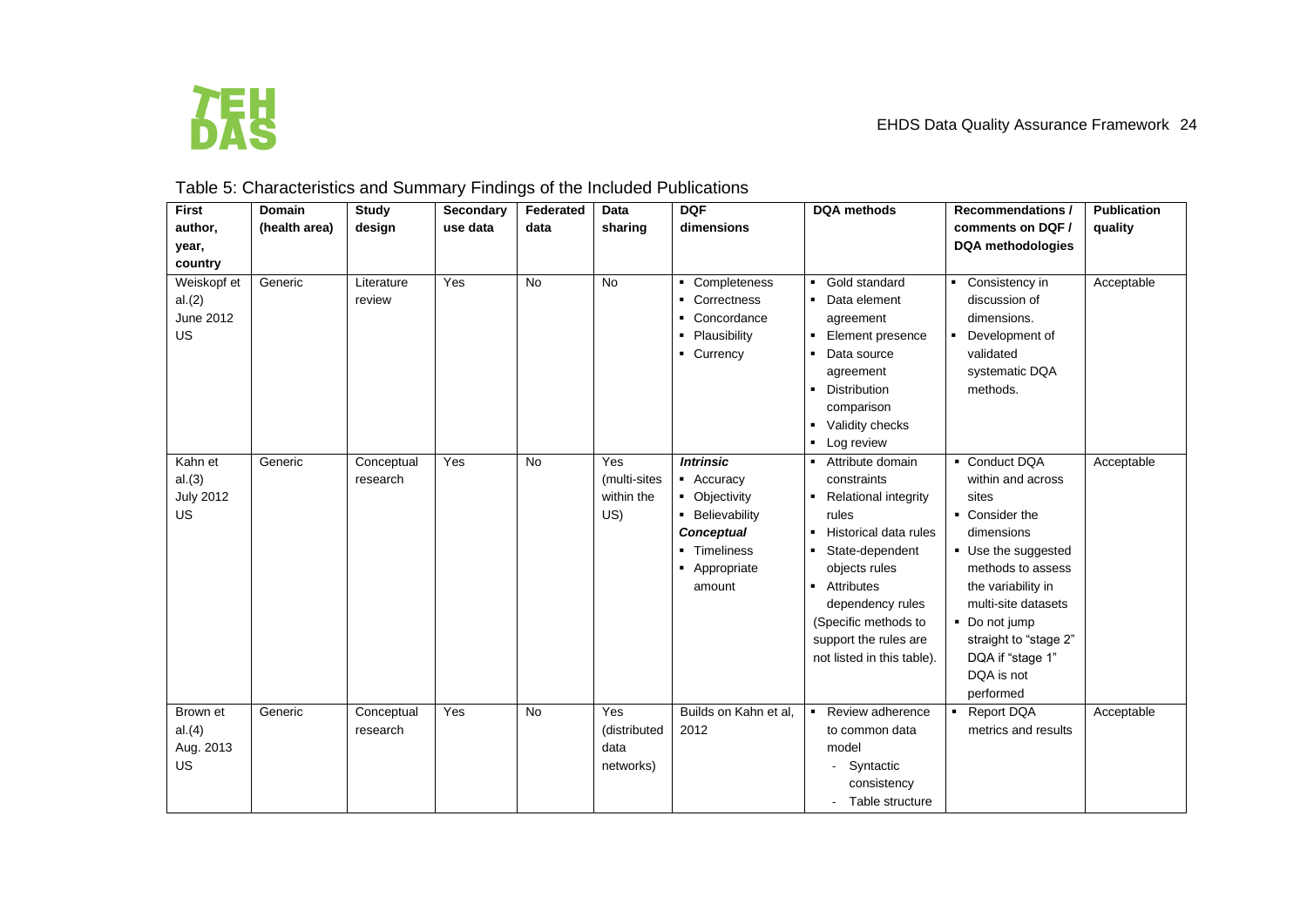

|  | Expected<br>$\sim$                         |
|--|--------------------------------------------|
|  | relationships                              |
|  | between tables                             |
|  | Review each data                           |
|  | domain (e.g.,                              |
|  | diagnoses or                               |
|  | medication)                                |
|  | separately and                             |
|  | extend any model                           |
|  | to also evaluate:                          |
|  | Frequency and<br>$\blacksquare$            |
|  | proportions for                            |
|  | categorical                                |
|  | variables                                  |
|  | Distributions<br>$\overline{\phantom{a}}$  |
|  | and extreme                                |
|  | values for                                 |
|  | continuous                                 |
|  | variables                                  |
|  | Missingness<br>$\overline{\phantom{a}}$    |
|  | "Out-of-range"<br>$\overline{\phantom{a}}$ |
|  | values                                     |
|  | Expected<br>$\blacksquare$                 |
|  | relationships                              |
|  | between                                    |
|  | variables within                           |
|  | the domain                                 |
|  | Normalized<br>$\overline{\phantom{a}}$     |
|  | rates (e.g., per                           |
|  | person)                                    |
|  | - Temporal                                 |
|  | trends (e.g.,                              |
|  | weekly or                                  |
|  | monthly)                                   |
|  | Assess expected                            |
|  | clinical                                   |
|  | relationships                              |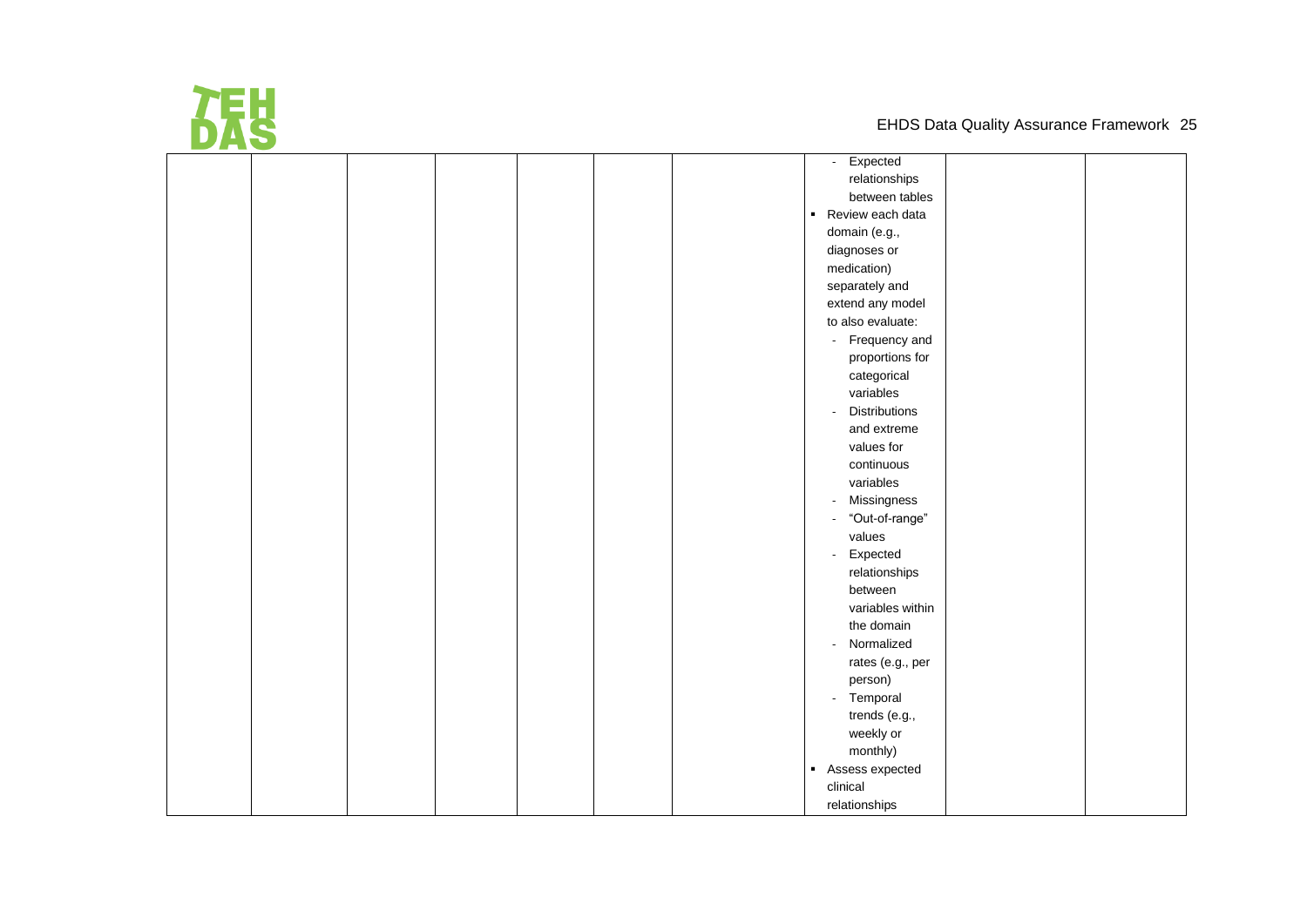

| Salati et  | Thoracic       | Model       | $\overline{Yes}$ | $\overline{N}$ | Yes          | No                             | DQ indicators:                 | Use analytic        | Acceptable              |
|------------|----------------|-------------|------------------|----------------|--------------|--------------------------------|--------------------------------|---------------------|-------------------------|
| al.(5)     | surgery        | development |                  |                | (multi-sites |                                | • Site completeness            | models during       |                         |
| Dec. 2015  |                |             |                  |                | and cross-   |                                | (COM)                          | database            |                         |
| European   |                |             |                  |                | border)      |                                | • Site reliability (REL)       | management as       |                         |
|            |                |             |                  |                |              |                                | ■ Rescaled COM                 | well as before      |                         |
|            |                |             |                  |                |              |                                | • Rescaled REL                 | analytic studies.   |                         |
|            |                |             |                  |                |              |                                | • Summary measure              |                     |                         |
|            |                |             |                  |                |              |                                | aggregate data                 |                     |                         |
|            |                |             |                  |                |              |                                | quality score (ADQ)            |                     |                         |
| Johnson et | Urinary        | Model       | Yes              | <b>No</b>      | <b>No</b>    | <b>No</b>                      | Ontology based DQA:            | The advantage of    | Acceptable              |
| al.(6)     | catheter       | development |                  |                |              |                                | - References                   | the DQ ontology is  |                         |
| Feb. 2016  | removal        |             |                  |                |              |                                | separate DQ                    | that it provides a  |                         |
| US         | procedure      |             |                  |                |              |                                | domain- and task               | vocabulary for      |                         |
|            |                |             |                  |                |              |                                | ontologies to                  | aspects of DQ and   |                         |
|            |                |             |                  |                |              |                                | compute measures               | also defines a      |                         |
|            |                |             |                  |                |              |                                | based on                       | process to quantify |                         |
|            |                |             |                  |                |              |                                | proportions of                 | it.                 |                         |
|            |                |             |                  |                |              |                                | constraints that are           | Metrics can be      |                         |
|            |                |             |                  |                |              |                                | satisfied.                     | shared, sites       |                         |
|            |                |             |                  |                |              |                                | • These quantities             | compared, and the   |                         |
|            |                |             |                  |                |              |                                | indicate how well              | DQ development      |                         |
|            |                |             |                  |                |              |                                | the data conforms              | followed over time. |                         |
|            |                |             |                  |                |              |                                | to the domain and              | This particular     |                         |
|            |                |             |                  |                |              |                                | how well it fits the           | model needs         |                         |
|            |                |             |                  |                |              |                                | task.                          | further validation  |                         |
| Reimar et  | Patient        | Conceptual  | Yes              | No             | Yes          | <b>Builds on Weiskopf</b>      | Data element<br>$\blacksquare$ | • DQ metrics for    | Acceptable $\downarrow$ |
| al.(7)     | transportation | research    |                  |                | (within one  | et al, 2012 with a             | agreement                      | benchmarking        |                         |
| Oct. 2016  |                |             |                  |                | health care  | deeper evaluation of           | Element presence<br>٠          | acceptable levels   | Methodology             |
| US         |                |             |                  |                | system)      | completeness and               | Data source<br>$\blacksquare$  |                     | not clear and           |
|            |                |             |                  |                |              | concordance                    | agreement                      |                     | generalizability        |
|            |                |             |                  |                |              | through:                       | Distribution<br>$\blacksquare$ |                     | of framework            |
|            |                |             |                  |                |              | • preliminary                  | comparison                     |                     | not                     |
|            |                |             |                  |                |              | analysis                       |                                |                     | considered.             |
|            |                |             |                  |                |              | longitudinal<br>٠              |                                |                     |                         |
|            |                |             |                  |                |              | concordance                    |                                |                     |                         |
|            |                |             |                  |                |              | breadth<br>٠                   |                                |                     |                         |
|            |                |             |                  |                |              | data element<br>$\blacksquare$ |                                |                     |                         |
|            |                |             |                  |                |              | presence                       |                                |                     |                         |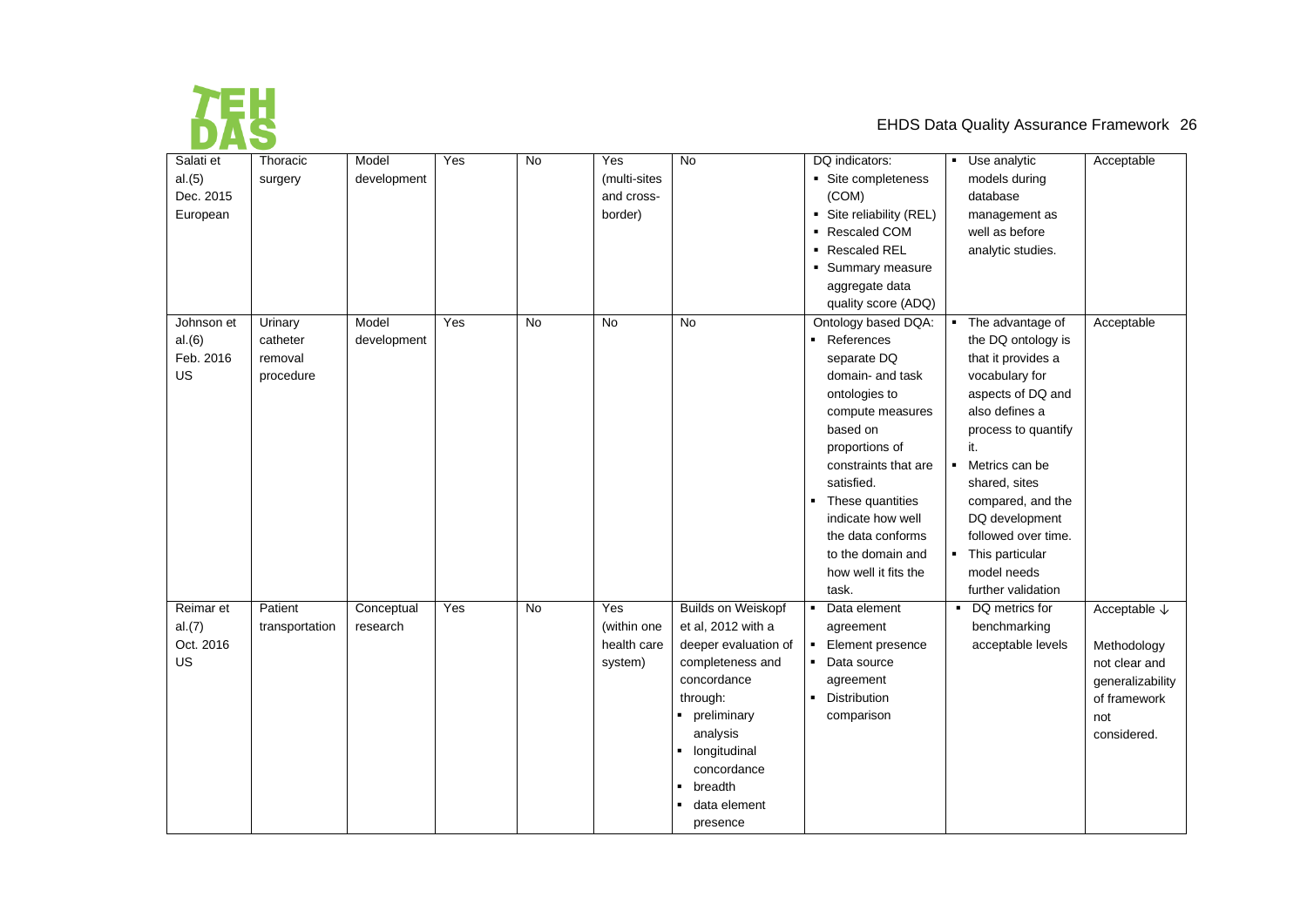

|           |                |             |     |           |     | $\blacksquare$ density |                                    |                           |            |
|-----------|----------------|-------------|-----|-----------|-----|------------------------|------------------------------------|---------------------------|------------|
| Kahn et   | Generic        | Conceptual  | Yes | <b>No</b> | Yes | A set of categories    |                                    | Standardized and          | Acceptable |
| al.(8)    |                | research    |     |           |     | and sub-categories     |                                    | validated methods         |            |
| Nov. 2016 |                | (expert     |     |           |     | divided into a         |                                    | for DQ are crucial        |            |
| US        |                | panels,     |     |           |     | Verification and       |                                    | • The present             |            |
|           |                | literature  |     |           |     | Validation context :   |                                    | intrinsic framework       |            |
|           |                | review, and |     |           |     | • Conformance          |                                    | should be                 |            |
|           |                | workshops)  |     |           |     | - Value                |                                    | validated                 |            |
|           |                |             |     |           |     | Conformance            |                                    | • A harmonized            |            |
|           |                |             |     |           |     | - Relational           |                                    | operational               |            |
|           |                |             |     |           |     | Conformance            |                                    | framework that            |            |
|           |                |             |     |           |     | - Computational        |                                    | includes reusable         |            |
|           |                |             |     |           |     | Conformance            |                                    | DQA,                      |            |
|           |                |             |     |           |     | • Completeness         |                                    | visualization, and        |            |
|           |                |             |     |           |     | - Plausibility         |                                    | reporting tools is        |            |
|           |                |             |     |           |     | - Uniqueness           |                                    | needed.                   |            |
|           |                |             |     |           |     | Plausibility           |                                    |                           |            |
|           |                |             |     |           |     | - Atemporal            |                                    |                           |            |
|           |                |             |     |           |     | Plausibility           |                                    |                           |            |
|           |                |             |     |           |     | - Temporal             |                                    |                           |            |
|           |                |             |     |           |     | Plausibility           |                                    |                           |            |
| Sáez et   | Generic        | Model       | Yes | No        | Yes | No                     | Two metrics for the                | The stability metrics     | Acceptable |
| al.(9)    | (metrics       | development |     |           |     | Relates the            | detection of undesired             | permit measuring the      |            |
| Feb. 2017 | tested on data |             |     |           |     | developed metrics to   | variability between                | degree of data set        |            |
| Spain     | from UCI       |             |     |           |     | The concordance        | data sources:                      | concordance without       |            |
|           | heart disease  |             |     |           |     | dimension, and the     | $\blacksquare$ the degree of       | requiring an additional   |            |
|           | data set)      |             |     |           |     | data source            | global multi-source                | gold standard data        |            |
|           |                |             |     |           |     | agreement and          | variability - (GPD)                | set.                      |            |
|           |                |             |     |           |     | distribution           | the degree of<br>$\blacksquare$    |                           |            |
|           |                |             |     |           |     | comparison methods     | outlyingness of                    |                           |            |
|           |                |             |     |           |     | from Weiskopf et al,   | single sources -                   |                           |            |
|           |                |             |     |           |     | 2012.                  | (SPO)                              |                           |            |
| Henley-   | Generic        | Conceptual  | Yes | <b>No</b> | Yes | Level 1                | Metrics developed to               | Further<br>$\blacksquare$ | Acceptable |
| Smith et  | (tested on GP  | research    |     |           |     | • Revised Kahn et      | test:                              | development and           |            |
| al.(10)   | data)          |             |     |           |     | al, 2016               | $\blacksquare$ Level 1 - intrinsic | test of the present       |            |
| Aug. 2019 |                | Model       |     |           |     | Added categories       | features                           | DQF in a real             |            |
| Australia |                | development |     |           |     | that reflect DQA in    | $\blacksquare$ Level 2 - analytic  | world setting             |            |
|           |                |             |     |           |     |                        | implications                       | needed.                   |            |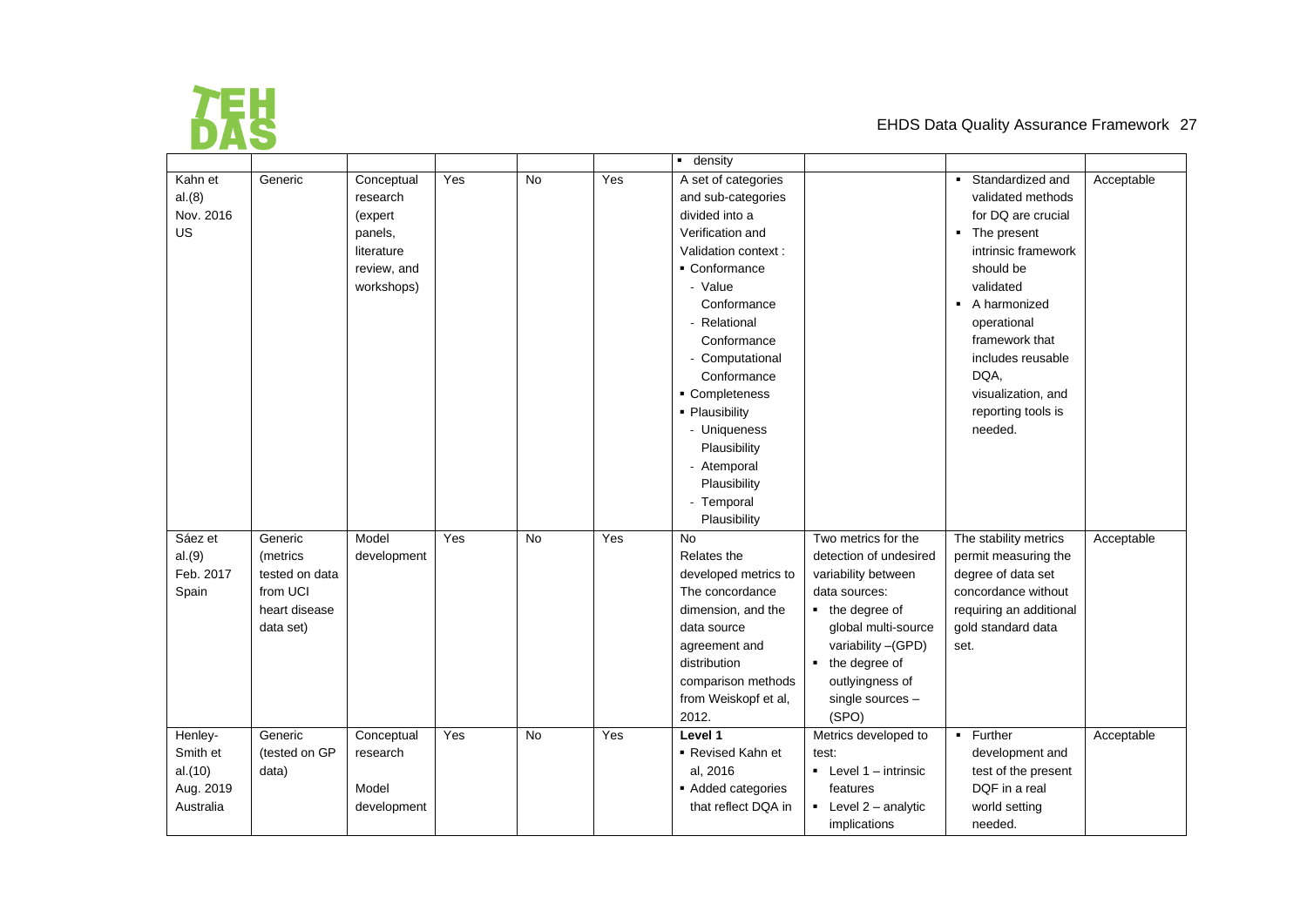

|                                               |         |                      |     |           |     | data warehouse                                                                                                                                                                                                                                                                                                                   |                                                                                                                                                                                                                                                                                                                                                                               | $\overline{\phantom{a}}$ Ware-house data                                                                                                                                                                                                                                                                                                                                                                             |            |
|-----------------------------------------------|---------|----------------------|-----|-----------|-----|----------------------------------------------------------------------------------------------------------------------------------------------------------------------------------------------------------------------------------------------------------------------------------------------------------------------------------|-------------------------------------------------------------------------------------------------------------------------------------------------------------------------------------------------------------------------------------------------------------------------------------------------------------------------------------------------------------------------------|----------------------------------------------------------------------------------------------------------------------------------------------------------------------------------------------------------------------------------------------------------------------------------------------------------------------------------------------------------------------------------------------------------------------|------------|
|                                               |         |                      |     |           |     | context                                                                                                                                                                                                                                                                                                                          |                                                                                                                                                                                                                                                                                                                                                                               | should be tested                                                                                                                                                                                                                                                                                                                                                                                                     |            |
|                                               |         |                      |     |           |     | Level <sub>2</sub>                                                                                                                                                                                                                                                                                                               |                                                                                                                                                                                                                                                                                                                                                                               | for fitness for                                                                                                                                                                                                                                                                                                                                                                                                      |            |
|                                               |         |                      |     |           |     | ■ Revised Kahn et                                                                                                                                                                                                                                                                                                                |                                                                                                                                                                                                                                                                                                                                                                               | secondary use.                                                                                                                                                                                                                                                                                                                                                                                                       |            |
|                                               |         |                      |     |           |     | al, 2016                                                                                                                                                                                                                                                                                                                         |                                                                                                                                                                                                                                                                                                                                                                               |                                                                                                                                                                                                                                                                                                                                                                                                                      |            |
|                                               |         |                      |     |           |     | Added categories                                                                                                                                                                                                                                                                                                                 |                                                                                                                                                                                                                                                                                                                                                                               |                                                                                                                                                                                                                                                                                                                                                                                                                      |            |
|                                               |         |                      |     |           |     | that reflect DQA in                                                                                                                                                                                                                                                                                                              |                                                                                                                                                                                                                                                                                                                                                                               |                                                                                                                                                                                                                                                                                                                                                                                                                      |            |
|                                               |         |                      |     |           |     | research question                                                                                                                                                                                                                                                                                                                |                                                                                                                                                                                                                                                                                                                                                                               |                                                                                                                                                                                                                                                                                                                                                                                                                      |            |
|                                               |         |                      |     |           |     | context                                                                                                                                                                                                                                                                                                                          |                                                                                                                                                                                                                                                                                                                                                                               |                                                                                                                                                                                                                                                                                                                                                                                                                      |            |
| Liaw et al.<br>(11)<br>Jan. 2021<br>Australia | Generic | Literature<br>review | Yes | <b>No</b> | Yes | $\blacktriangleright$ Kahn et al, 2016<br>Added a<br>contextual DQ<br>category (Data<br>organisation)<br>with<br>subcategories:<br><b>Timeliness</b><br>Trust<br>Relevance<br>Accessibility<br>Reusability<br>Governance<br>Added a technical<br>DQ category with<br>subcategories:<br>Operating<br>platform<br>Interoperability | Intrinsic, contextual<br>and technical DQ<br>indicators such as (not<br>fully listed in this<br>table):<br>• Reputation<br>Missingness<br>$\blacksquare$<br>Reliability<br>$\blacksquare$<br>Applicability<br>$\blacksquare$<br>Common Data<br>$\blacksquare$<br>Model<br>Fragmentation<br>$\blacksquare$<br>Traceability<br>$\blacksquare$<br>Data capture<br>$\blacksquare$ | • Comprehensive<br>DQA requires a<br>culture of<br>reciprocity,<br>transparency, and<br>interoperability<br>across the data<br>production and<br>curation life cycle.<br><b>Effective DQ</b><br>$\blacksquare$<br>assessment is<br>underpinned by<br>rigorous<br>documentation at<br>point of care, good<br>management, and<br>appropriate<br>governance<br>across the RWD<br>production and<br>curation life cycle. | Acceptable |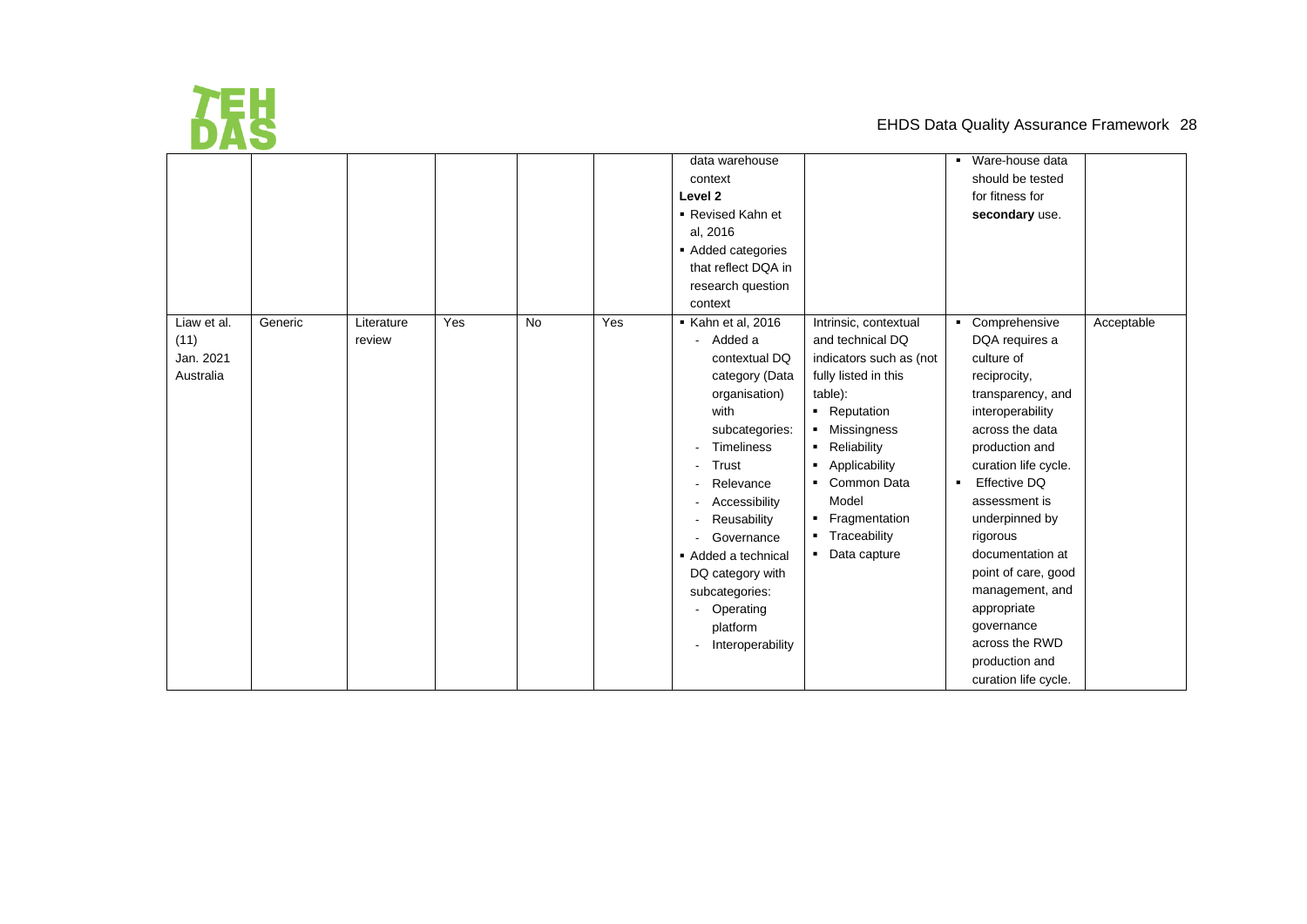

As shown in table 5 all ten included publications were rated to be of an acceptable quality. Six of the publications originated from the Unite States, all focused on secondary use of data and all but one on data sharing. No publication covering the use and sharing of federated data was found. Seven of the publications describes DQFs, and of these three are the original work of Weiskopf et al., 2012. Kahn et al. 2012, and Kahn et al. 2016, respectively, and the remaining four builds upon these original works. Nine of the publications includes methods for DQA. Three out of these publications present metrics and one an ontology based approach to specific quality measurement.

#### <span id="page-29-0"></span>**4.3.1 Knowledge Summary**

Exact conclusions on which dimensions and measurement methodologies to be included in a DQF cannot be derived based on the included publications. However, the publications indicate consensus regarding the following: DQFs are vital for sharing of secondary use data; All aspects of a DQF must be clearly defined (e.g., the specific meaning of dimensions); DQFs should include intrinsic as well as contextual categories; DQA methods should be validated in a real-world setting; DQA should be conducted both within and across sites; and DQA results should be reported and followed over time. Additionally, the most recent publications points towards a shift in the focus from "fitness for purpose" to "fitness for secondary use" while emphasizing that DQFs need to take account of the full data life cycle.

The literature scoping review shows a lack of documented knowledge on secondary use of federated data and publications from a European setting are sparse. The experiences are few and time-limited. It can also be concluded that one size does not fit all.

## <span id="page-29-1"></span>**5 Recommendations**

The following recommendations are based on a synthesis of the results of each of the three methodological approaches explained in Figure 1. This includes recommendations on what should be considered by the European Commission as part of the continuing work with EHDS to promote the development of a DQF, including features that should be legally bound, based on knowledge generated from thematic workshops and collected from existing initiatives as well as from a literature scoping review. The recommendations suggest that we should not look for an existing, ready-made model to copy, but to draw inspiration from the articles and initiatives analysed in this report.

The recommendations are:

- The adoption of a working definition of data quality that focus on data "fitness for purpose" and how well data reflects the reality it represents.
- Reliability, relevance, timeliness, coherence, coverage and completeness should be adopted as measurable dimensions of data quality.
- Promote a focus on transparency at the level of institutions across Member States in relation to regular audits, a well-developed DQF and clear procedures in relation to processing the data.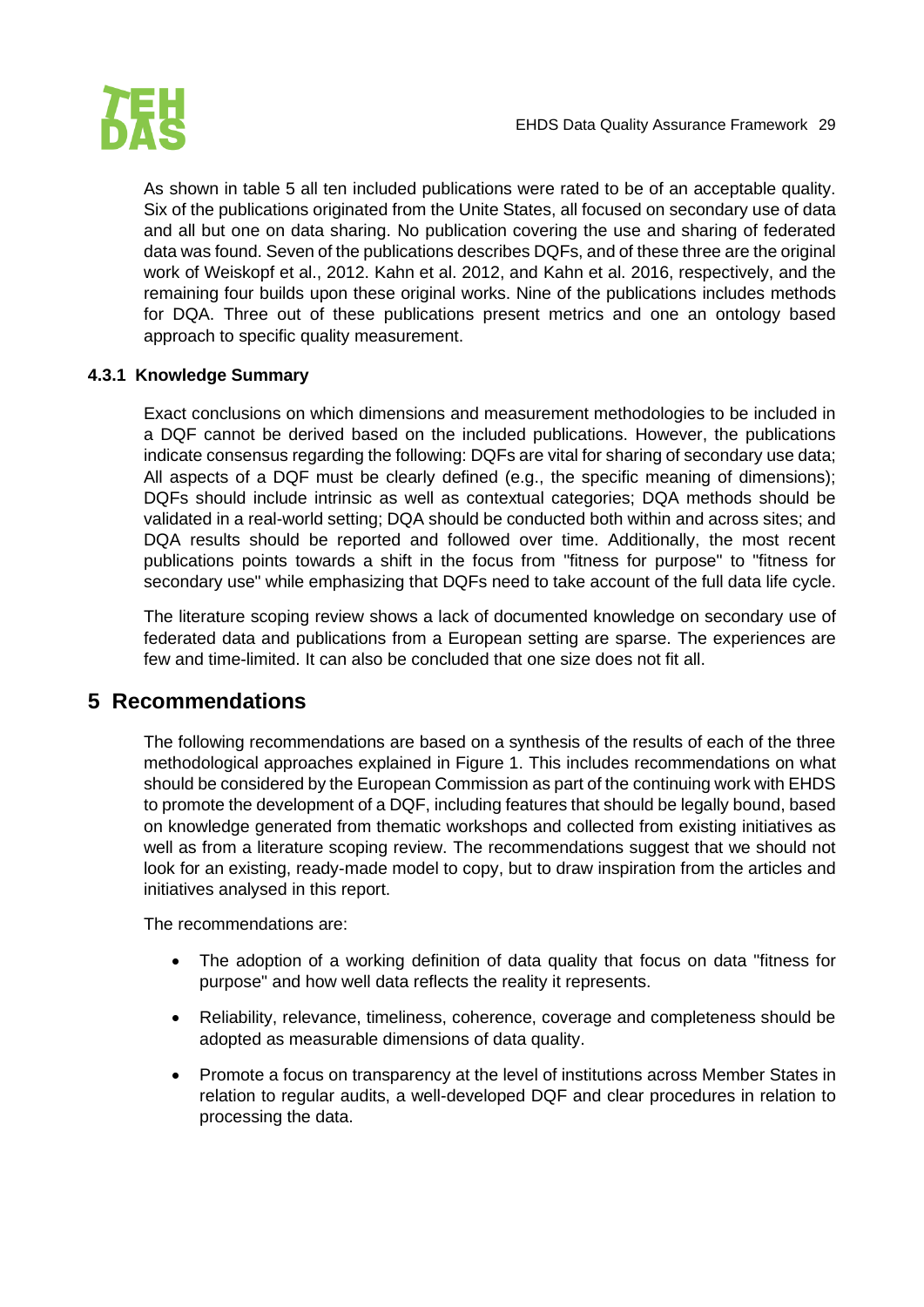

- National competent institutions should audit data holder institutions on procedures of quality assurance and assessment and their data sets in accordance with the EHDS DOF.
- A data quality framework focusing on quality at the institutional level would rely heavily on transparency and auditing to ensure that quality standards are met. Implementing this framework at an institutional level would have the added benefit of tapping into the current local, regional, and national data collection and auditing systems, which makes the implementation of such a framework less complicated.
- As data requests may entail data linkage, data harmonization, and data transformation processes before delivery, data holders should be obligated to publish their data preparation procedures, metadata about their collections, including information on data provenance, relevance and coverage of the data collection and ensure the highest possible degree of transparency.
- Initiatives should focus on continuous improvement, encouraging good practice, design, development and implementation of toolkits for quality assessment and allocate resources to support data quality-focused work.
- In the medium to longer-term promote the development of a benchmarking process which will assist data managers and institutions with alignment against a Europe-wide approach to measuring data quality.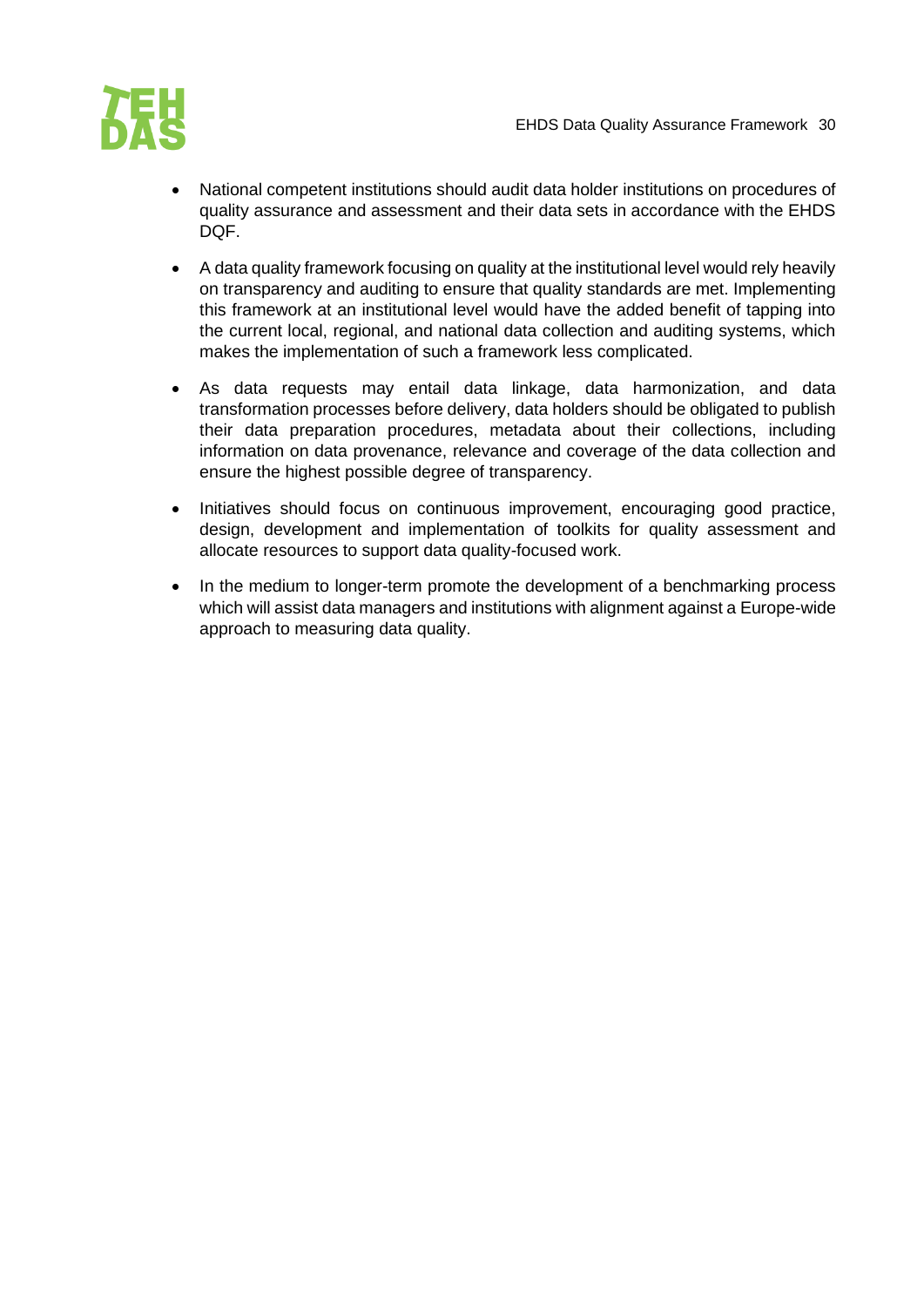

# <span id="page-31-1"></span><span id="page-31-0"></span>**6 References and documentation**

#### **6.1 Background Materials and Documentation**

- *Data quality review: a toolkit for facility data quality assessment. Module 1. Framework and metrics*, World Health Organization 2017
- *ISO Standard 25012 - Data Quality model* <https://iso25000.com/index.php/en/iso-25000-standards/iso-25012>
- *Quality Assurance Framework of the European Statistical System*, version 2.0, 2019 <https://ec.europa.eu/eurostat/web/quality>
- *Handbook on Data Quality Assessment Methods and Tools*, European Commission EUROSTAT, Manfred Ehling and Thomas Körner (eds.), Wiesbaden 2007.

#### *Data Utility Framework*, Health Data UK (HDRUK) [https://www.hdruk.ac.uk/helping-with-health-data/ways-to-improve-data-quality/data](https://www.hdruk.ac.uk/helping-with-health-data/ways-to-improve-data-quality/data-utility-evaluation/)[utility-evaluation/](https://www.hdruk.ac.uk/helping-with-health-data/ways-to-improve-data-quality/data-utility-evaluation/)

#### UK Statistics Authority

[https://osr.statisticsauthority.gov.uk/guidance/administrative-data-and-official](https://osr.statisticsauthority.gov.uk/guidance/administrative-data-and-official-statistics/)[statistics/](https://osr.statisticsauthority.gov.uk/guidance/administrative-data-and-official-statistics/) 

- *Quality Assurance of Administrative Data: Setting the Standard* (January 2015)
- *Administrative Data Quality Assurance Toolkit* (February 2019)
- *Background paper to support guidance for a data quality framework for health and social care data collections*, Health Information and Quality Authority, Ireland 2018 https://www.higa.je/sites/default/files/2018-10/Background-to-support-guidance-on[data-quality-framework.pdf](https://www.hiqa.ie/sites/default/files/2018-10/Background-to-support-guidance-on-data-quality-framework.pdf)
- *The Challenges of Data Quality and Data Quality Assessment in the Big Data Era,* Cai, L and Zhu, Y 2015, Data Science Journal, 14: 2, pp. 1-10, DOI: <http://dx.doi.org/10.5334/dsj-2015-002>

DCAT<https://www.w3.org/TR/2016/NOTE-vocab-dqv-20161215/>

Regulation (EC) No 223/2009 of the European Parliament and of the Council of 11 March 2009 on European statistics

Directive 2007/2/EC of the European Parliament and of the Council of 14 March 2007 establishing an Infrastructure for Spatial Information in the European Community (INSPIRE)

"Shaping Europe's digital future" (Communication from the Commission to the European Parliament, The Council, The European Economic and Social Committee and the Committee of the Regions), Brussels 19.2.2020

"Towards a common European data space" (Communication from the Commission to the European Parliament, The Council, The European Economic and Social Committee and the Committee of the Regions), Brussels 25.4.2018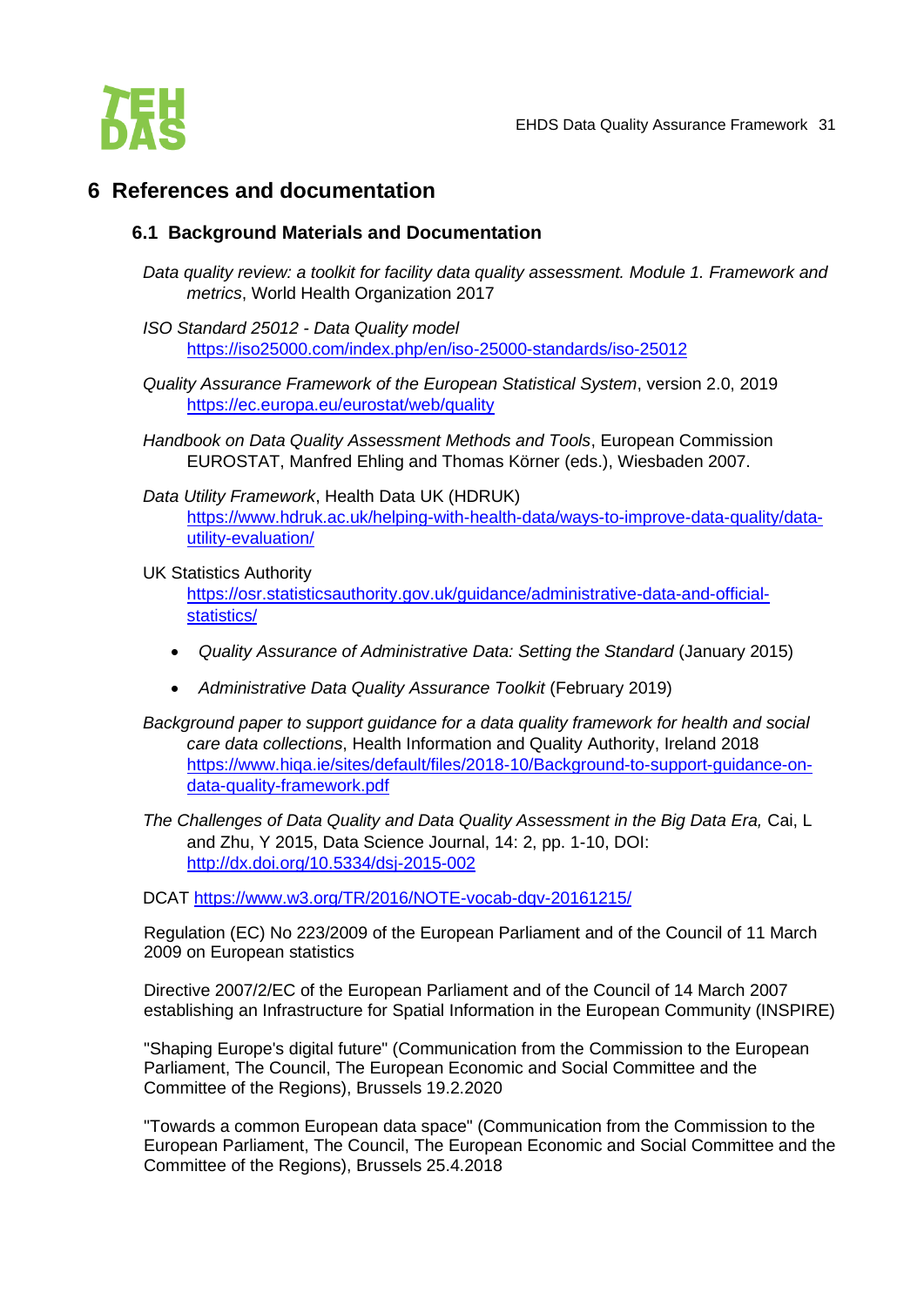

Proposal for a Regulation of the European Parliament and of the Council on European data governance (Data Governance Act), Brussels 25.11.2020

Impact assessment report accompanying the proposal for a Data Governance Act (Commission staff working document), Brussels 25.11.2020

*Assessment of the EU Member States' rules on health data in the light of GDPR* (NIVEL Report), European Commission 2021

*BBMRI-ERIC Quality Policy: Standardisation* <https://www.bbmri-eric.eu/services/standardisation/>

*Process Flow: Q-Assessment Scheme for Biobanks and Sample Collections*, 09.03.2021 [https://www.bbmri-eric.eu/wp-content/uploads/Q-](https://www.bbmri-eric.eu/wp-content/uploads/Q-Assessment_Scheme_for_Biobanks_and_Sample_Collections_web.pdf)Assessment Scheme for Biobanks and Sample Collections web.pdf

Access principles to BBMRI-ERIC self-assessment surveys (BBMRI-ERIC SAS) [https://www.bbmri-eric.eu/wp-content/uploads/Access\\_principles\\_BBMRI-ERIC\\_SAS.pdf](https://www.bbmri-eric.eu/wp-content/uploads/Access_principles_BBMRI-ERIC_SAS.pdf)

*BBMRI-ERIC Quality Policy: Standardisation* <https://www.bbmri-eric.eu/services/standardisation/>

*The Challenges of Data Quality and Data Quality Assessment in the Big Data Era,* Cai, L and Zhu, Y 2015, Data Science Journal, 14: 2, pp. 1-10, DOI: [http://dx.doi.org/10.5334/dsj-](http://dx.doi.org/10.5334/dsj-2015-002)[2015-002](http://dx.doi.org/10.5334/dsj-2015-002)

#### <span id="page-32-0"></span>**6.2 Literature Scoping Review References**

1. Tricco AC, Lillie E, Zarin W, O'Brien KK, Colquhoun H, Levac D, et al. PRISMA Extension for Scoping Reviews (PRISMA-ScR): Checklist and Explanation. Ann Intern Med. 2018;169(7):467-73.

2. Weiskopf NG, Weng C. Methods and dimensions of electronic health record data quality assessment: enabling reuse for clinical research. J Am Med Inform Assoc. 2013;20(1):144-51.

3. Kahn MG, Raebel MA, Glanz JM, Riedlinger K, Steiner JF. A pragmatic framework for single-site and multisite data quality assessment in electronic health record-based clinical research. Med Care. 2012;50 Suppl(0):S21-9.

4. Brown JS, Kahn M, Toh S. Data quality assessment for comparative effectiveness research in distributed data networks. Med Care. 2013;51(8 Suppl 3):S22-9.

5. Salati M, Falcoz PE, Decaluwe H, Rocco G, Van Raemdonck D, Varela G, et al. The European thoracic data quality project: An Aggregate Data Quality score to measure the quality of international multi-institutional databases. Eur J Cardiothorac Surg. 2016;49(5):1470-5.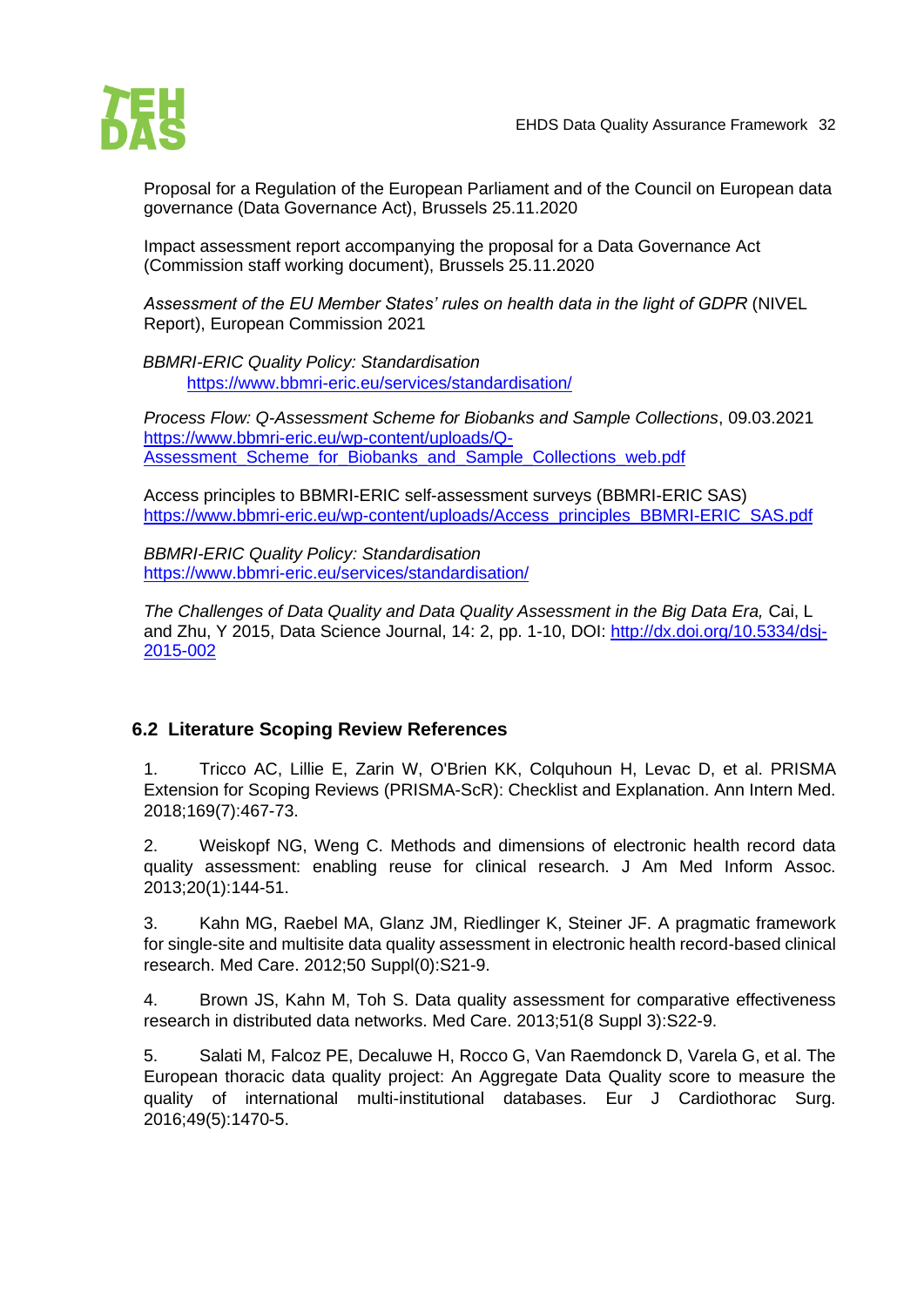

6. Johnson SG, Speedie S, Simon G, Kumar V, Westra BL. Application of An Ontology for Characterizing Data Quality For a Secondary Use of EHR Data. Appl Clin Inform. 2016;7(1):69-88.

7. Reimer AP, Milinovich A, Madigan EA. Data quality assessment framework to assess electronic medical record data for use in research. Int J Med Inform. 2016;90:40-7.

8. Kahn MG, Callahan TJ, Barnard J, Bauck AE, Brown J, Davidson BN, et al. A Harmonized Data Quality Assessment Terminology and Framework for the Secondary Use of Electronic Health Record Data. EGEMS (Wash DC). 2016;4(1):1244.

9. Sáez C, Robles M, García-Gómez JM. Stability metrics for multi-source biomedical data based on simplicial projections from probability distribution distances. Stat Methods Med Res. 2017;26(1):312-36.

10. Henley-Smith S, Boyle D, Gray K. Improving a Secondary Use Health Data Warehouse: Proposing a Multi-Level Data Quality Framework. EGEMS (Wash DC). 2019;7(1):38.

11. Liaw ST, Guo JGN, Ansari S, Jonnagaddala J, Godinho MA, Borelli AJ, et al. Quality assessment of real-world data repositories across the data life cycle: A literature review. J Am Med Inform Assoc. 2021;28(7):1591-9.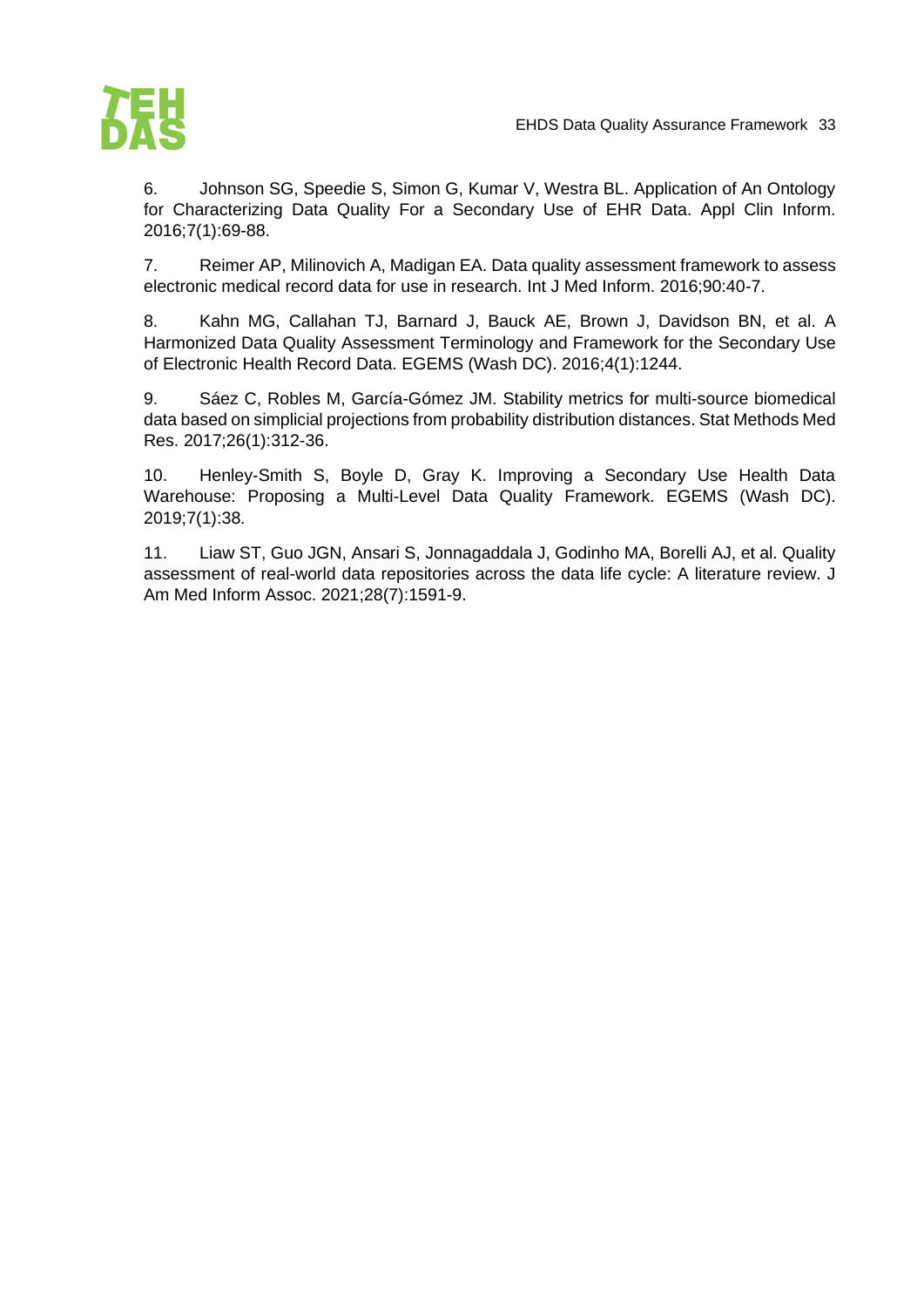

# **Annex**

<span id="page-34-0"></span>Annex Table 1: Search Words, Phrases, and related MeSH-terms

| Free text search using quoted           |                                         |
|-----------------------------------------|-----------------------------------------|
| phrases                                 |                                         |
| "Data quality assessment"               |                                         |
| "Data quality assessment                |                                         |
| framework"                              |                                         |
| "Secondary us of health data"           |                                         |
| <b>Block search using free text and</b> |                                         |
| <b>MeSH terms</b>                       |                                         |
| <b>Search Words and Phrases</b>         | <b>Related MeSH-terms</b>               |
| What is the type of data?               |                                         |
| Data                                    | "Data Science"[Mesh]                    |
|                                         | "Electronic Data Processing"[Mesh]      |
| Health data                             | "Health Information Systems"[Mesh]      |
|                                         | "Medical Informatics"[Mesh]             |
|                                         | "Health Information Exchange"[Mesh]     |
|                                         | "Informatics"[Mesh]                     |
| Dataset                                 | "Datasets as Topic"[Mesh]               |
|                                         | "Common Data Elements"[Mesh]            |
| Database                                | "Databases as Topic"[Mesh]              |
|                                         | "Database Management Systems"[Mesh]     |
| Federated data                          | No MeSH-terms                           |
| Aggregated data                         | No MeSH-terms                           |
| Metadata                                | "Metadata"[Mesh]                        |
| Big data                                | "Big Data"[Mesh]                        |
| What is the purpose with the            |                                         |
| data?                                   |                                         |
| Data sharing                            | "Information Dissemination"[Mesh]       |
| Data flow                               | No MeSH-terms                           |
| Secondary use data                      | No MeSH-terms                           |
| What to know in relation to data?       |                                         |
| Quality                                 | "Quality Control"[Mesh]                 |
|                                         | "Quality Improvement"[Mesh]             |
|                                         | "Quality Assurance, Health Care"[Mesh]  |
|                                         | "Quality Indicators, Health Care"[Mesh] |
|                                         | "Benchmarking"[Mesh]                    |
| Data quality                            | No MeSH-terms                           |
| Framework                               | No MeSH-terms                           |
| Assessment                              | No MeSH-terms                           |
| Evaluation                              | "Program Evaluation"[Mesh]              |
| Monitoring                              | No MeSH-terms                           |
| Data quality framework                  | No MeSH-terms                           |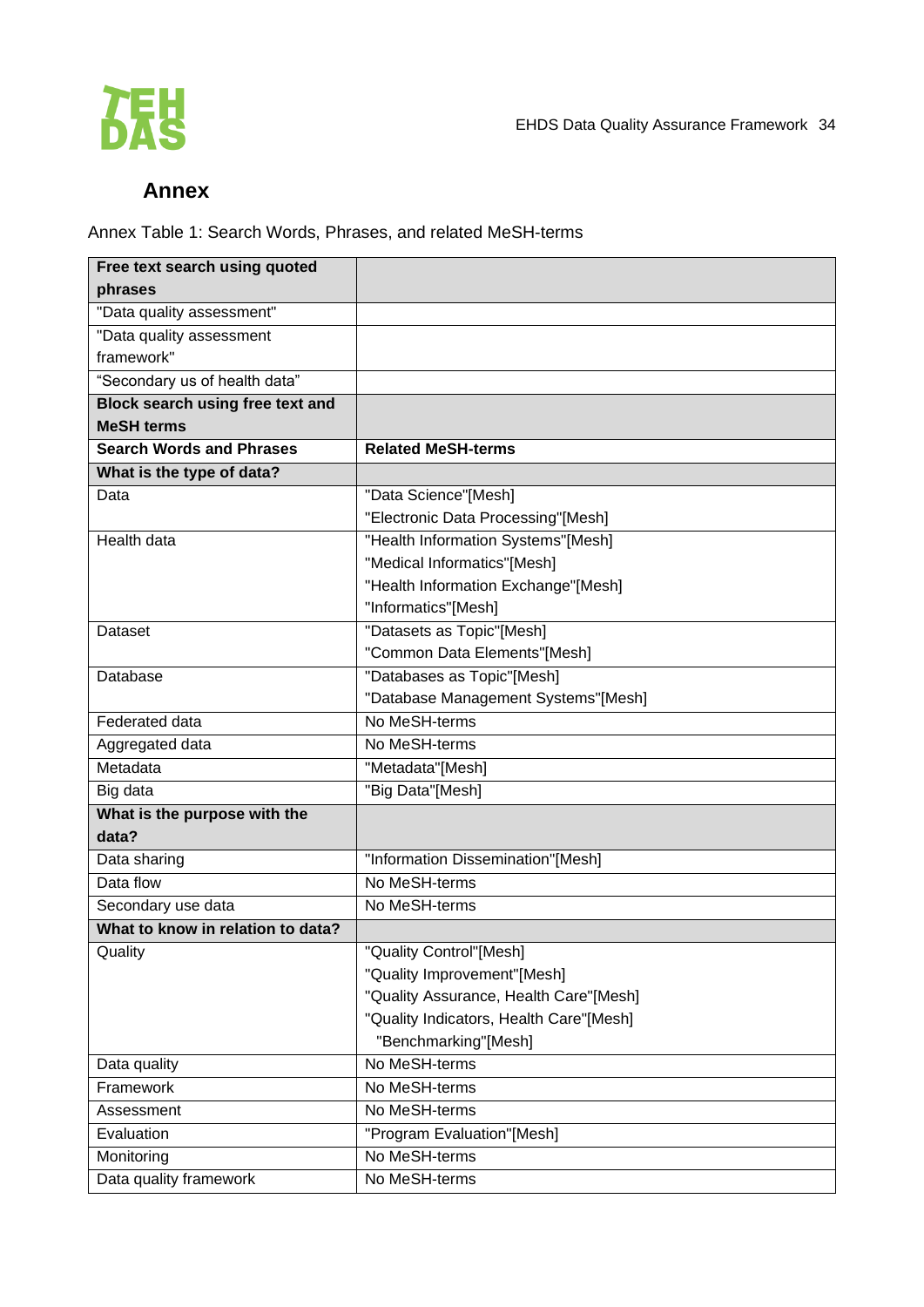

| Data quality assessment     | No MeSH-terms                            |  |
|-----------------------------|------------------------------------------|--|
| Data quality evaluation     | No MeSH-terms                            |  |
| Data quality monitoring     | No MeSH-terms                            |  |
| Data quality profile        | No MeSH-terms                            |  |
| What to know in relation to |                                          |  |
| quality?                    |                                          |  |
| Governance                  | No MeSH-terms                            |  |
| Data governance             | No MeSH-terms                            |  |
| Data quality definition     | No MeSH-terms                            |  |
| Data quality features       | No MeSH-terms                            |  |
| Data quality metrics        | No MeSH-terms                            |  |
| Data quality indicators     | No MeSH-terms                            |  |
| Data quality dimensions     | No MesH-terms                            |  |
| Data quality score          | No MesH-terms                            |  |
| Data quality rules          | No MesH-terms                            |  |
| Data access                 | No MesH-terms                            |  |
| Data collection             | "Data Collection"[Mesh]                  |  |
|                             | "Data Management"[Mesh]                  |  |
|                             | "Data Curation"[Mesh]                    |  |
|                             | "Data Warehousing"[Mesh]                 |  |
| Data processing             | "Electronic Data Processing"[Mesh]       |  |
| Data management             | "Data Management"[Mesh]                  |  |
| Missing data                | No MeSH-terms                            |  |
| Data completeness           | No MeSH-terms                            |  |
| Heterogeneity               | No MeSH-terms                            |  |
| Data heterogeneity          | No MeSH-terms                            |  |
| Anonym                      | "Anonyms and Pseudonyms"[Mesh]           |  |
| Anonymization               | "Data Anonymization"[Mesh]               |  |
| Data anonymization          | "Data Anonymization"[Mesh]               |  |
| Pseudonym                   | "Anonyms and Pseudonyms"[Mesh]           |  |
| Pseudonymization            | No MeSH-terms                            |  |
| Data pseudonymization       | No MeSH-terms                            |  |
| <b>Timeliness</b>           | No MeSH-terms                            |  |
| Accuracy                    | "Dimensional Measurement Accuracy"[Mesh] |  |
| Data accuracy               | "Data Accuracy"[Mesh]                    |  |
| Validity                    | "Reproducibility of Results"[Mesh]       |  |
|                             | "Program Evaluation"[Mesh]               |  |
| Legislation                 | "Legislation as Topic"[Mesh]             |  |
| Legal                       | "Liability, Legal"[Mesh]                 |  |
|                             | "Legislation as Topic"[Mesh]             |  |
| <b>FAIR</b> principles      |                                          |  |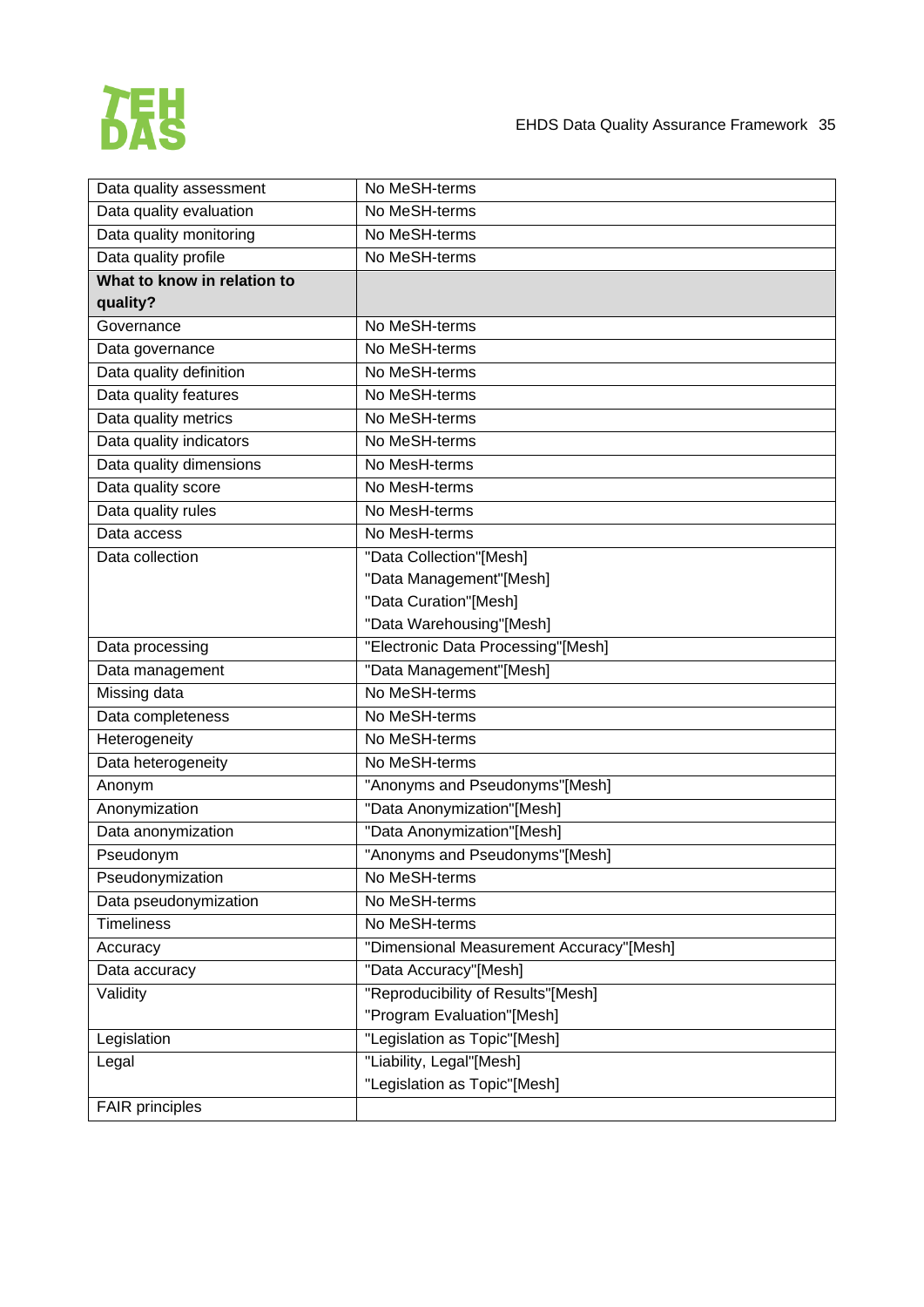

Annex Table 2: Search Strategy for Grey Literature using the Google Scholar Database

("data quality management framework" OR "data quality assurance systems" OR "data quality assessment framework") AND ("health" OR "health information systems" OR "healthcare data")

("data quality management framework" OR "data quality assurance systems" OR "data quality assessment framework") AND ("health" OR "health information systems" OR "healthcare data") AND filetype:html

allintitle:"data quality management framework" OR "data quality assurance systems" OR "data quality assessment framework"

Annex Table 3: Search Strategy for Scientific Databases Exemplified by the PubMed/MEDLINE database search

((("data quality assessment") OR ("data quality assessment framework")) OR (("data quality assessment"[All Fields] OR "data quality assessment framework"[All Fields]) AND "secondary use of health data"[All Fields])) **OR** ((((((((((((((((((((((data) OR ("Data Science"[Mesh])) OR ("Electronic Data Processing"[Mesh])) OR ("Health Information Systems"[Mesh])) OR ("Medical Informatics"[Mesh])) OR ("Health Information Ex-change"[Mesh])) OR ("Informatics"[Mesh])) OR ("health data")) OR (dataset)) OR (dataset)) OR ("Datasets as Topic"[Mesh])) OR ("Common Data Elements"[Mesh])) OR ("database")) OR ("Databases as Topic"[Mesh])) OR ("Database Management Systems"[Mesh])) OR ("federated data")) OR ("aggregated data")) OR ("meta data")) OR ("Metadata"[Mesh])) OR ("big data")) OR ("Big Data"[Mesh])) **AND** (((("data sharing") OR ("Information Dissemination"[Mesh])) OR ("data flow")) OR ("second-ary use data")) **AND** ((((((((((("Quality Control"[Mesh]) OR ("Quality Improve-ment"[Mesh]))) OR ("Quality Assurance, Health Care"[Mesh])) OR ("Quality Indica-tors, Health Care"[Mesh])) OR ("Benchmarking"[Mesh])) OR ("data quality")) OR (((((("quality") **AND** ("framework")) OR ("assessment")) OR ("evaluation")) OR ("Program Evaluation"[Mesh])) OR ("monitoring"))) OR ("data quality framework")) OR ("data quality assessment")) OR ("data quality evaluation")) OR ("data quality monitoring") **AND** ((((((((((((((((((("governance" OR "data governance") OR ("data quality features")) OR ("data quality metrics")) OR ("data quality indicators")) OR ("data quality dimensions")) OR ("data quality score")) OR ("data quality rules")) OR ("data access")) OR ("data collection" OR "Data Collection"[Mesh] OR "Data Man-agement"[Mesh] OR "Data Curation"[Mesh] OR "Data Warehousing"[Mesh])) OR ("data processing" OR "Electronic Data Processing"[Mesh])) OR ("data manage-ment" OR "Data Management"[Mesh])) OR ("missing data")) OR ("data complete-ness")) OR ("heterogeneity" OR "data heterogeneity")) OR ("anonym" OR "Ano-nyms and Pseudonyms"[Mesh] OR "data anonymization" OR "Data Anonymiza-tion"[Mesh] OR "pseudonym" OR "pseudonymization" OR "data pseudonymiza-tion")) OR ("timeliness")) OR ("validity" OR "Reproducibility of Results"[Mesh] OR "Program Evaluation"[Mesh])) OR ("legislation" OR "Legislation as Topic"[Mesh] OR "legal" OR "Liability, Legal"[Mesh])) OR ("fair principles")))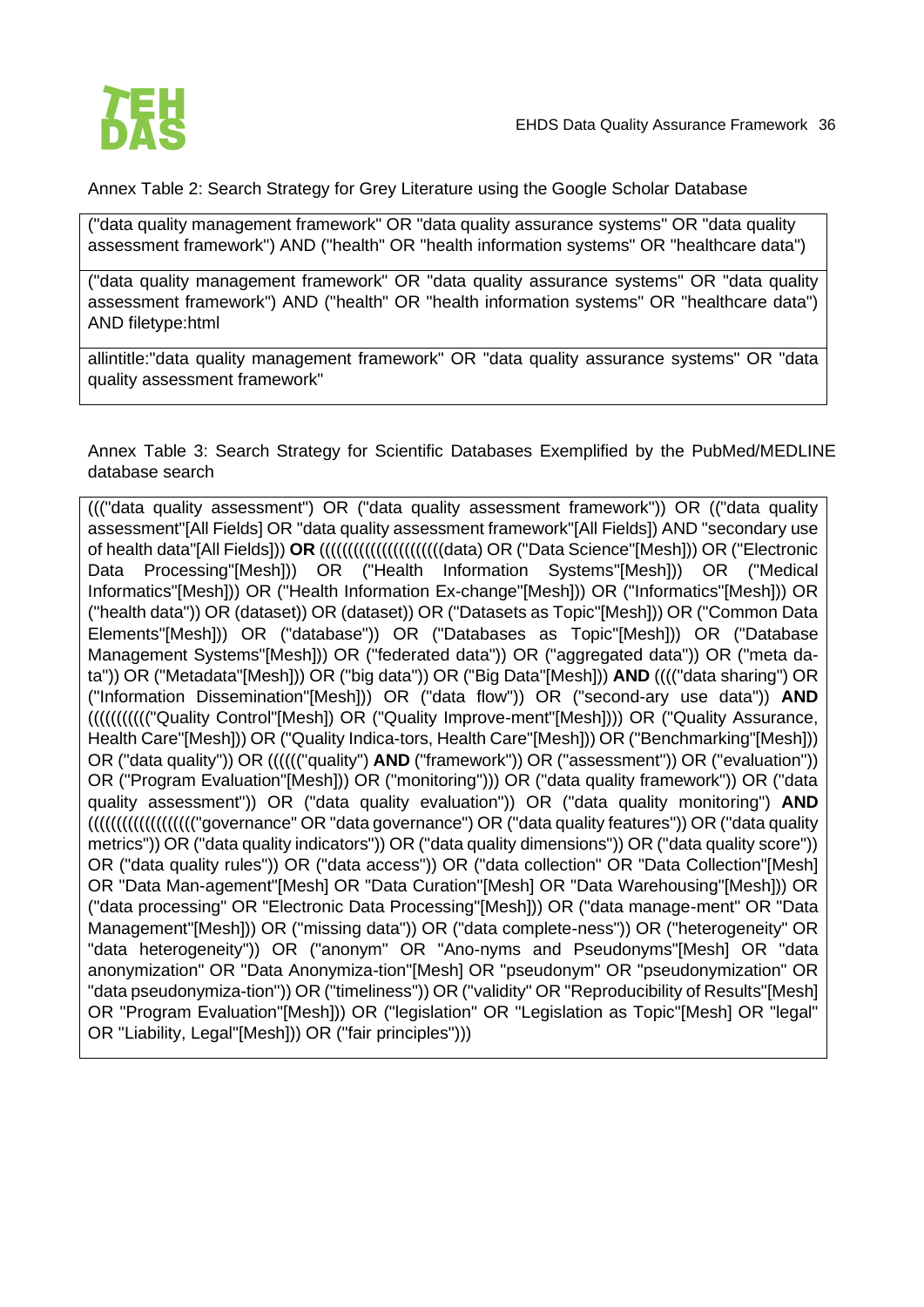

# Annex Table 4: Data Extraction Template

| <b>Study Characteristics</b>                      |                                                                                       |
|---------------------------------------------------|---------------------------------------------------------------------------------------|
| <b>Author:</b>                                    | N. G. Weiskopf and C. Weng                                                            |
| Title:                                            | Methods and dimensions of electronic health record data quality assessment:           |
|                                                   | enabling reuse for clinical research.                                                 |
| Journal:                                          | J Am Med Inform Assoc                                                                 |
| Year:                                             | 2012                                                                                  |
| Country:                                          | US                                                                                    |
| Study type:                                       | Literature review                                                                     |
| Purpose:                                          | To review the methods and dimensions of data quality assessment in the context of     |
|                                                   | electronic health record (EHR) data reuse for research.                               |
| Methods:                                          | Literature review - close to fully systematic                                         |
| <b>Context relevant to TEHDAS</b>                 |                                                                                       |
| Health data (domain):                             | Generic                                                                               |
| Secondary use:                                    | Yes                                                                                   |
| <b>Federated data:</b>                            | <b>No</b>                                                                             |
| Data sharing:                                     | <b>No</b>                                                                             |
| DQF:                                              | Yes                                                                                   |
| <b>DQA</b> methods:                               | Yes                                                                                   |
| If DQF - state dimensions:                        | Completeness                                                                          |
|                                                   | Correctness                                                                           |
|                                                   | Concordance                                                                           |
|                                                   | Plausibility                                                                          |
|                                                   | Currency                                                                              |
| If DQA methods - state                            | Gold standard                                                                         |
| type:                                             | Data element agreement                                                                |
|                                                   | Element presence                                                                      |
|                                                   | Data source agreement                                                                 |
|                                                   | Distribution comparison                                                               |
|                                                   | Validity checks                                                                       |
|                                                   | Log review                                                                            |
| DQF /DQA methods                                  | The clinical research community needs to develop validated, systematic methods of     |
| recommendations:                                  | EHR data quality assessment. We encourage researchers to be consistent in their       |
|                                                   | discussion of the dimensions of data quality, systematic in their approaches to       |
|                                                   | measuring data quality, and to develop and share best practices for the assessment    |
|                                                   | of EHR data quality in the context of reuse for clinical research.                    |
| <b>Quality assessment</b>                         |                                                                                       |
| <b>Compliance with TEHDAS</b>                     | Moderate                                                                              |
| questions                                         |                                                                                       |
| <b>Clear methodology</b>                          | Lacking for research question prior to search, data extraction procedure, and quality |
|                                                   | assessment of study.                                                                  |
| <b>Agreement between</b><br>purpose, methods, and | Overall good                                                                          |
| results                                           |                                                                                       |
| Peer review                                       | Yes                                                                                   |
|                                                   |                                                                                       |
| Impact factor                                     | Apr. 3.9 in 2013                                                                      |
| <b>Overall quality</b>                            | Acceptable                                                                            |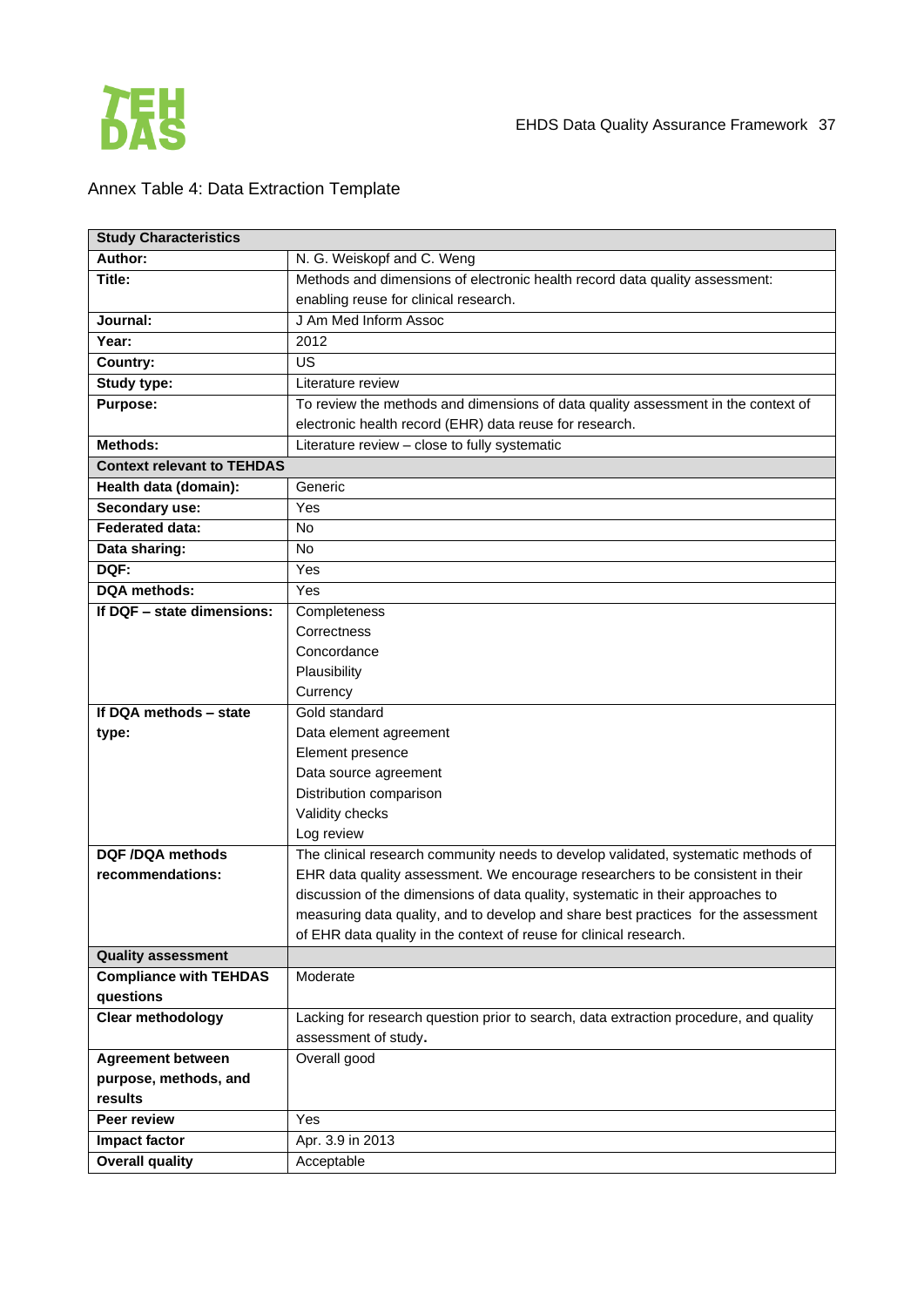

|                | <b>Publication</b>                                                                                                                                                                                                                       | <b>Reason for exclusion</b>                                                                                                                                                                                                                                                                                                                               |
|----------------|------------------------------------------------------------------------------------------------------------------------------------------------------------------------------------------------------------------------------------------|-----------------------------------------------------------------------------------------------------------------------------------------------------------------------------------------------------------------------------------------------------------------------------------------------------------------------------------------------------------|
| $\mathbf{1}$   | Bouzillé G, Westerlynck R, Defossez G,<br>Bouslimi D, Bayat S, Riou C, et al. Sharing<br>Health Big Data for Research - A Design by<br>Use Cases: The INSHARE Platform<br>Approach. Stud Health Technol Inform.<br>2017;245:303-7.       | Describes considerations and steps taken to build<br>a platform for sharing of health data. No specific<br>recommendations regarding DQF.                                                                                                                                                                                                                 |
| $\overline{2}$ | Dyke SOM, Linden M, Lappalainen I, De<br>Argila JR, Carey K, Lloyd D, et al. Registered<br>access: authorizing data access. Eur J Hum<br>Genet. 2018;26(12):1721-31.                                                                     | Addresses issues regarding access to shared<br>data, not DQ.                                                                                                                                                                                                                                                                                              |
| 3              | Endler G, Schwab PK, Wahl AM, Tenschert<br>J, Lenz R. An Architecture for Continuous<br>Data Quality Monitoring in Medical Centers.<br>Stud Health Technol Inform. 2015;216:852-6.                                                       | Does not consider DQ in relation to data sharing<br>and/or secondary use.                                                                                                                                                                                                                                                                                 |
| 4              | Khatami R, Luca G, Baumann CR, Bassetti<br>CL, Bruni O, Canellas F, et al. The European<br>Narcolepsy Network (EU-NN) database. J<br>Sleep Res. 2016;25(3):356-64.                                                                       | Describes a European database, but does not<br>cover DQF sufficiently to answer our questions.                                                                                                                                                                                                                                                            |
| 5              | Laberge M, Shachak A. Developing a tool to<br>assess the quality of socio-demographic data<br>in community health centres. Appl Clin<br>Inform. 2013;4(1):1-11.                                                                          | Well described DQ in relation to fitness for<br>purpose in a primary use context. Does not<br>consider DQ in relation to secondary use and/or<br>data sharing.                                                                                                                                                                                            |
| 6              | McDonald SA, Mardis ER, Ota D, Watson<br>MA, Pfeifer JD, Green JM. Comprehensive<br>genomic studies: emerging regulatory,<br>strategic, and quality assurance challenges<br>for biorepositories. Am J Clin Pathol.<br>2012;138(1):31-41. | Does not address DQF.                                                                                                                                                                                                                                                                                                                                     |
| $\overline{7}$ | Rahimzadeh V, Dyke SO, Knoppers BM. An<br>International Framework for Data Sharing:<br>Moving Forward with the Global Alliance for<br>Genomics and Health. Biopreserv Biobank.<br>2016;14(3):256-9.                                      | Does not address DQF.                                                                                                                                                                                                                                                                                                                                     |
| 8              | Sarafidis M, Tarousi M, Anastasiou A,<br>Pitoglou S, Lampoukas E, Spetsarias A, et al.<br>Data Quality Challenges in a Learning Health<br>System. Stud Health Technol Inform.<br>2020;270:143-7.                                         | Provides a narrative review of DQA in healthcare<br>and presents a cloud platform. This platform<br>provides a QA module based om ML methods<br>and the framework of Weiskopf et al. However, it<br>is unclear if this article represents intended work<br>or if the platform is in fact up and running, and if<br>so how the models used are tested etc. |
| 9              | Schmidt BM, Colvin CJ, Hohlfeld A, Leon N.<br>Definitions, components and processes of<br>data harmonisation in healthcare: a scoping                                                                                                    | Addresses data harmonisation definitions and<br>does not include DQ aspects.                                                                                                                                                                                                                                                                              |

# Annex Table 5: Overview of Literature Excluded after Initial Reading of Full Text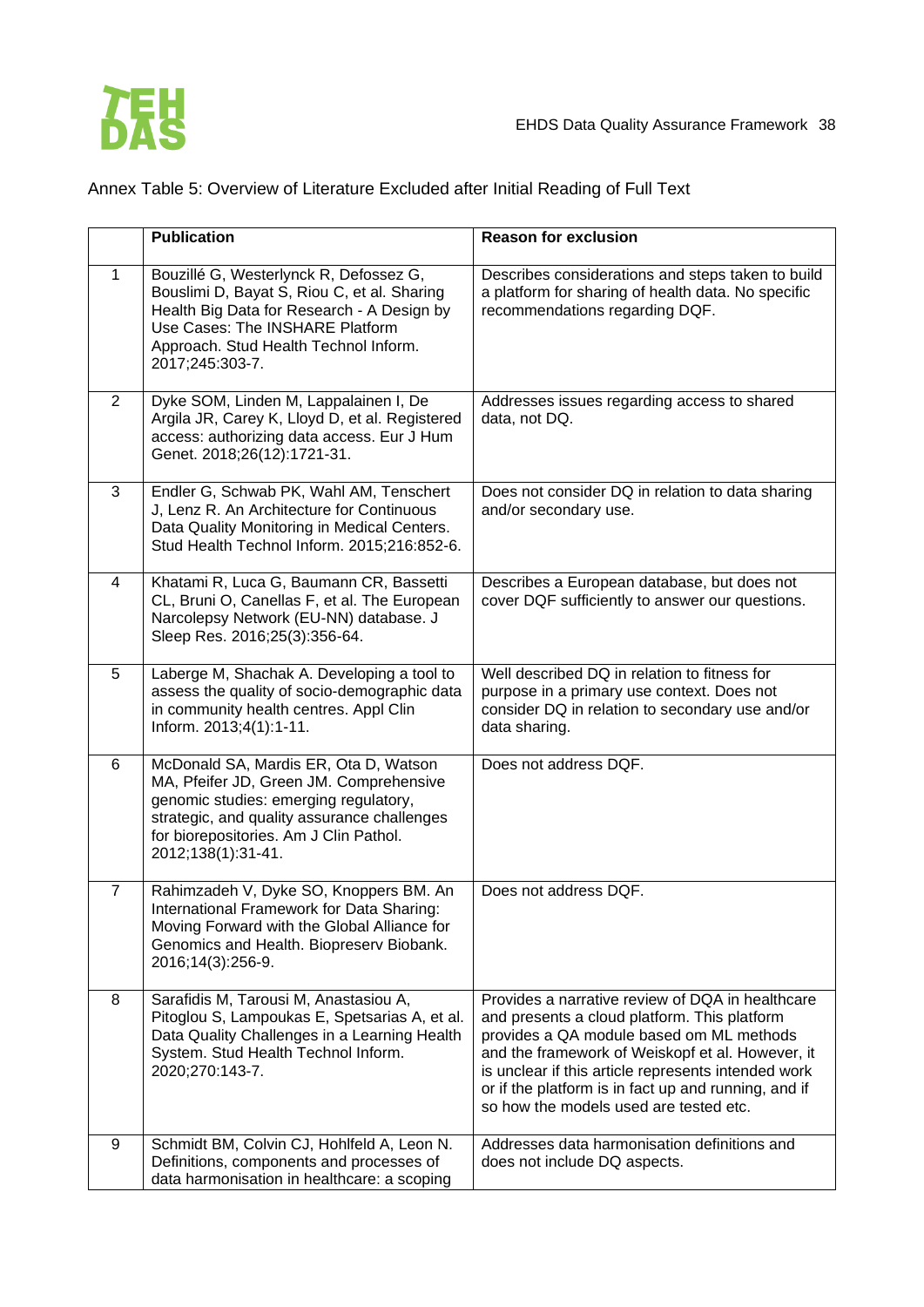

| review. BMC Med Inform Decis Mak.<br>2020;20(1):222.                                                                                                                                                                                                                                                 |                                                                                                                                                             |
|------------------------------------------------------------------------------------------------------------------------------------------------------------------------------------------------------------------------------------------------------------------------------------------------------|-------------------------------------------------------------------------------------------------------------------------------------------------------------|
| 10<br>Scobie HM, Edelstein M, Nicol E, Morice A,<br>Rahimi N, MacDonald NE, et al. Improving<br>the quality and use of immunization and<br>surveillance data: Summary report of the<br>Working Group of the Strategic Advisory<br>Group of Experts on Immunization. Vaccine.<br>2020;38(46):7183-97. | Touches only briefly the aspect of DQF as one of<br>nine recommendation points for vaccine<br>surveillance. No specifics regarding the content of<br>a DOF. |

### Annex Table 6: Crude list of initiatives

| ECIS (European Cancer Information System)                            |
|----------------------------------------------------------------------|
| EU RD (European Platform on Rare Disease Registration)               |
| GA4GH (Global Alliance for Genomics and Health)                      |
| <b>OECD Health</b>                                                   |
| Closer (Home of longitudinal research)                               |
| <b>CONCORD (Global Surveillance of Cancer Survival at LSHTM)</b>     |
| <b>NWB</b> (Neurodata Without Borders)                               |
| NHGRI (National Human Genome Research Institute)                     |
| X-eHealth                                                            |
| IRDIRC (International Rare Diseases Research Consortium)             |
| <b>INSPIRE</b>                                                       |
| <b>TriNetX</b>                                                       |
| WHO-GCO (Global Cancer Observatory)                                  |
| DO > IT                                                              |
| <b>ROADMAP</b>                                                       |
| GAIA-X                                                               |
| <b>NordForsk</b>                                                     |
| <b>ByCovid</b>                                                       |
| <b>INCF (NeuroScience)</b>                                           |
| <b>INFACT</b>                                                        |
| OpenEHR                                                              |
| <b>PARENT - EUnetHTA</b>                                             |
| EATRIS (European Infrastructure for Translational Medicine)          |
| EUROCARE (Survival of cancer patients in Europe)                     |
| EuroHOPE (European Health Care Outcomes, Performance and Efficiency) |
| PHIRI (European Health Information Portal)                           |
| Research Data Alliance                                               |
| 1+M Genomes                                                          |
| ECHO - ECHOAtlas (European Collaboration for Health Optimization)    |
| HRIC (Health Research and Innovation Cloud)                          |
| <b>OHDSI</b>                                                         |
| Orphanet                                                             |
| BBMRI (European Research Infrastructure for Biobanking)              |
| <b>HARMONYplus</b>                                                   |
| <b>ECRIN (European Clinical Research Infrastructure Network)</b>     |
| BigData@Heart                                                        |